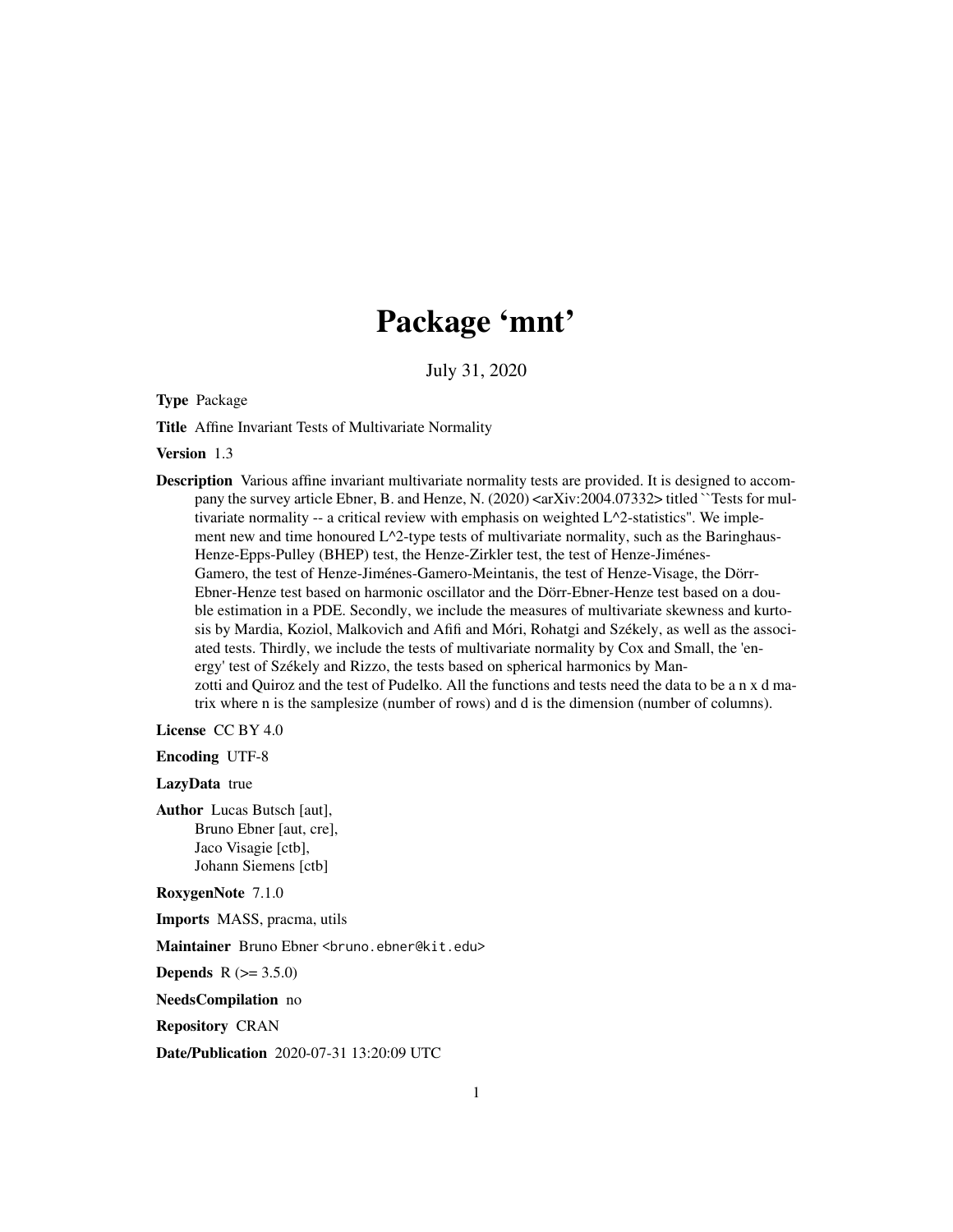# R topics documented:

|          | $\overline{3}$ |
|----------|----------------|
|          | $\overline{4}$ |
|          | 5              |
|          | 6              |
|          | $\overline{7}$ |
|          | $\overline{7}$ |
| HJG.     | 8              |
|          | 9              |
|          | 10             |
|          | 11             |
|          | 12             |
|          | 13             |
|          | 14             |
|          | 15             |
|          | 16             |
|          | 16             |
|          | 17             |
|          | 18             |
|          | 19             |
|          | 19             |
|          | 20             |
|          | 21             |
|          | 21             |
|          | 22             |
|          | 23             |
|          | 23             |
|          | 24             |
|          | 26             |
|          | 27             |
|          | 28             |
|          | 29             |
|          | 30             |
|          | 31             |
| test.HZ  | 32             |
|          | 34             |
|          | 35             |
|          | 36             |
|          | 38             |
| test.MO1 | 39             |
| test.MQ2 | 40             |
|          | 41             |
|          | 42             |
|          | 43             |
|          | 44             |
|          |                |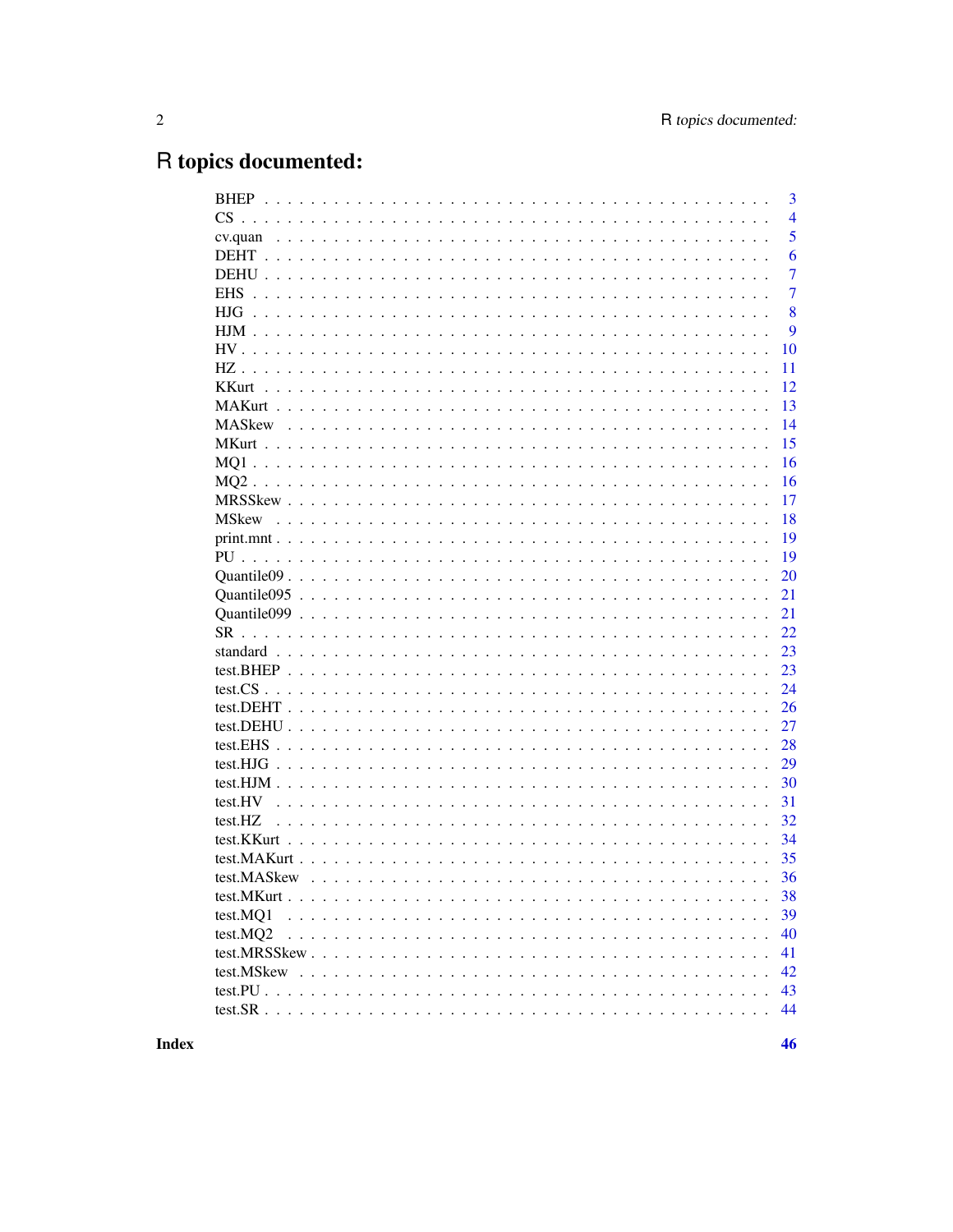<span id="page-2-1"></span><span id="page-2-0"></span>This function returns the value of the statistic of the Baringhaus-Henze-Epps-Pulley (BHEP) test as in Henze and Wagner (1997).

#### Usage

 $BHEP(data, a = 1)$ 

#### Arguments

| data | a n x d matrix of d dimensional data vectors. |
|------|-----------------------------------------------|
| a    | positive numeric number (tuning parameter).   |

# Details

The test statistic is

$$
BHEP_{n,\beta} = \frac{1}{n} \sum_{j,k=1}^{n} \exp\left(-\frac{\beta^2 ||Y_{n,j} - Y_{n,k}||^2}{2}\right) - \frac{2}{(1+\beta^2)^{d/2}} \sum_{j=1}^{n} \exp\left(-\frac{\beta^2 ||Y_{n,j}||^2}{2(1+\beta^2)}\right) + \frac{n}{(1+2\beta^2)^{d/2}}
$$

Here,  $Y_{n,j} = S_n^{-1/2} (X_j - \overline{X}_n)$ ,  $j = 1, ..., n$ , are the scaled residuals,  $\overline{X}_n$  is the sample mean and  $S_n$  is the sample covariance matrix of the random vectors  $X_1, \ldots, X_n$ . To ensure that the computation works properly  $n \geq d + 1$  is needed. If that is not the case the function returns an error.

# Value

value of the test statistic.

#### References

Henze, N., and Wagner, T. (1997), A new approach to the class of BHEP tests for multivariate normality, J. Multiv. Anal., 62:1–23, [DOI](https://doi.org/10.1006/jmva.1997.1684)

Epps T.W., Pulley L.B. (1983), A test for normality based on the empirical characteristic function, Biometrika, 70:723-726, [DOI](https://doi.org/10.1093/biomet/70.3.723)

#### Examples

BHEP(MASS::mvrnorm(50,c(0,1),diag(1,2)))

.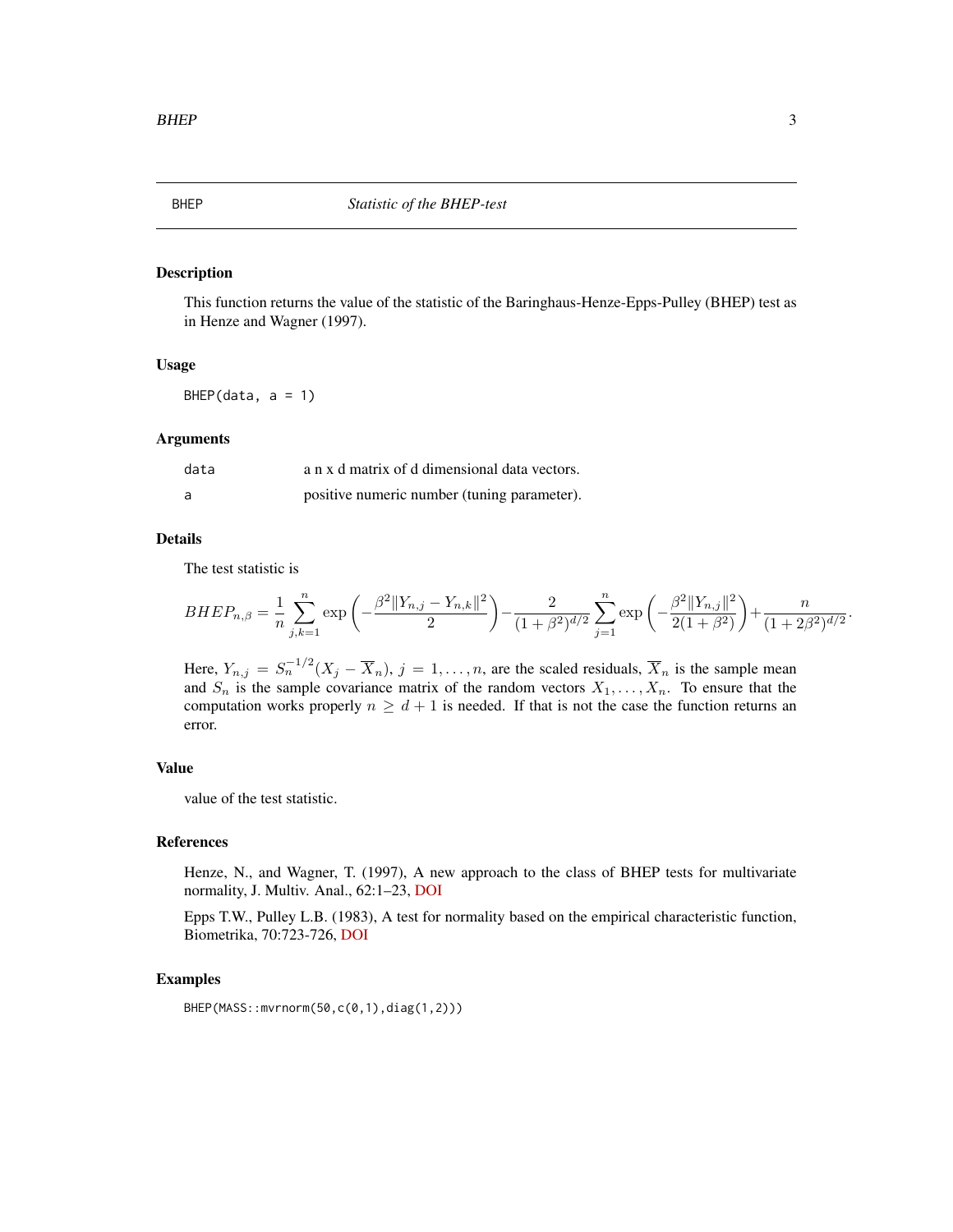<span id="page-3-1"></span><span id="page-3-0"></span>This function returns the (approximated) value of the test statistic of the test of Cox and Small (1978).

#### Usage

CS(data, Points = NULL)

#### Arguments

| data   | a n x d matrix of d dimensional data vectors.                             |
|--------|---------------------------------------------------------------------------|
| Points | points for approximation of the maximum on the sphere. Points=NULL gener- |
|        | ates 5000 uniformly distributed Points on the d dimensional unit sphere.  |

#### Details

The test statistic is  $T_{n,CS} = \max_{b \in \{x \in \mathbf{R}^d : ||x|| = 1\}} \eta_n^2(b)$ , where

$$
\eta_n^2(b) = \frac{\left\| n^{-1} \sum_{j=1}^n Y_{n,j} (b^\top Y_{n,j})^2 \right\|^2 - \left( n^{-1} \sum_{j=1}^n (b^\top Y_{n,j})^3 \right)^2}{n^{-1} \sum_{j=1}^n (b^\top Y_{n,j})^4 - 1 - \left( n^{-1} \sum_{j=1}^n (b^\top Y_{n,j})^3 \right)^2}
$$

. Here,  $Y_{n,j} = S_n^{-1/2} (X_j - \overline{X}_n)$ ,  $j = 1, ..., n$ , are the scaled residuals,  $\overline{X}_n$  is the sample mean and  $S_n$  is the sample covariance matrix of the random vectors  $X_1, \ldots, X_n$ . To ensure that the computation works properly  $n \geq d + 1$  is needed. If that is not the case the function returns an error. Note that the maximum functional has to be approximated by a discrete version, for details see Ebner (2012).

#### Value

approximation of the value of the test statistic of the test of Cox and Small (1978).

#### References

Cox, D.R. and Small, N.J.H. (1978), Testing multivariate normality, Biometrika, 65:263–272.

Ebner, B. (2012), Asymptotic theory for the test for multivariate normality by Cox and Small, Journal of Multivariate Analysis, 111:368–379.

#### Examples

CS(MASS::mvrnorm(50,c(0,1),diag(1,2)))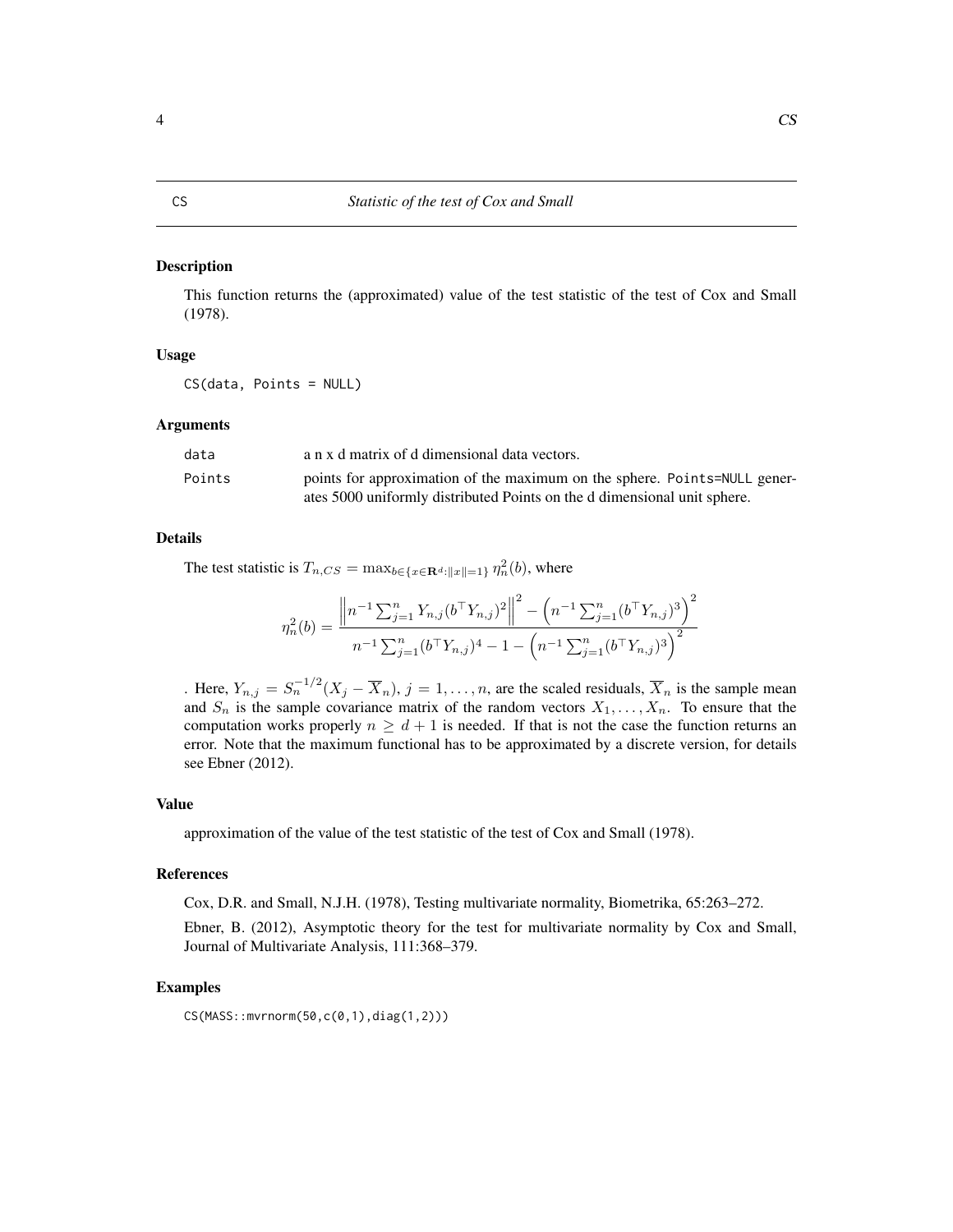<span id="page-4-0"></span>

This function returns the quantiles of a test statistic with optional tuning parameter.

# Usage

```
cv.quan(
  samplesize,
  dimension,
  quantile,
  statistic,
  tuning = NULL,
  repetitions = 1e+05
\mathcal{L}
```
# Arguments

| samplesize  | samplesize for which the empirical quantile should be calculated.                                        |
|-------------|----------------------------------------------------------------------------------------------------------|
| dimension   | a natural number to specify the dimension of the multivariate normal distribution                        |
| quantile    | a number between 0 and 1 to specify the quantile of the empirical distribution<br>of the considered test |
| statistic   | a function specifying the test statistic.                                                                |
| tuning      | the tuning parameter of the test statistic.                                                              |
| repetitions | number of Monte Carlo runs.                                                                              |

# Value

empirical quantile of the test statistic.

# Examples

cv.quan(samplesize=10, dimension=2,quantile=0.95, statistic=BHEP, tuning=2.5, repetitions=1000)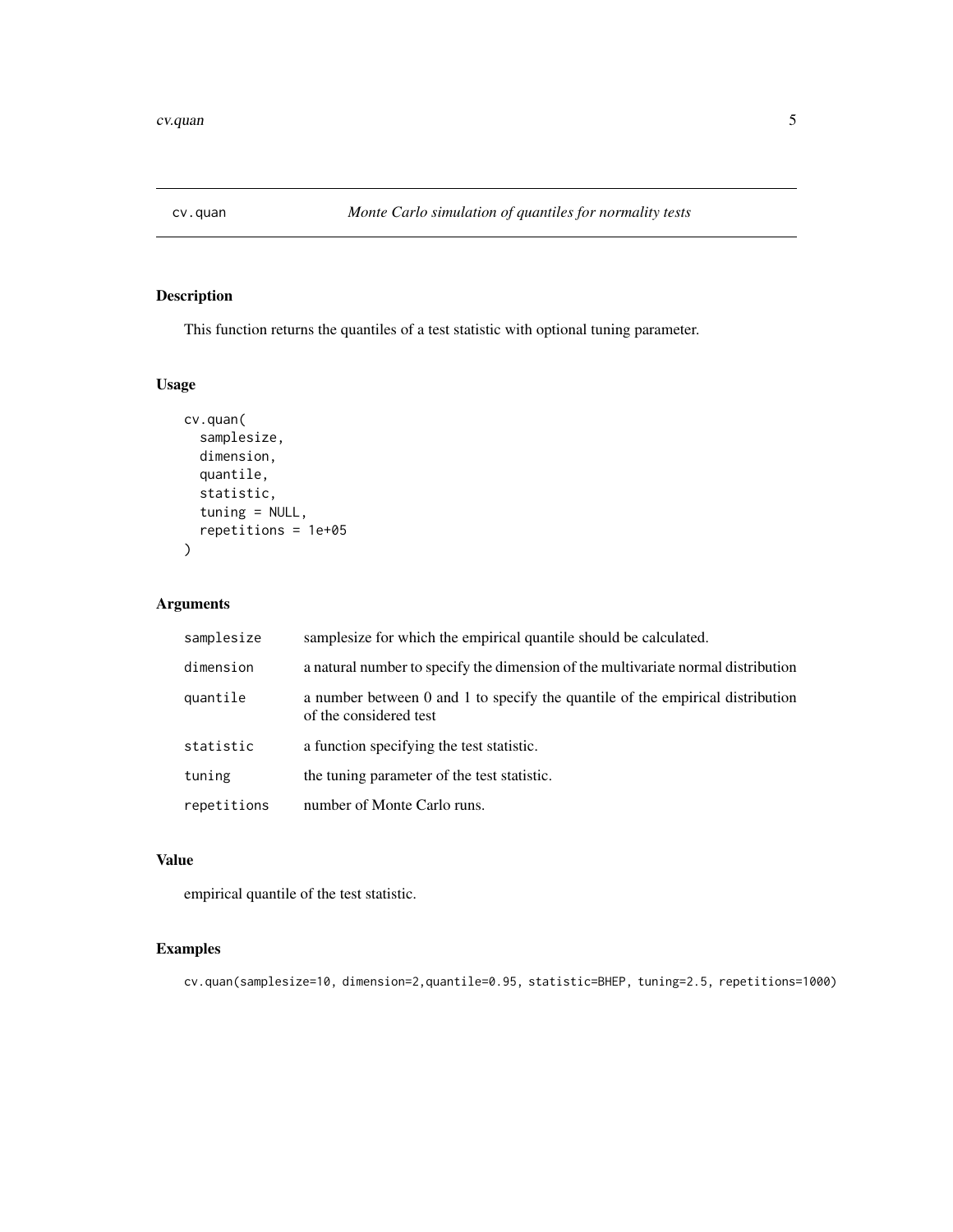<span id="page-5-1"></span><span id="page-5-0"></span>

Computes the test statistic of the DEH test.

#### Usage

DEHT(data,  $a = 1$ )

# Arguments

| data | a n x d numeric matrix of data values.      |
|------|---------------------------------------------|
| a    | positive numeric number (tuning parameter). |

# Details

This functions evaluates the teststatistic with the given data and the specified tuning parameter a. Each row of the data Matrix contains one of the n (multivariate) sample with dimension d. To ensure that the computation works properly  $n \geq d+1$  is needed. If that is not the case the test returns an error.

# Value

The value of the test statistic.

# References

Dörr, P., Ebner, B., Henze, N. (2019) "Testing multivariate normality by zeros of the harmonic oscillator in characteristic function spaces" [arXiv:1909.12624](https://arxiv.org/abs/1909.12624)

# Examples

```
DEHT(MASS::mvrnorm(50,c(0,1),diag(1,2)),a=1)
```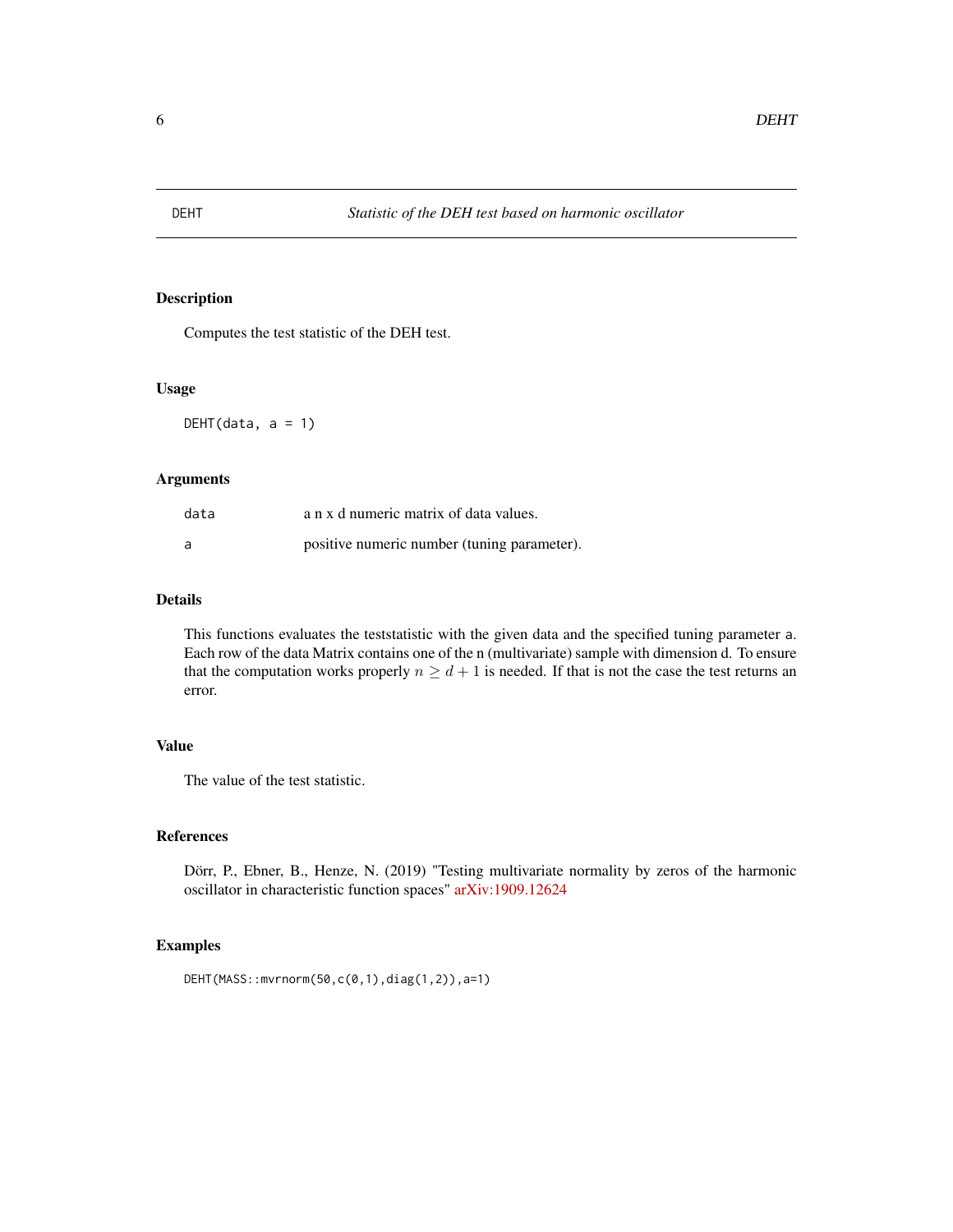<span id="page-6-1"></span><span id="page-6-0"></span>

Computes the test statistic of the DEH based on a double estimation in PDE test.

#### Usage

DEHU(data, a)

# Arguments

| data | $a(d,n)$ numeric matrix containing the data. |
|------|----------------------------------------------|
| a    | positive numeric number (tuning parameter).  |

#### Details

This functions evaluates the teststatistic with the given data and the specified tuning parameter a. Each row of the data Matrix contains one of the n (multivariate) sample with dimension d. To ensure that the computation works properly  $n \geq d+1$  is needed. If that is not the case the test returns an error.

#### Value

The value of the test statistic.

#### References

Dörr, P., Ebner, B., Henze, N. (2019) "A new test of multivariate normality by a double estimation in a characterizing PDE" [arXiv:1911.10955](https://arxiv.org/abs/1911.10955)

<span id="page-6-2"></span>EHS *Statistic of the EHS test based on a multivariate Stein equation*

## Description

Computes the test statistic of the EHS test based on a multivariate Stein equation.

#### Usage

EHS(data,  $a = 1$ )

# Arguments

| data | $a(d,n)$ numeric matrix containing the data. |
|------|----------------------------------------------|
| a    | positive numeric number (tuning parameter).  |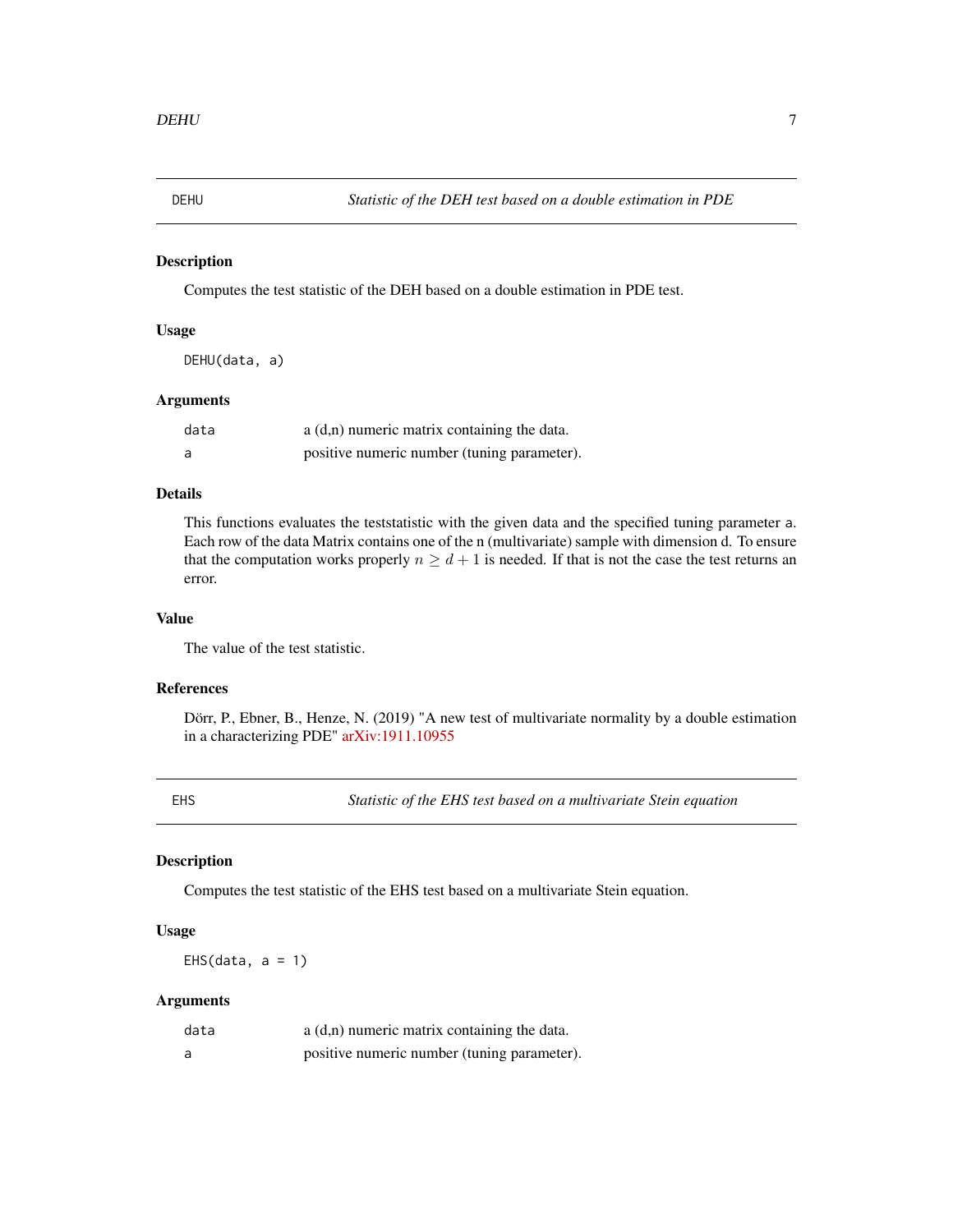# <span id="page-7-0"></span>Details

This functions evaluates the teststatistic with the given data and the specified tuning parameter a. Each row of the data Matrix contains one of the n (multivariate) sample with dimension d. To ensure that the computation works properly  $n \geq d+1$  is needed. If that is not the case the test returns an error.

Note that a=Inf returns the limiting test statistic with value 2[\\*MSkew](#page-17-1) + [MRSSkew](#page-16-1) and a=0 returns the value of the limit statistic

$$
T_{n,0} = \frac{d}{2} - 2^{\frac{d}{2}+1} \frac{1}{n} \sum_{j=1}^{n} ||Y_{n,j}||^2 \exp(-\frac{||Y_{n,j}||^2}{2}).
$$

#### Value

The value of the test statistic.

#### References

Ebner, B., Henze, N., Strieder, D. (2020) "Testing normality in any dimension by Fourier methods in a multivariate Stein equation" [arXiv:2007.02596](https://arxiv.org/abs/2007.02596)

<span id="page-7-1"></span>HJG *Henze-Jiménes-Gamero test statistic*

#### Description

Computes the test statistic of the Henze-Jimenes-Gamero test.

# Usage

 $HJG(data, a = 5)$ 

#### Arguments

| data | a n x d numeric matrix of data values.      |
|------|---------------------------------------------|
|      | positive numeric number (tuning parameter). |

#### Details

This functions evaluates the teststatistic with the given data and the specified tuning parameter a. Each row of the data Matrix contains one of the n (multivariate) sample with dimension d. To ensure that the computation works properly  $n \geq d+1$  is needed. If that is not the case the function returns an error.

#### Value

The value of the test statistic.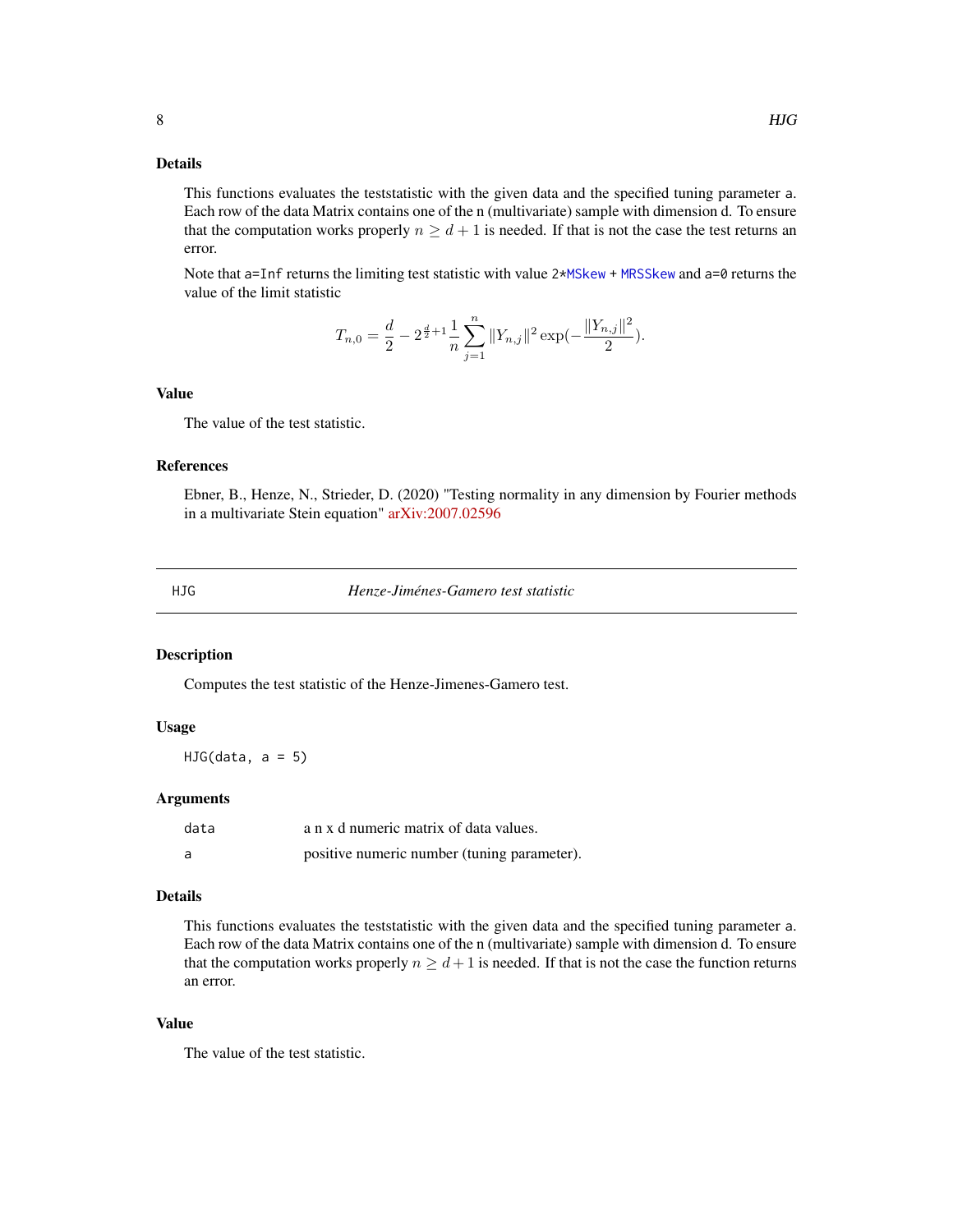#### <span id="page-8-0"></span> $HJM$  9

# References

Henze, N., Jiménez-Gamero, M.D. (2019) "A new class of tests for multinormality with i.i.d. and garch data based on the empirical moment generating function", TEST, 28, 499-521, [DOI](https://doi.org/10.1007/s11749-018-0589-z)

# Examples

HJG(MASS::mvrnorm(50,c(0,1),diag(1,2)),a=5)

<span id="page-8-1"></span>HJM *statistic of the Henze-Jiménes-Gamero-Meintanis test*

# Description

Computes the test statistic of the Henze-Jiménes-Gamero-Meintanis test.

#### Usage

HJM(data, a)

#### Arguments

| data | a n x d numeric matrix of data values.      |
|------|---------------------------------------------|
| a    | positive numeric number (tuning parameter). |

# Details

This functions evaluates the teststatistic with the given data and the specified tuning parameter a. Each row of the data Matrix contains one of the n (multivariate) sample with dimension d. To ensure that the computation works properly  $n \ge d+1$  is needed. If that is not the case the function returns an error.

#### Value

The value of the test statistic.

# References

Henze, N., Jiménes-Gamero, M.D., Meintanis, S.G. (2019), Characterizations of multinormality and corresponding tests of fit, including for GARCH models, Econometric Th., 35:510–546, [DOI.](https://doi.org/10.1017/S0266466618000154)

# Examples

```
HJM(MASS::mvrnorm(20,c(0,1),diag(1,2)),a=2.5)
```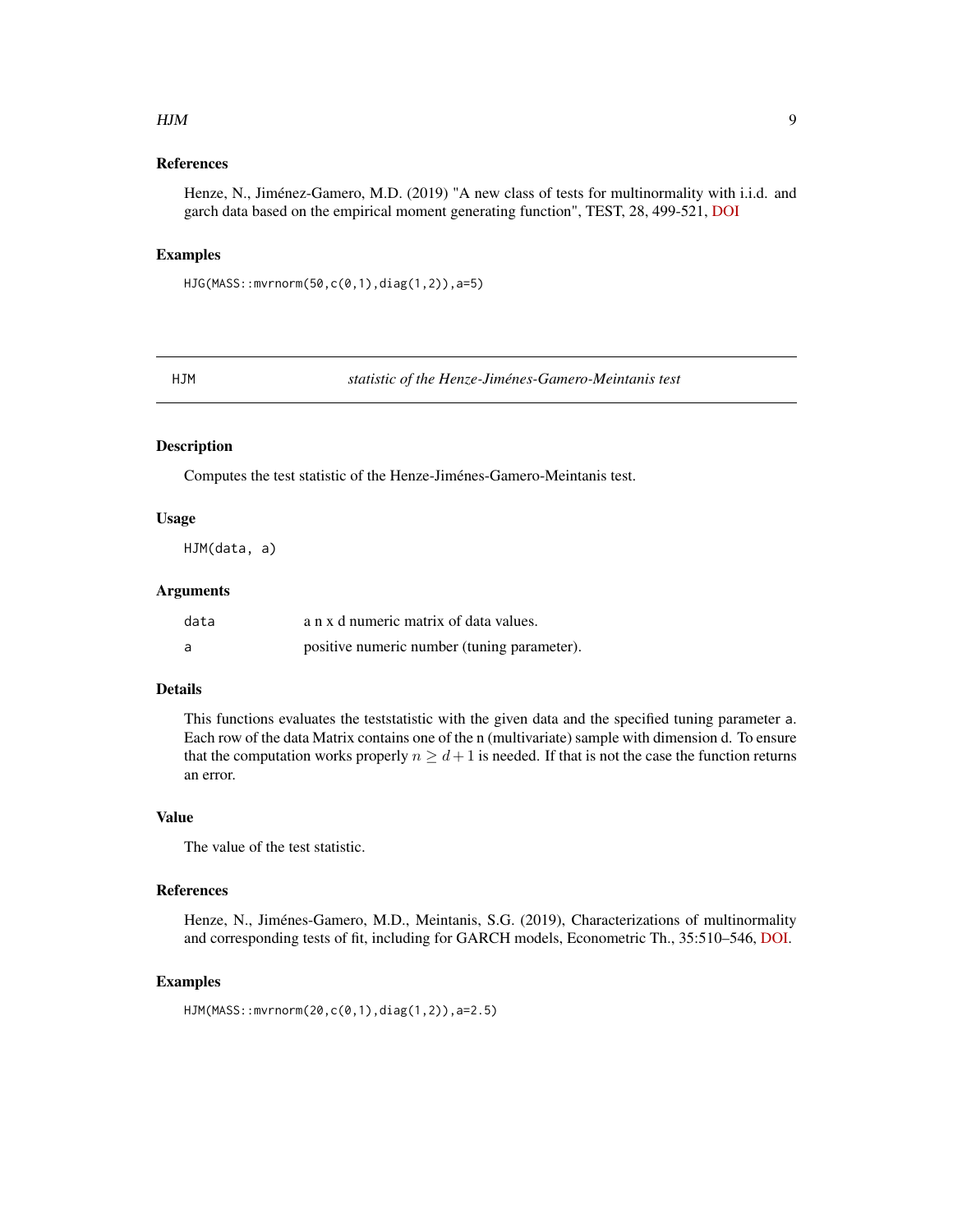Computes the test statistic of the Henze-Visagie test.

# Usage

 $HV(data, a = 5)$ 

#### Arguments

| data | a n x d numeric matrix of data values.            |
|------|---------------------------------------------------|
|      | numeric number greater than 1 (tuning parameter). |

# Details

This functions evaluates the teststatistic with the given data and the specified tuning parameter a. Each row of the data Matrix contains one of the n (multivariate) sample with dimension d. To ensure that the computation works properly  $n \geq d+1$  is needed. If that is not the case the function returns an error.

Note that a=Inf returns the limiting test statistic with value 2[\\*MSkew](#page-17-1) + [MRSSkew](#page-16-1).

# Value

The value of the test statistic.

# References

Henze, N., Visagie, J. (2019) "Testing for normality in any dimension based on a partial differential equation involving the moment generating function", to appear in Ann. Inst. Stat. Math., [DOI](https://doi.org/10.1007/s10463-019-00720-8)

# Examples

```
HV(MASS::mvrnorm(50,c(0,1),diag(1,2)),a=5)
HV(MASS::mvrnorm(50,c(0,1),diag(1,2)),a=Inf)
```
<span id="page-9-1"></span><span id="page-9-0"></span>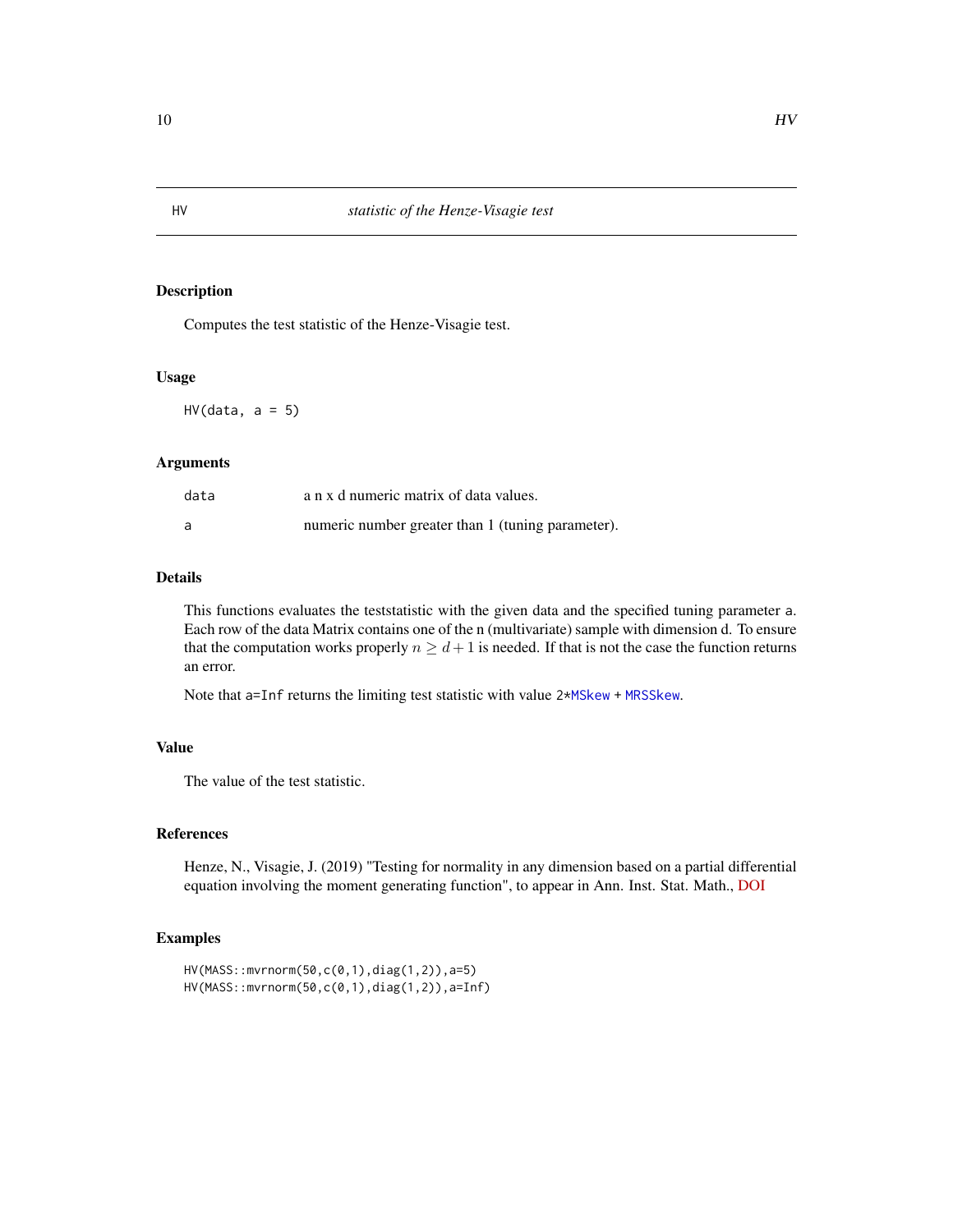This function returns the value of the statistic of the [BHEP](#page-2-1) test as in Henze and Zirkler (1990). The difference to the [BHEP](#page-2-1) test is in the choice of the tuning parameter  $\beta$ .

# Usage

HZ(data)

# Arguments

data a n x d matrix of d dimensional data vectors.

# Details

A [BHEP](#page-2-1) test is performed with tuning parameter  $\beta$  chosen in dependence of the sample size n and the dimension d, namely

$$
\beta = \frac{((2d+1)n/4)^{(1/(d+4))}}{\sqrt{2}}.
$$

#### Value

value of the test statistic.

# References

Henze, N., and Zirkler, B. (1990), A class of invariant consistent tests for multivariate normality, Commun.-Statist. – Th. Meth., 19:3595–3617, [DOI](https://doi.org/10.1080/03610929008830400)

#### See Also

[BHEP](#page-2-1)

# Examples

HZ(MASS::mvrnorm(50,c(0,1),diag(1,2)))

<span id="page-10-1"></span><span id="page-10-0"></span>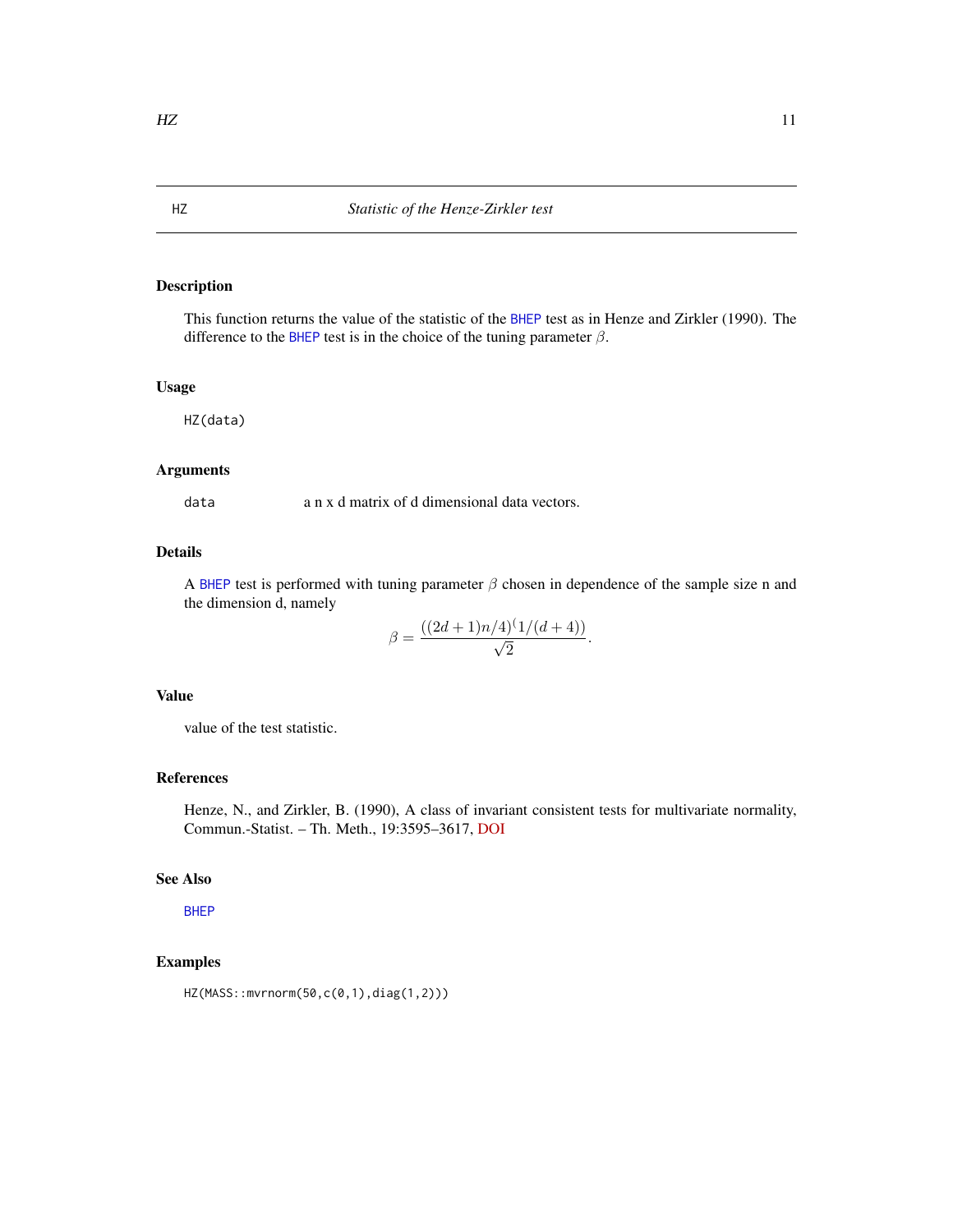<span id="page-11-1"></span><span id="page-11-0"></span>

This function computes the invariant measure of multivariate sample kurtosis due to Koziol (1989).

#### Usage

KKurt(data)

#### Arguments

data a n x d matrix of d dimensional data vectors.

# Details

Multivariate sample kurtosis due to Koziol (1989) is defined by

$$
\widetilde{b}_{n,d}^{(2)} = \frac{1}{n^2} \sum_{j,k=1}^n (Y_{n,j}^\top Y_{n,k})^4,
$$

where  $Y_{n,j} = S_n^{-1/2} (X_j - \overline{X}_n)$ ,  $j = 1, ..., n$ , are the scaled residuals,  $\overline{X}_n$  is the sample mean and  $S_n$  is the sample covariance matrix of the random vectors  $X_1, \ldots, X_n$ . To ensure that the computation works properly  $n \geq d + 1$  is needed. If that is not the case the function returns an error. Note that for  $d = 1$ , we have a measure proportional to the squared sample kurtosis.

# Value

value of sample kurtosis in the sense of Koziol.

#### References

Koziol, J.A. (1989), A note on measures of multivariate kurtosis, Biom. J., 31:619–624.

# Examples

KKurt(MASS::mvrnorm(50,c(0,1),diag(1,2)))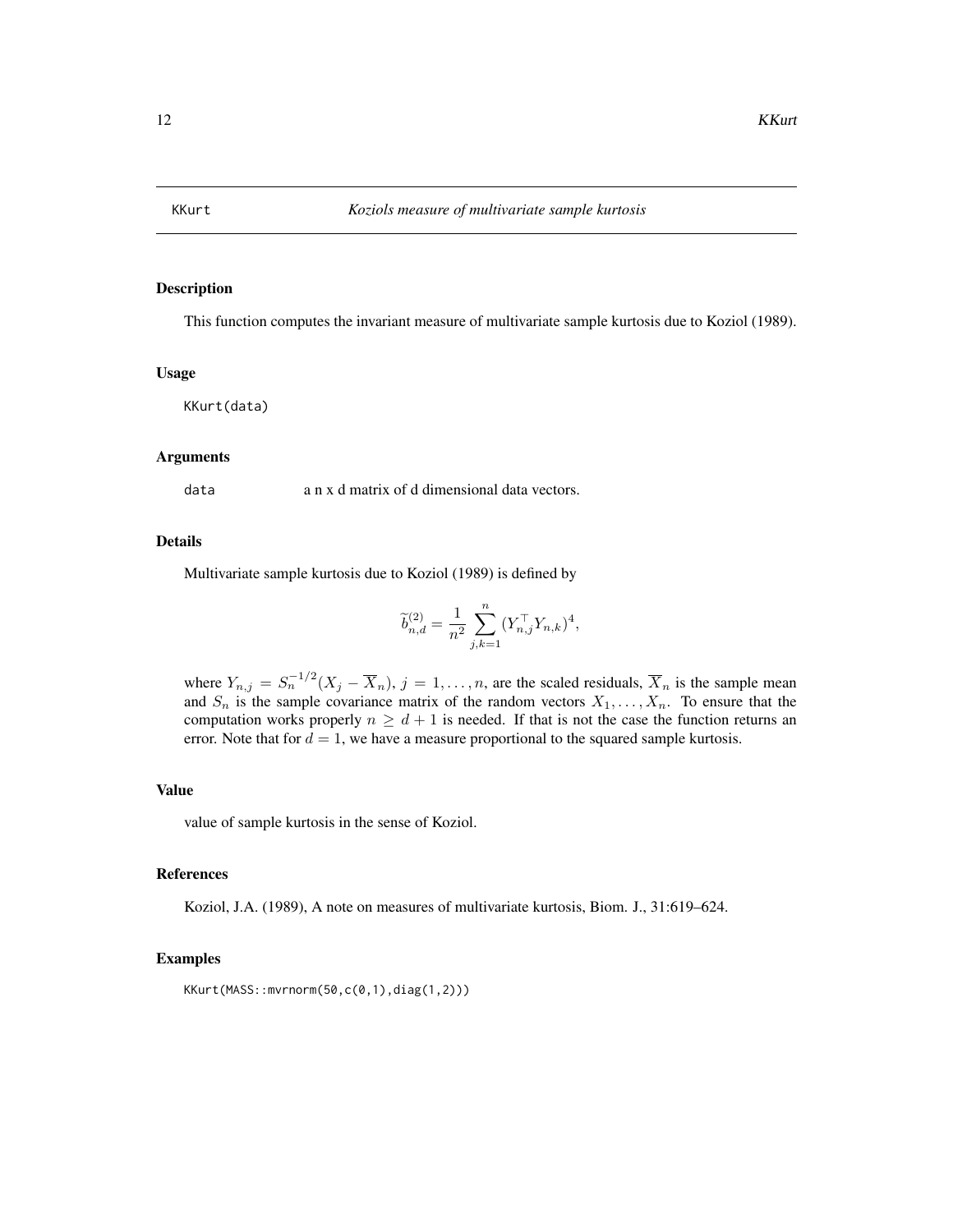<span id="page-12-1"></span><span id="page-12-0"></span>

This function computes the invariant measure of multivariate sample kurtosis due to Malkovich and Afifi (1973).

#### Usage

MAKurt(data, Points = NULL)

#### Arguments

| data   | a n x d matrix of d dimensional data vectors.                                                                                                         |
|--------|-------------------------------------------------------------------------------------------------------------------------------------------------------|
| Points | points for approximation of the maximum on the sphere. Points=NULL gener-<br>ates 1000 uniformly distributed Points on the d dimensional unit sphere. |

# Details

Multivariate sample skewness due to Malkovich and Afifi (1973) is defined by

$$
b_{n,d,M}^{(1)} = \max_{u \in \{x \in \mathbf{R}^d: ||x|| = 1\}} \frac{\left(\frac{1}{n} \sum_{j=1}^n (u^\top X_j - u^\top \overline{X}_n)^3\right)^2}{(u^\top S_n u)^3},
$$

where  $\overline{X}_n$  is the sample mean and  $S_n$  is the sample covariance matrix of the random vectors  $X_1, \ldots, X_n$ . To ensure that the computation works properly  $n \geq d+1$  is needed. If that is not the case the function returns an error.

# Value

value of sample kurtosis in the sense of Malkovich and Afifi.

# References

Malkovich, J.F., and Afifi, A.A. (1973), On tests for multivariate normality, J. Amer. Statist. Ass., 68:176–179.

Henze, N. (2002), Invariant tests for multivariate normality: a critical review, Statistical Papers, 43:467–506.

#### Examples

MAKurt(MASS::mvrnorm(50,c(0,1),diag(1,2)))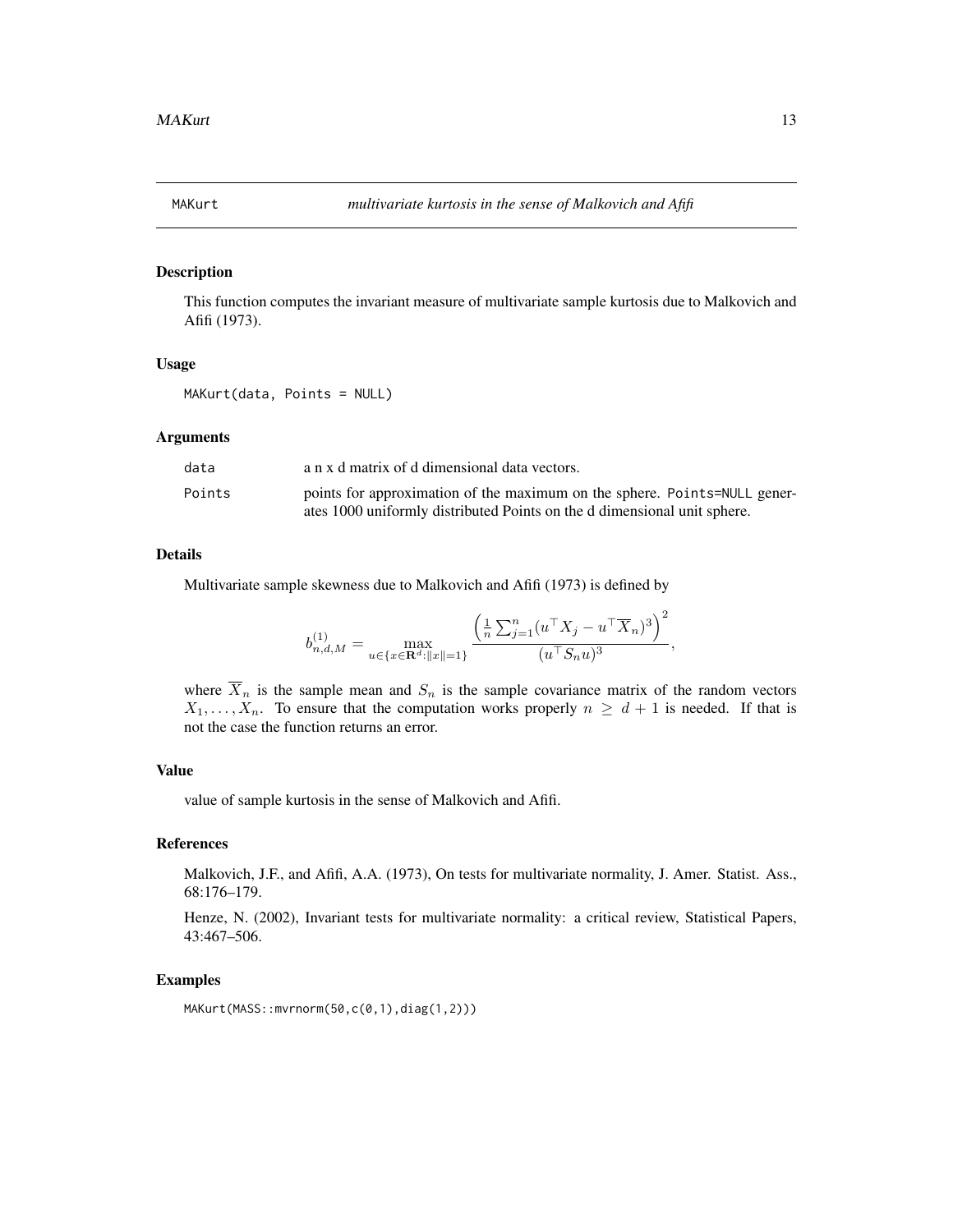<span id="page-13-1"></span><span id="page-13-0"></span>

This function computes the invariant measure of multivariate sample skewness due to Malkovich and Afifi (1973).

#### Usage

MASkew(data, Points = NULL)

#### Arguments

| data   | a n x d matrix of d dimensional data vectors.                                                                                                         |
|--------|-------------------------------------------------------------------------------------------------------------------------------------------------------|
| Points | points for approximation of the maximum on the sphere. Points=NULL gener-<br>ates 1000 uniformly distributed Points on the d dimensional unit sphere. |

## Details

Multivariate sample skewness due to Malkovich and Afifi (1973) is defined by

$$
b_{n,d,M}^{(1)} = \max_{u \in \{x \in \mathbf{R}^d: ||x|| = 1\}} \frac{\left(\frac{1}{n} \sum_{j=1}^n (u^\top X_j - u^\top \overline{X}_n)^3\right)^2}{(u^\top S_n u)^3},
$$

where  $\overline{X}_n$  is the sample mean and  $S_n$  is the sample covariance matrix of the random vectors  $X_1, \ldots, X_n$ . To ensure that the computation works properly  $n \geq d+1$  is needed. If that is not the case the function returns an error.

# Value

value of sample skewness in the sense of Malkovich and Afifi.

#### References

Malkovich, J.F., and Afifi, A.A. (1973), On tests for multivariate normality, J. Amer. Statist. Ass., 68:176–179.

Henze, N. (2002), Invariant tests for multivariate normality: a critical review, Statistical Papers, 43:467–506.

#### Examples

MASkew(MASS::mvrnorm(50,c(0,1),diag(1,2)))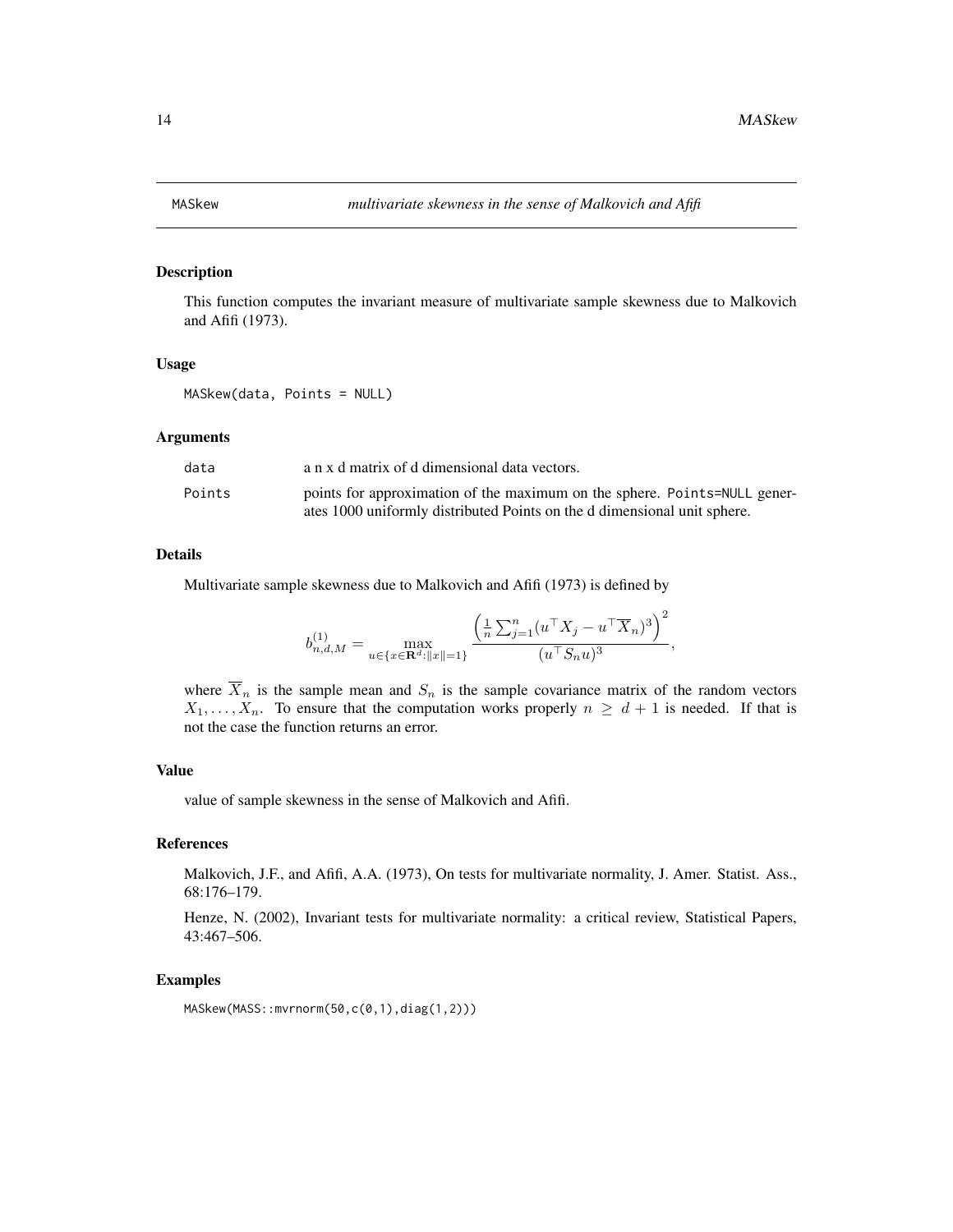<span id="page-14-1"></span><span id="page-14-0"></span>

This function computes the classical invariant measure of multivariate sample kurtosis due to Mardia (1970).

# Usage

MKurt(data)

# Arguments

data a n x d matrix of d dimensional data vectors.

# Details

Multivariate sample kurtosis due to Mardia (1970) is defined by

$$
b_{n,d}^{(2)} = \frac{1}{n} \sum_{j=1}^{n} ||Y_{n,j}||^4,
$$

where  $Y_{n,j} = S_n^{-1/2} (X_j - \overline{X}_n)$ ,  $\overline{X}_n$  is the sample mean and  $S_n$  is the sample covariance matrix of the random vectors  $X_1, \ldots, X_n$ . To ensure that the computation works properly  $n \geq d+1$  is needed. If that is not the case the function returns an error.

# Value

value of sample kurtosis in the sense of Mardia.

#### References

Mardia, K.V. (1970), Measures of multivariate skewness and kurtosis with applications, Biometrika, 57:519–530.

Henze, N. (2002), Invariant tests for multivariate normality: a critical review, Statistical Papers, 43:467–506.

#### Examples

MKurt(MASS::mvrnorm(50,c(0,1),diag(1,2)))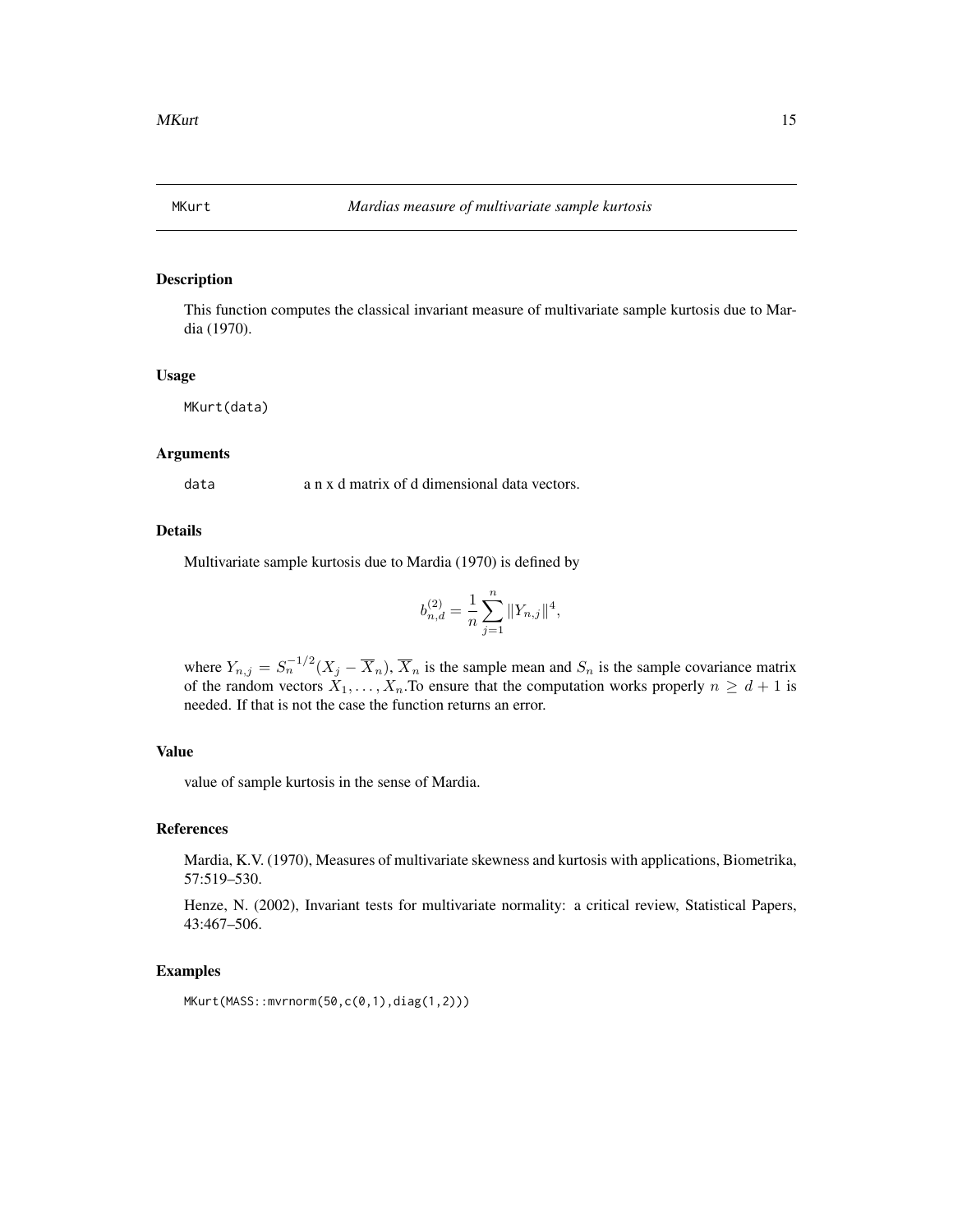<span id="page-15-1"></span><span id="page-15-0"></span>This function returns the value of the first statistic of Manzotti and Quiroz (2001).

#### Usage

MQ1(data)

# Arguments

data a n x d matrix of d dimensional data vectors.

#### Value

Value of the test statistic

#### References

Manzotti, A., and Quiroz, A.J. (2001), Spherical harmonics in quadratic forms for testing multivariate normality, Test, 10:87–104, [DOI](https://doi.org/10.1007/BF02595825)

# Examples

MQ1(MASS::mvrnorm(50,c(0,1),diag(1,2)))

<span id="page-15-2"></span>MQ2 *second statistic of Manzotti und Quiroz*

# Description

This function returns the value of the second statistic of Manzotti und Quiroz (2001).

#### Usage

MQ2(data)

# Arguments

data a n x d matrix of d dimensional data vectors.

# Value

Value of the test statistic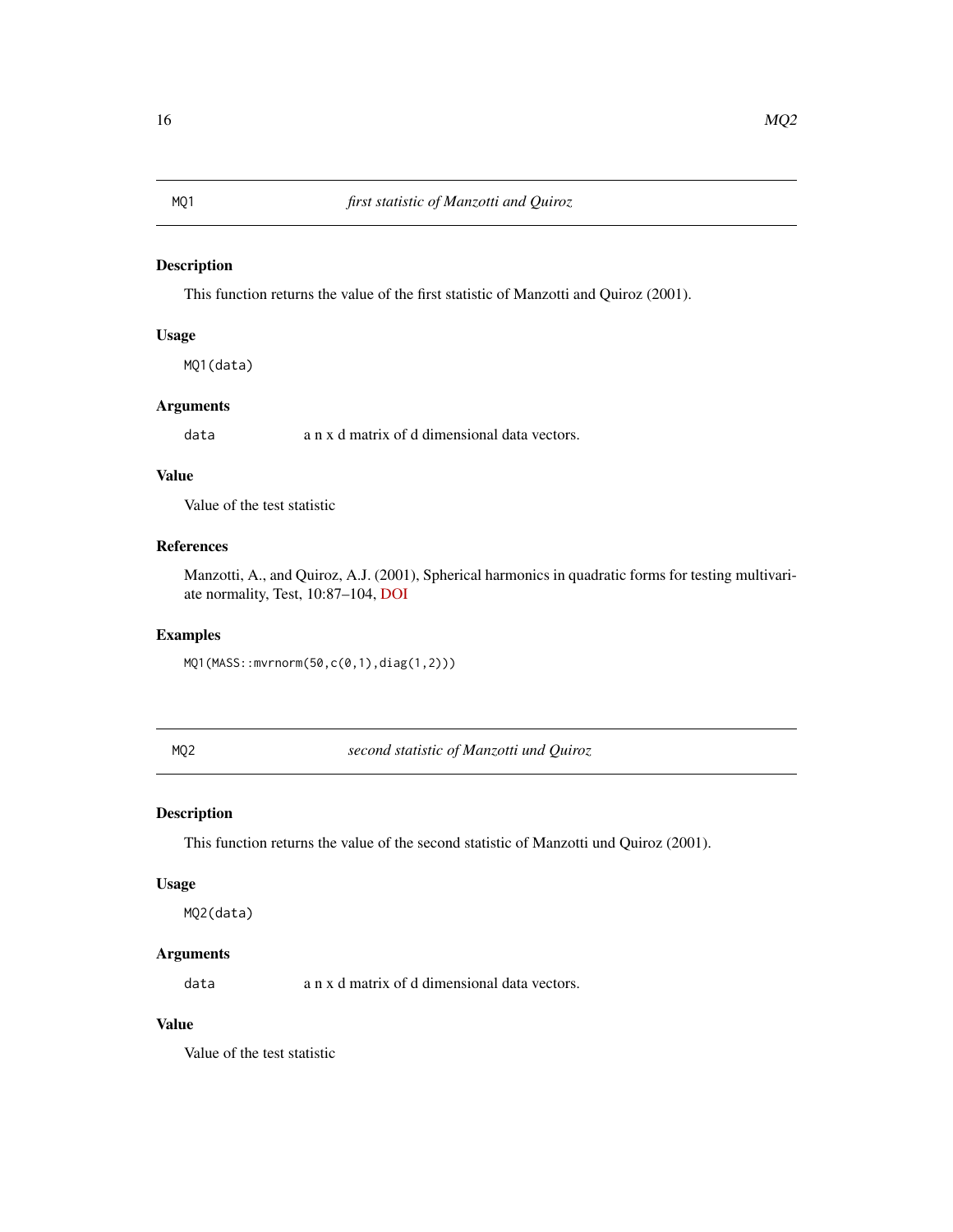#### <span id="page-16-0"></span>MRSSkew 17

#### References

Manzotti, A., and Quiroz, A.J. (2001), Spherical harmonics in quadratic forms for testing multivariate normality, Test, 10:87–104, [DOI](https://doi.org/10.1007/BF02595825)

#### Examples

MQ2(MASS::mvrnorm(50,c(0,1),diag(1,2)))

<span id="page-16-1"></span>MRSSkew *multivariate skewness of Móri, Rohatgi and Székely*

# Description

This function computes the invariant measure of multivariate sample skewness due to Móri, Rohatgi and Székely (1993).

#### Usage

MRSSkew(data)

#### Arguments

data a n x d matrix of d dimensional data vectors.

#### Details

Multivariate sample skewness due to Móri, Rohatgi and Székely (1993) is defined by

$$
\widetilde{b}_{n,d}^{(1)} = \frac{1}{n} \sum_{j=1}^{n} ||Y_{n,j}||^2 ||Y_{n,k}||^2 Y_{n,j}^\top Y_{n,k},
$$

where  $Y_{n,j} = S_n^{-1/2} (X_j - \overline{X}_n)$ ,  $\overline{X}_n$  is the sample mean and  $S_n$  is the sample covariance matrix of the random vectors  $X_1, \ldots, X_n$ . To ensure that the computation works properly  $n \geq d+1$  is needed. If that is not the case the function returns an error. Note that for  $d = 1$ , it is equivalent to skewness in the sense of Mardia.

#### Value

value of sample skewness in the sense of Móri, Rohatgi and Székely.

# References

Móri, T. F., Rohatgi, V. K., Székely, G. J. (1993), On multivariate skewness and kurtosis, Theory of Probability and its Applications, 38:547–551.

Henze, N. (2002), Invariant tests for multivariate normality: a critical review, Statistical Papers, 43:467–506.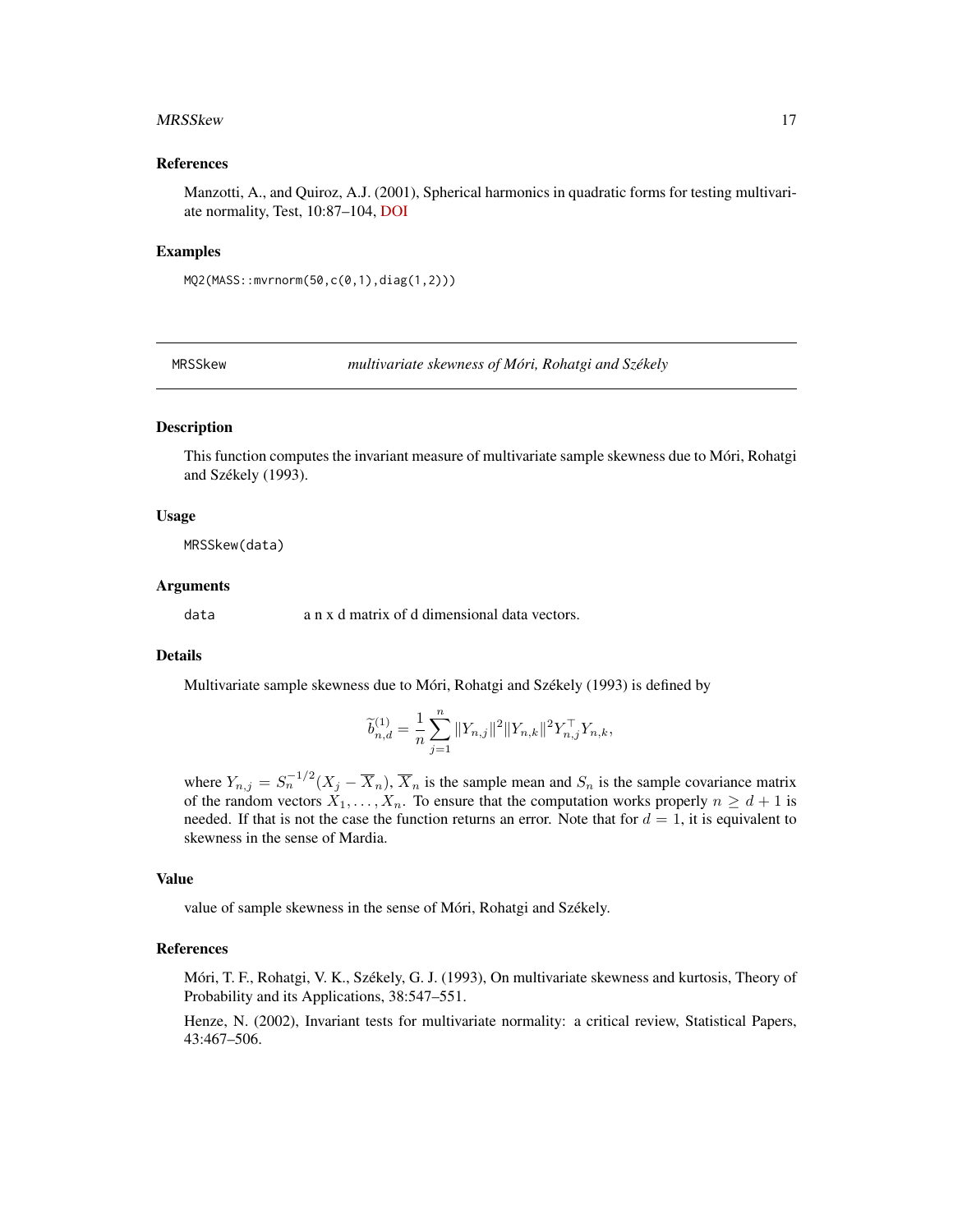<span id="page-17-1"></span><span id="page-17-0"></span>

This function computes the classical invariant measure of multivariate sample skewness due to Mardia (1970).

### Usage

MSkew(data)

#### Arguments

data a n x d matrix of d dimensional data vectors.

# Details

Multivariate sample skewness due to Mardia (1970) is defined by

$$
b_{n,d}^{(1)} = \frac{1}{n^2} \sum_{j,k=1}^n (Y_{n,j}^\top Y_{n,k})^3,
$$

where  $Y_{n,j} = S_n^{-1/2} (X_j - \overline{X}_n)$ ,  $\overline{X}_n$  is the sample mean and  $S_n$  is the sample covariance matrix of the random vectors  $X_1, \ldots, X_n$ . To ensure that the computation works properly  $n \geq d+1$  is needed. If that is not the case the function returns an error. Note that for  $d = 1$ , we have a measure proportional to the squared sample skewness.

#### Value

value of sample skewness in the sense of Mardia.

#### References

Mardia, K.V. (1970), Measures of multivariate skewness and kurtosis with applications, Biometrika, 57:519–530.

Henze, N. (2002), Invariant tests for multivariate normality: a critical review, Statistical Papers, 43:467–506.

# Examples

MSkew(MASS::mvrnorm(50,c(0,1),diag(1,2)))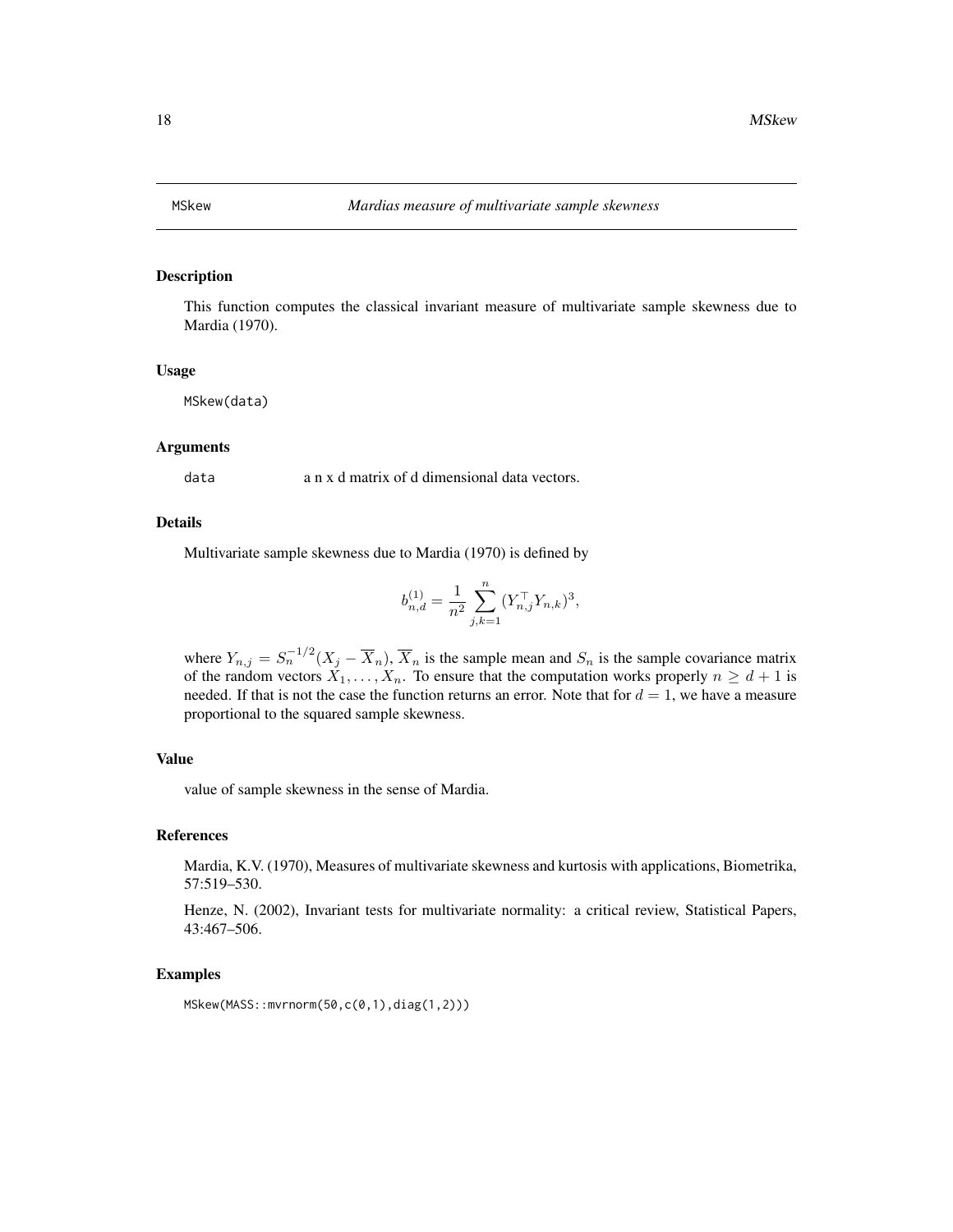<span id="page-18-0"></span>

Printing objects of class "mnt".

# Usage

## S3 method for class 'mnt'  $print(x, \ldots)$ 

# Arguments

|         | object of class "mnt".                             |
|---------|----------------------------------------------------|
| $\cdot$ | further arguments to be passed to or from methods. |

# Details

A mnt object is a named list of numbers and character string, supplemented with test (the name of the teststatistic). test is displayed as a title. The remaining elements are given in an aligned "name = value" format.

# Value

the argument x, invisibly, as for all [print](#page-0-0) methods.

#### Examples

print(test.DEHU(MASS::mvrnorm(50,c(0,1),diag(1,2)),a=1,MC=500))

<span id="page-18-1"></span>PU *Statistic of the Pudelko test*

# Description

Approximates the test statistic of the Pudelko test.

#### Usage

PU(data,  $r = 2$ )

# Arguments

| data | a n x d numeric matrix of data values. |
|------|----------------------------------------|
|      | a positive number (radius of Ball)     |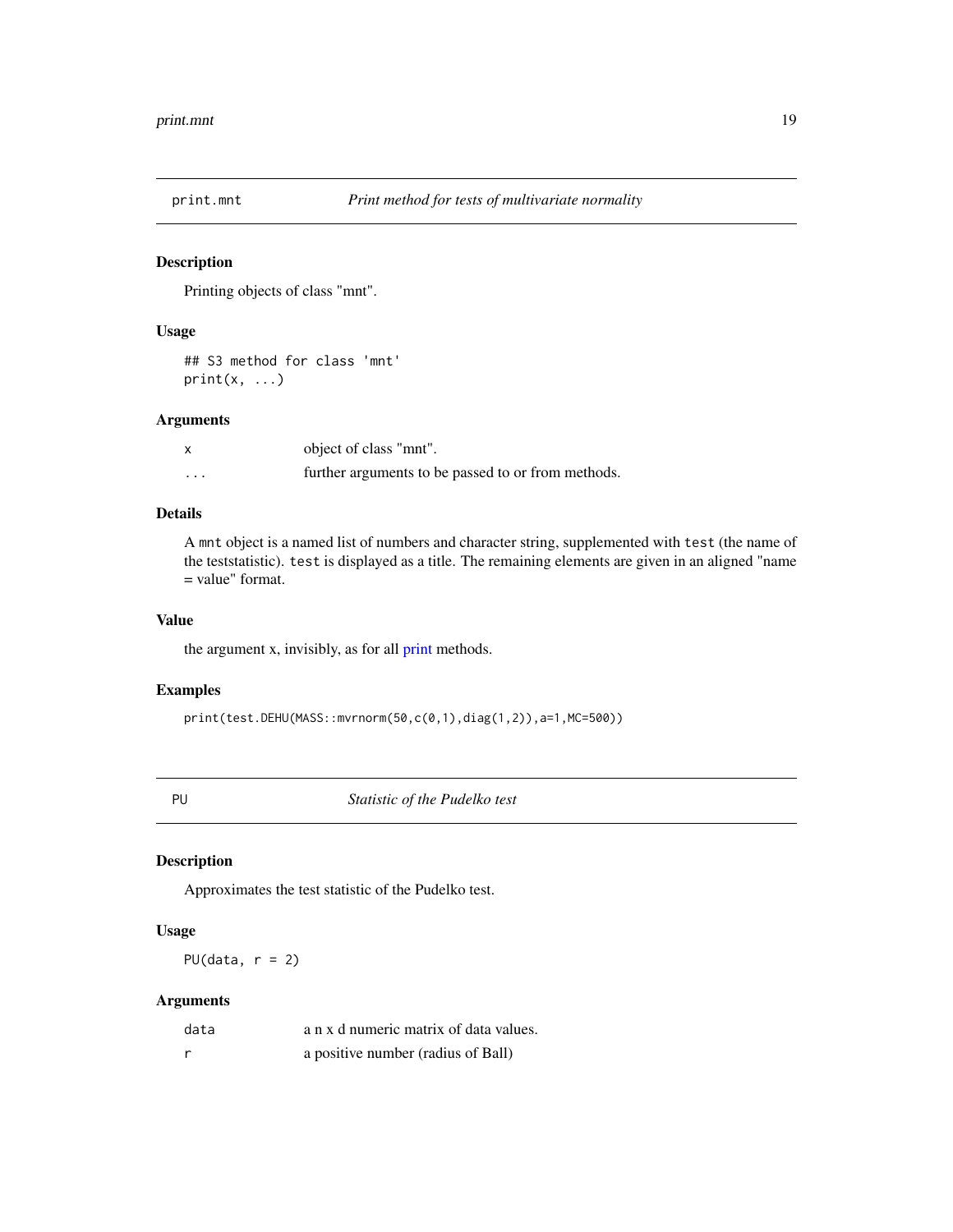# <span id="page-19-0"></span>Details

This functions evaluates the test statistic with the given data and the specified parameter r. Since since one has to calculate the supremum of a function inside a d-dimensional Ball of radius r. In this implementation the [optim](#page-0-0) function is used.

#### Value

approximate Value of the test statistic

# References

Pudelko, J. (2005), On a new affine invariant and consistent test for multivariate normality, Probab. Math. Statist., 25:43–54.

# Examples

PU(MASS::mvrnorm(20,c(0,1),diag(1,2)),r=2)

| Quantile09 | Simulated empirical 90% quantiles of the tests contained in package |
|------------|---------------------------------------------------------------------|
|            | mnt                                                                 |

#### Description

A dataset containing the empirical 0.9 quantiles of the tests for the dimensions d=2,3,5 and samplesizes n=20,50,100 based on a Monte Carlo Simulation study with 100000 repetitions. The following parameters were used:

- For [BHEP](#page-2-1) the parameter a=1,
- for [HV](#page-9-1) the parameter a=5,
- for [HJG](#page-7-1) the parameter a=1.5,
- for [HJM](#page-8-1) the parameter a=1.5,
- for [DEHT](#page-5-1) the parameter a=0.25,
- for [DEHU](#page-6-1) the parameter a=0.5,
- for [CS](#page-3-1) the parameter Points=NULL,
- for [PU](#page-18-1) the parameter  $r=2$ ,
- for [MASkew](#page-13-1) the parameter Points=NULL,
- for [MAKurt](#page-12-1) the parameter Points=NULL,

#### Usage

Quantile09

#### Format

A data frame with 9 rows and 20 columns.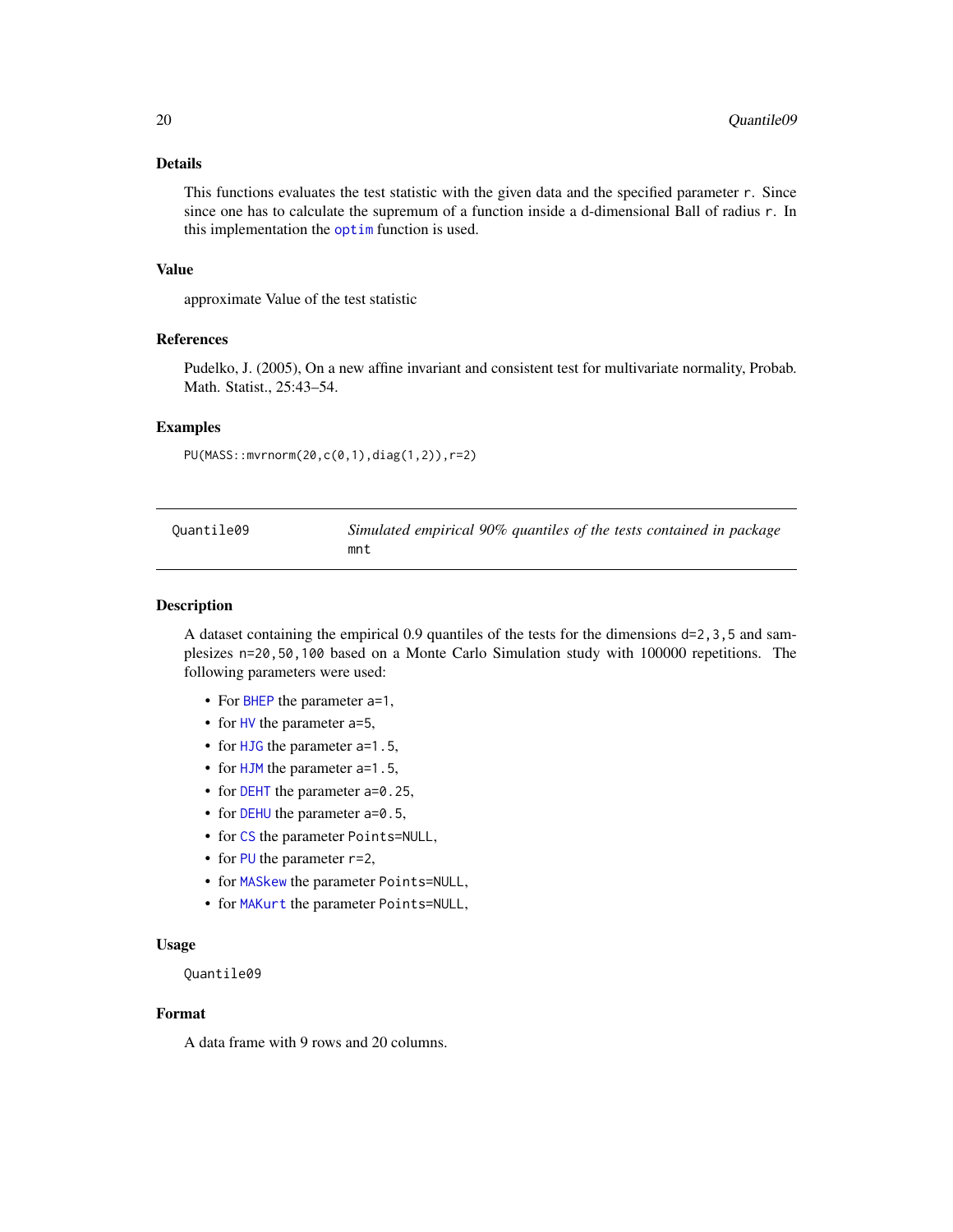<span id="page-20-0"></span>

A dataset containing the empirical 0.95 quantiles of the tests for the dimensions d=2,3,5 and samplesizes n=20,50,100 based on a Monte Carlo Simulation study with 100000 repetitions. The following parameters were used:

- For [BHEP](#page-2-1) the parameter a=1,
- for [HV](#page-9-1) the parameter a=5,
- for [HJG](#page-7-1) the parameter a=1.5,
- for [HJM](#page-8-1) the parameter a=1.5,
- for [DEHT](#page-5-1) the parameter a=0.25,
- for [DEHU](#page-6-1) the parameter a=0.5,
- for [CS](#page-3-1) the parameter Points=NULL,
- for [PU](#page-18-1) the parameter  $r=2$ ,
- for [MASkew](#page-13-1) the parameter Points=NULL,
- for [MAKurt](#page-12-1) the parameter Points=NULL,

#### Usage

Quantile095

# Format

A data frame with 9 rows and 20 columns.

Quantile099 *Simulated empirical 99% quantiles of the tests contained in package* mnt

#### Description

A dataset containing the empirical 0.99 quantiles of the tests for the dimensions  $d=2,3,5$  and samplesizes n=20,50,100 based on a Monte Carlo Simulation study with 100000 repetitions. The following parameters were used:

- For [BHEP](#page-2-1) the parameter a=1,
- for [HV](#page-9-1) the parameter a=5,
- for [HJG](#page-7-1) the parameter a=1.5,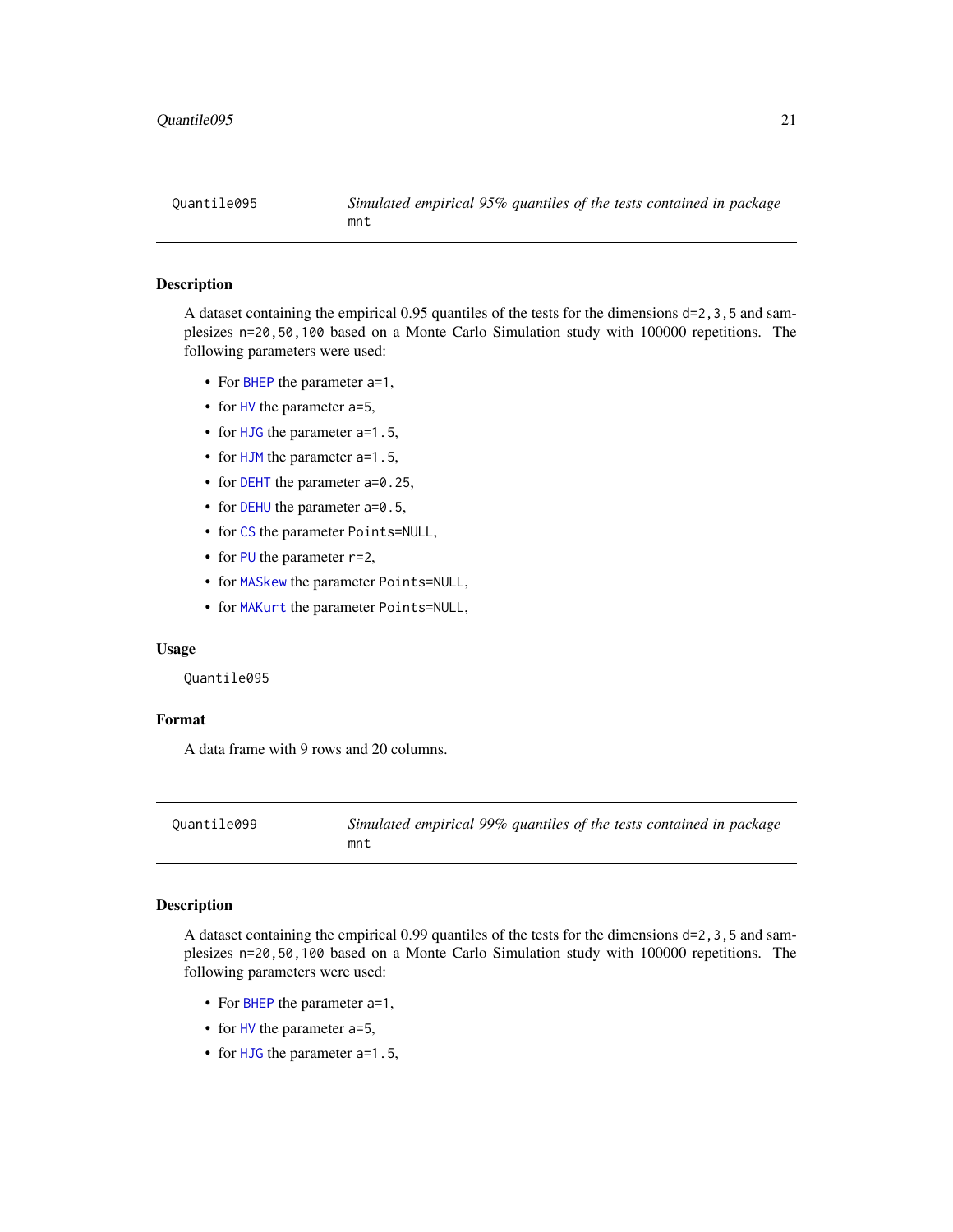- <span id="page-21-0"></span>• for [HJM](#page-8-1) the parameter a=1.5,
- for [DEHT](#page-5-1) the parameter a=0.25,
- for [DEHU](#page-6-1) the parameter a=0.5,
- for [CS](#page-3-1) the parameter Points=NULL,
- for [PU](#page-18-1) the parameter  $r=2$ ,
- for [MASkew](#page-13-1) the parameter Points=NULL,
- for [MAKurt](#page-12-1) the parameter Points=NULL,

#### Usage

Quantile099

# Format

A data frame with 9 rows and 20 columns.

# <span id="page-21-1"></span>SR *statistic of the Székely-Rizzo test*

# Description

This function returns the value of the statistic of the test of multivariate normality (also called *energy test*) as in Székely and Rizzo (2005). Note that the scaled residuals use another scaling in the estimator of the covariance matrix as the other functions of the package mnt! It is equivalent to the function [mvnorm.e](#page-0-0).

# Usage

 $SR(data, abb = 1e-08)$ 

#### Arguments

| data | a n x d matrix of d dimensional data vectors. |
|------|-----------------------------------------------|
| abb  | Stop criterium.                               |

# Value

value of the test statistic.

#### References

Székely, G., and Rizzo, M. (2005), A new test for multivariate normality, J. Multiv. Anal., 93:58–80, [DOI](https://doi.org/10.1016/j.jmva.2003.12.002)

# See Also

[mvnorm.e](#page-0-0)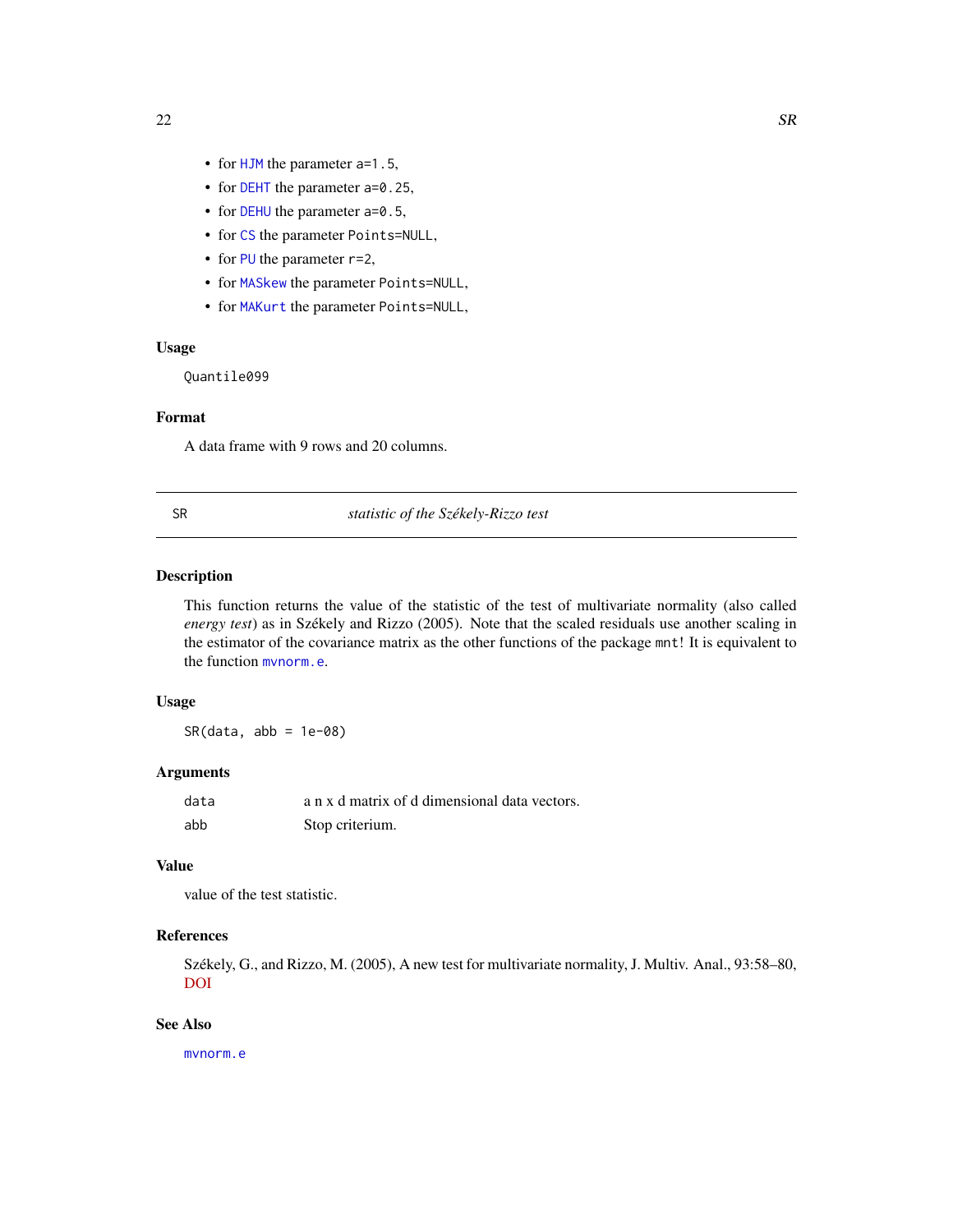#### <span id="page-22-0"></span>standard 23

# Examples

SR(MASS::mvrnorm(50,c(0,1),diag(1,2)))

standard *Empirical scaled residuals*

# Description

A function that computes the scaled residuals of the data.

## Usage

standard(data)

# Arguments

data a n x d matrix of d dimensional data vectors..

# Value

A n x d matrix of the scaled residuals.

test.BHEP *Baringhaus-Henze-Epps-Pulley (BHEP) test*

#### Description

Performs the BHEP test of multivariate normality as suggested in Henze and Wagner (1997) using a tuning parameter a.

# Usage

test.BHEP(data,  $a = 1$ , MC.rep = 10000, alpha = 0.05)

# Arguments

| data   | a n x d matrix of d dimensional data vectors.                              |
|--------|----------------------------------------------------------------------------|
| a      | positive numeric number (tuning parameter).                                |
| MC.rep | number of repetitions for the Monte Carlo simulation of the critical value |
| alpha  | level of significance of the test                                          |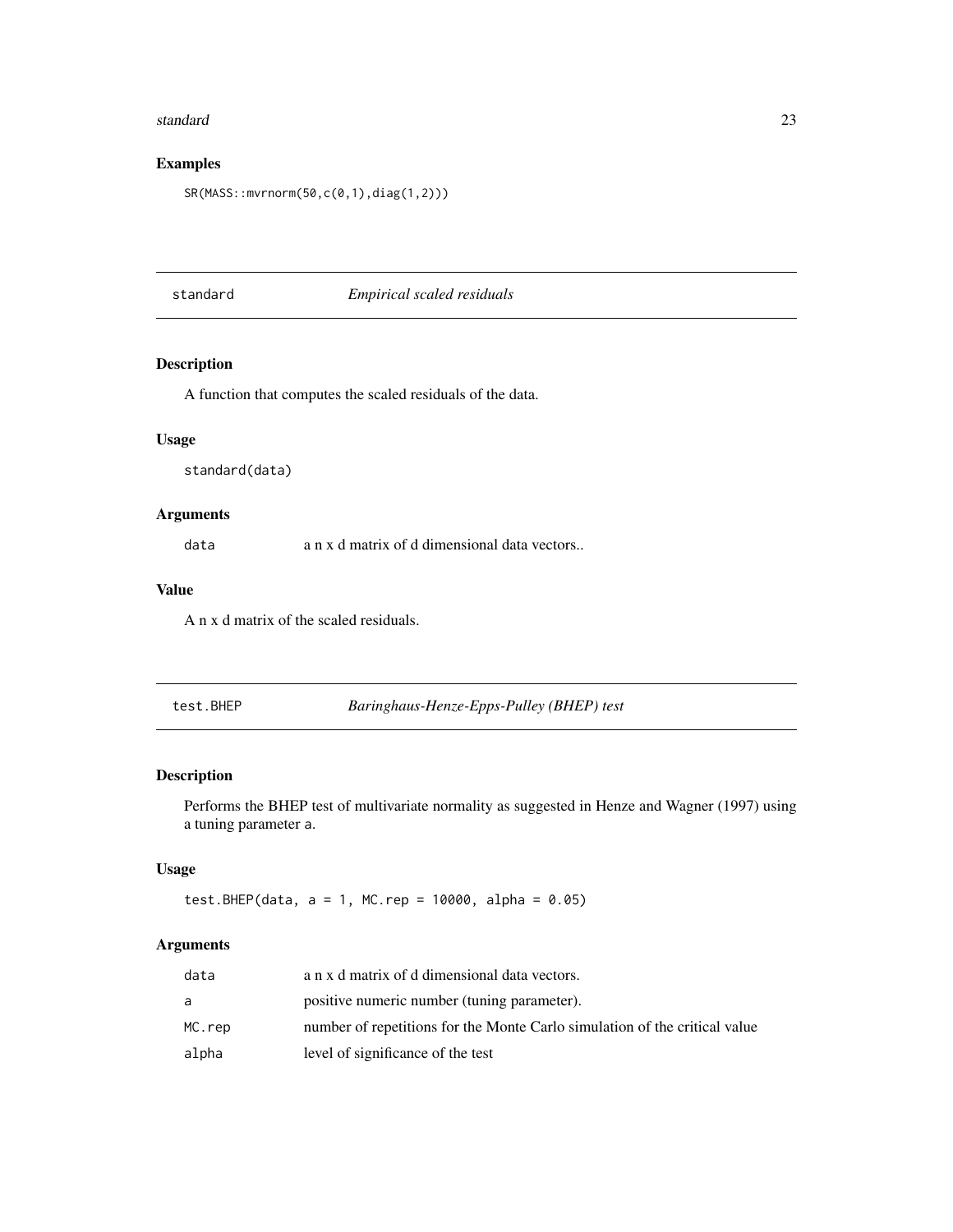.

# <span id="page-23-0"></span>Details

The test statistic is

$$
BHEP_{n,\beta} = \frac{1}{n} \sum_{j,k=1}^{n} \exp\left(-\frac{\beta^2 ||Y_{n,j} - Y_{n,k}||^2}{2}\right) - \frac{2}{(1+\beta^2)^{d/2}} \sum_{j=1}^{n} \exp\left(-\frac{\beta^2 ||Y_{n,j}||^2}{2(1+\beta^2)}\right) + \frac{n}{(1+2\beta^2)^{d/2}}
$$

Here,  $Y_{n,j} = S_n^{-1/2} (X_j - \overline{X}_n)$ ,  $j = 1, ..., n$ , are the scaled residuals,  $\overline{X}_n$  is the sample mean and  $S_n$  is the sample covariance matrix of the random vectors  $X_1, \ldots, X_n$ . To ensure that the computation works properly  $n \geq d + 1$  is needed. If that is not the case the test returns an error.

#### Value

a list containing the value of the test statistic, the approximated critical value and a test decision on the significance level alpha:

\$Test name of the test.

\$param value tuning parameter.

\$Test.value the value of the test statistic.

\$cv the approximated critical value.

\$Decision the comparison of the critical value and the value of the test statistic.#'

# References

Henze, N., Wagner, T. (1997), A new approach to the class of BHEP tests for multivariate normality, J. Multiv. Anal., 62:1-23, [DOI](https://doi.org/10.1006/jmva.1997.1684)

#### See Also

**[BHEP](#page-2-1)** 

# Examples

test.BHEP(MASS::mvrnorm(50,c(0,1),diag(1,2)),MC.rep=500)

test.CS *multivariate normality test of Cox and Small*

#### Description

Performs the test of multivariate normality of Cox and Small (1978).

#### Usage

test.CS(data, MC.rep =  $1000$ , alpha =  $0.05$ , Points = NULL)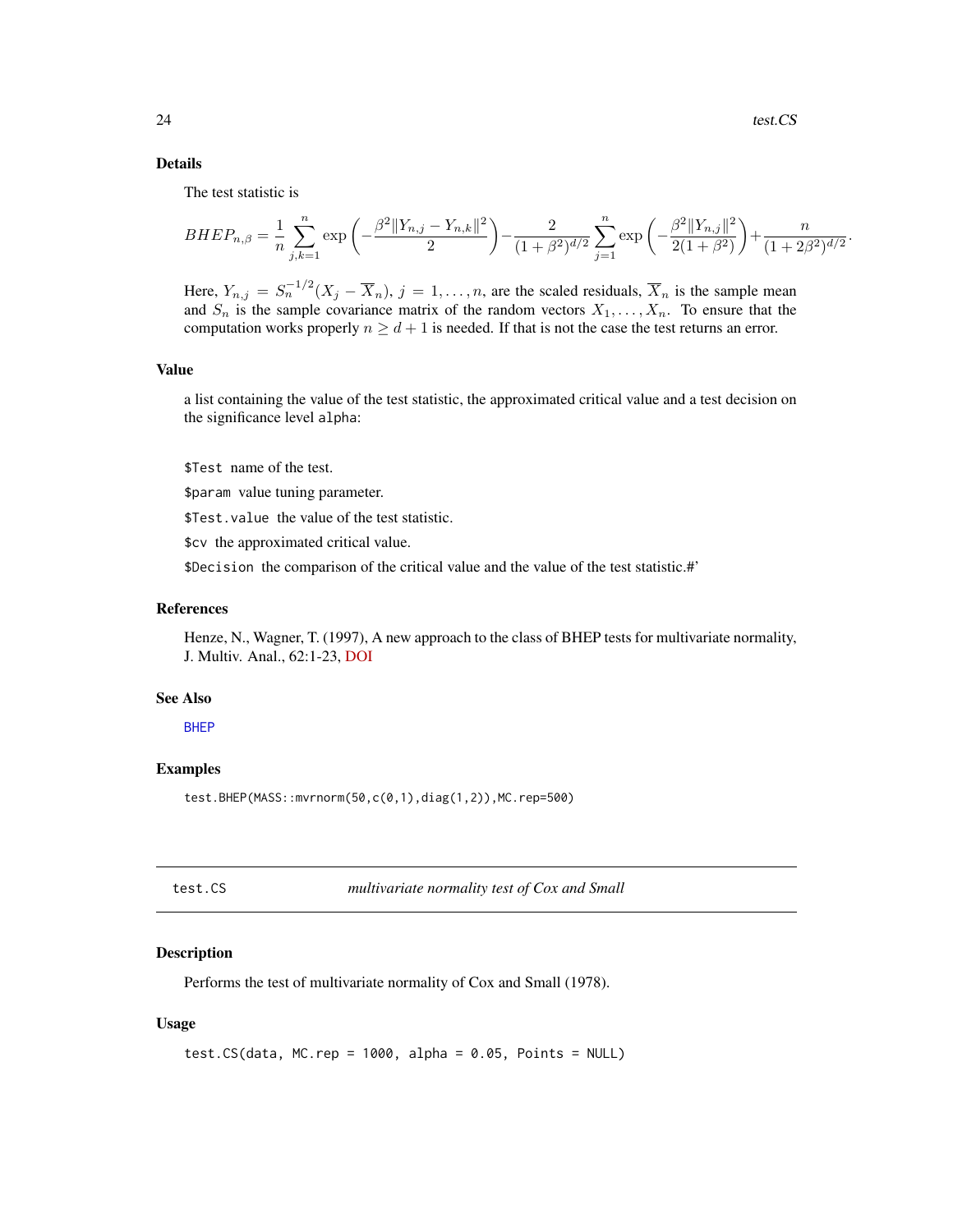#### <span id="page-24-0"></span>test.CS 25

#### Arguments

| data   | a n x d matrix of d dimensional data vectors.                               |
|--------|-----------------------------------------------------------------------------|
| MC.rep | number of repetitions for the Monte Carlo simulation of the critical value. |
| alpha  | level of significance of the test.                                          |
| Points | number of points to approximate the maximum functional on the unit sphere.  |

# Details

The test statistic is  $T_{n,CS} = \max_{b \in \{x \in \mathbf{R}^d : ||x|| = 1\}} \eta_n^2(b)$ , where

$$
\eta_n^2(b) = \frac{\left\|n^{-1} \sum_{j=1}^n Y_{n,j} (b^\top Y_{n,j})^2\right\|^2 - \left(n^{-1} \sum_{j=1}^n (b^\top Y_{n,j})^3\right)^2}{n^{-1} \sum_{j=1}^n (b^\top Y_{n,j})^4 - 1 - \left(n^{-1} \sum_{j=1}^n (b^\top Y_{n,j})^3\right)^2}
$$

. Here,  $Y_{n,j} = S_n^{-1/2} (X_j - \overline{X}_n)$ ,  $j = 1, ..., n$ , are the scaled residuals,  $\overline{X}_n$  is the sample mean and  $S_n$  is the sample covariance matrix of the random vectors  $X_1, \ldots, X_n$ . To ensure that the computation works properly  $n \geq d+1$  is needed. If that is not the case the test returns an error. Note that the maximum functional has to be approximated by a discrete version, for details see Ebner (2012).

# Value

a list containing the value of the test statistic, the approximated critical value and a test decision on the significance level alpha:

\$Test name of the test.

\$Test.value the value of the test statistic.

\$cv the approximated critical value.

\$Decision the comparison of the critical value and the value of the test statistic.#'

#### References

Cox, D.R., Small, N.J.H. (1978), Testing multivariate normality, Biometrika, 65:263-272.

Ebner, B. (2012), Asymptotic theory for the test for multivariate normality by Cox and Small, Journal of Multivariate Analysis, 111:368-379.

# See Also

[CS](#page-3-1)

#### Examples

test.CS(MASS::mvrnorm(10,c(0,1),diag(1,2)),MC.rep=100)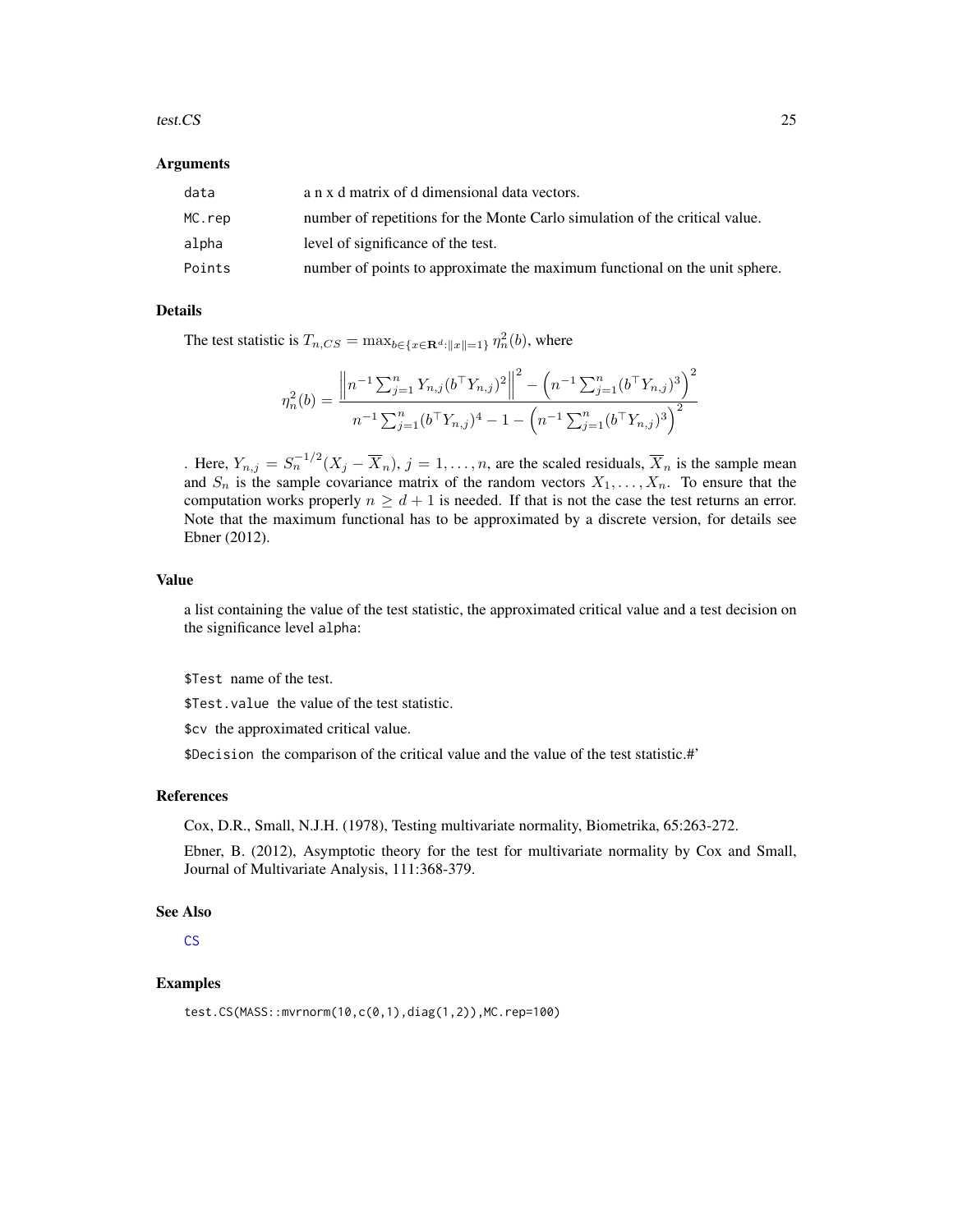<span id="page-25-0"></span>

Computes the multivariate normality test of Doerr, Ebner and Henze (2019) based on zeros of the harmonic oscillator.

# Usage

test.DEHT(data,  $a = 1$ , MC.rep = 10000, alpha = 0.05)

#### Arguments

| data   | a n x d matrix of d dimensional data vectors.                               |
|--------|-----------------------------------------------------------------------------|
| a      | positive numeric number (tuning parameter).                                 |
| MC.rep | number of repetitions for the Monte Carlo simulation of the critical value. |
| alpha  | level of significance of the test.                                          |

#### Details

This functions evaluates the teststatistic with the given data and the specified tuning parameter a. Each row of the data Matrix contains one of the n (multivariate) sample with dimension d. To ensure that the computation works properly  $n \geq d + 1$  is needed. If that is not the case the test returns an error.

# Value

a list containing the value of the test statistic, the approximated critical value and a test decision on the significance level alpha:

\$Test name of the test.

\$param value tuning parameter.

\$Test.value the value of the test statistic.

\$cv the approximated critical value.

\$Decision the comparison of the critical value and the value of the test statistic.

#### References

Doerr, P., Ebner, B., Henze, N. (2019) "Testing multivariate normality by zeros of the harmonic oscillator in characteristic function spaces" [arXiv:1909.12624](https://arxiv.org/abs/1909.12624)

# See Also

[DEHT](#page-5-1)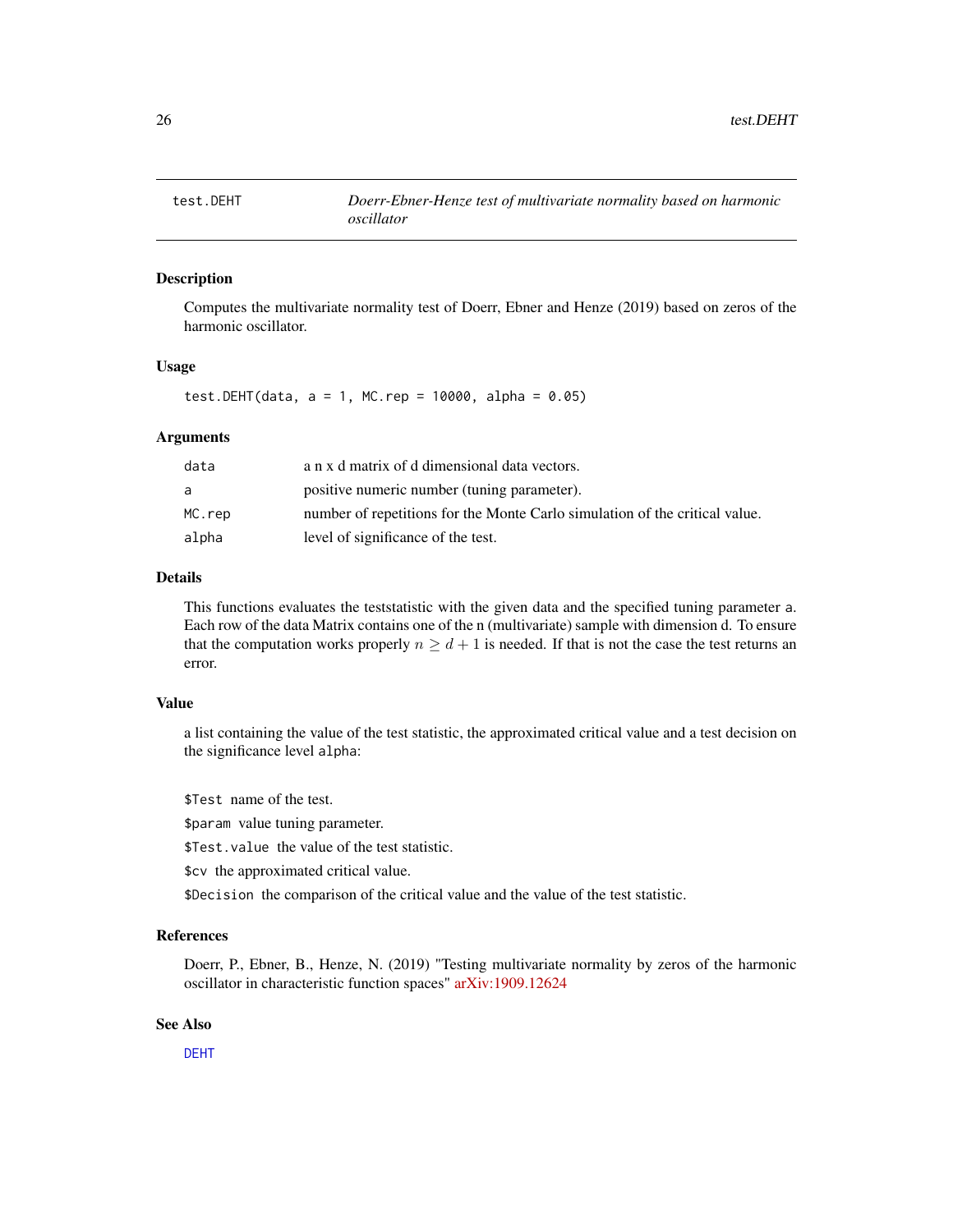#### <span id="page-26-0"></span>test.DEHU 27

#### Examples

test.DEHT(MASS::mvrnorm(20,c(0,1),diag(1,2)),a=1,MC=500)

| test.DEHU | Doerr-Ebner-Henze test of multivariate normality based on a double |
|-----------|--------------------------------------------------------------------|
|           | estimation in a PDE                                                |

# Description

Computes the multivariate normality test of Doerr, Ebner and Henze (2019) based on a double estimation in a PDE.

# Usage

test.DEHU(data,  $a = 0.5$ , MC.rep = 10000, alpha = 0.05)

#### Arguments

| data   | a n x d matrix of d dimensional data vectors.                               |
|--------|-----------------------------------------------------------------------------|
| a      | positive numeric number (tuning parameter).                                 |
| MC.rep | number of repetitions for the Monte Carlo simulation of the critical value. |
| alpha  | level of significance of the test.                                          |

# Details

This functions evaluates the teststatistic with the given data and the specified tuning parameter a. Each row of the data Matrix contains one of the n (multivariate) sample with dimension d. To ensure that the computation works properly  $n \geq d + 1$  is needed. If that is not the case the test returns an error.

#### Value

a list containing the value of the test statistic, the approximated critical value and a test decision on the significance level alpha:

\$Test name of the test.

\$param value tuning parameter.

\$Test.value the value of the test statistic.

\$cv the approximated critical value.

\$Decision the comparison of the critical value and the value of the test statistic.

#### References

Doerr, P., Ebner, B., Henze, N. (2019) "Testing multivariate normality by zeros of the harmonic oscillator in characteristic function spaces" [arXiv:1909.12624](https://arxiv.org/abs/1909.12624)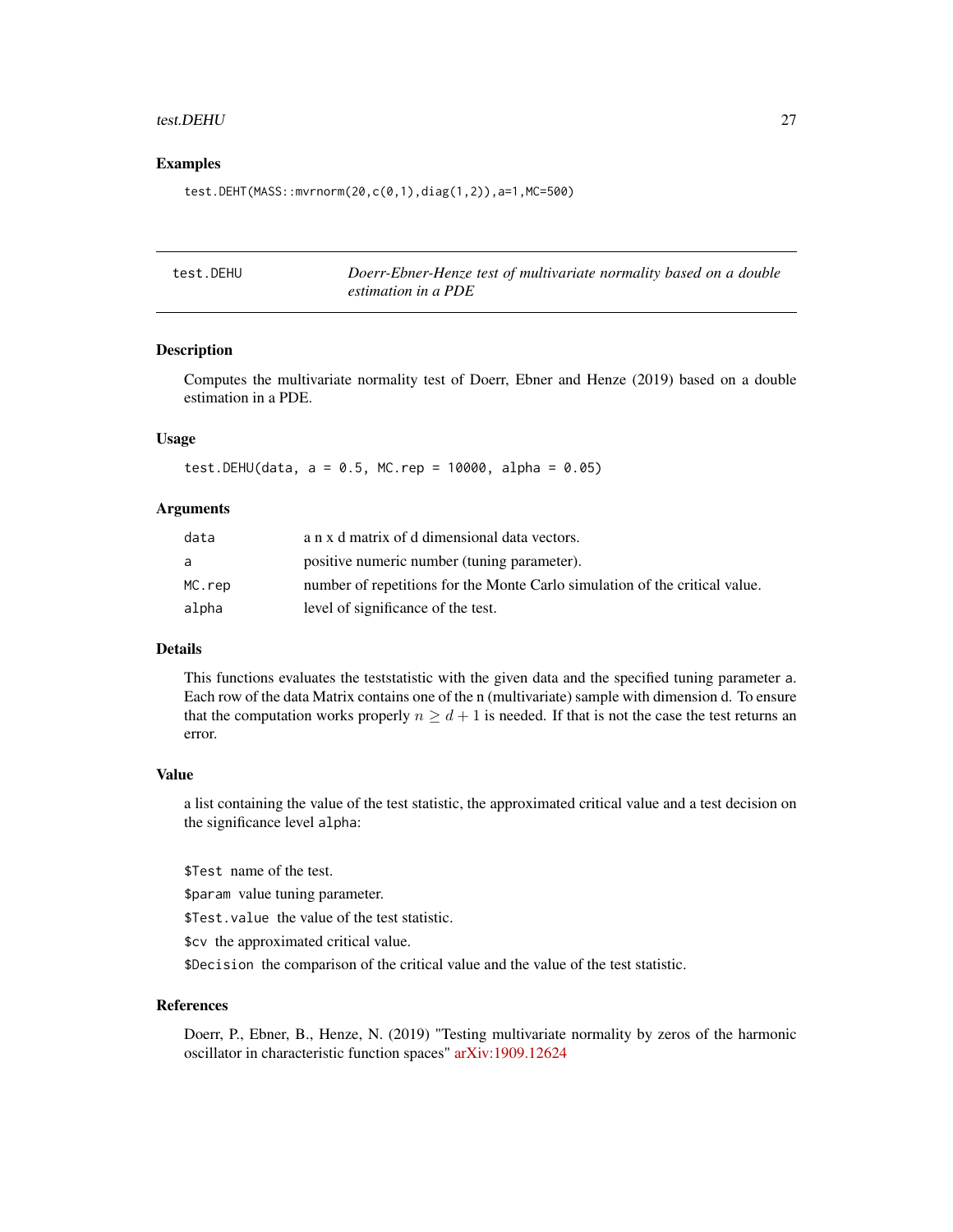#### See Also

[DEHU](#page-6-1)

#### Examples

test.DEHU(MASS::mvrnorm(50,c(0,1),diag(1,2)),a=1,MC=500)

| test.EHS | Ebner-Henze-Strieder test of multivariate normality based on Fourier |
|----------|----------------------------------------------------------------------|
|          | methods in a multivariate Stein equation                             |

#### Description

Computes the multivariate normality test of Ebner, Henze and Strieder (2020) based on Fourier methods in a multivariate Stein equation.

# Usage

test.EHS(data,  $a = 0.5$ , MC.rep = 10000, alpha = 0.05)

# Arguments

| data   | a n x d matrix of d dimensional data vectors.                               |
|--------|-----------------------------------------------------------------------------|
| a      | positive numeric number (tuning parameter).                                 |
| MC.rep | number of repetitions for the Monte Carlo simulation of the critical value. |
| alpha  | level of significance of the test.                                          |

# Details

This functions evaluates the teststatistic with the given data and the specified tuning parameter a. Each row of the data Matrix contains one of the n (multivariate) sample with dimension d. To ensure that the computation works properly  $n \geq d+1$  is needed. If that is not the case the test returns an error.

# Value

a list containing the value of the test statistic, the approximated critical value and a test decision on the significance level alpha:

\$Test name of the test. \$param value tuning parameter. \$Test.value the value of the test statistic. \$cv the approximated critical value.

\$Decision the comparison of the critical value and the value of the test statistic.

<span id="page-27-0"></span>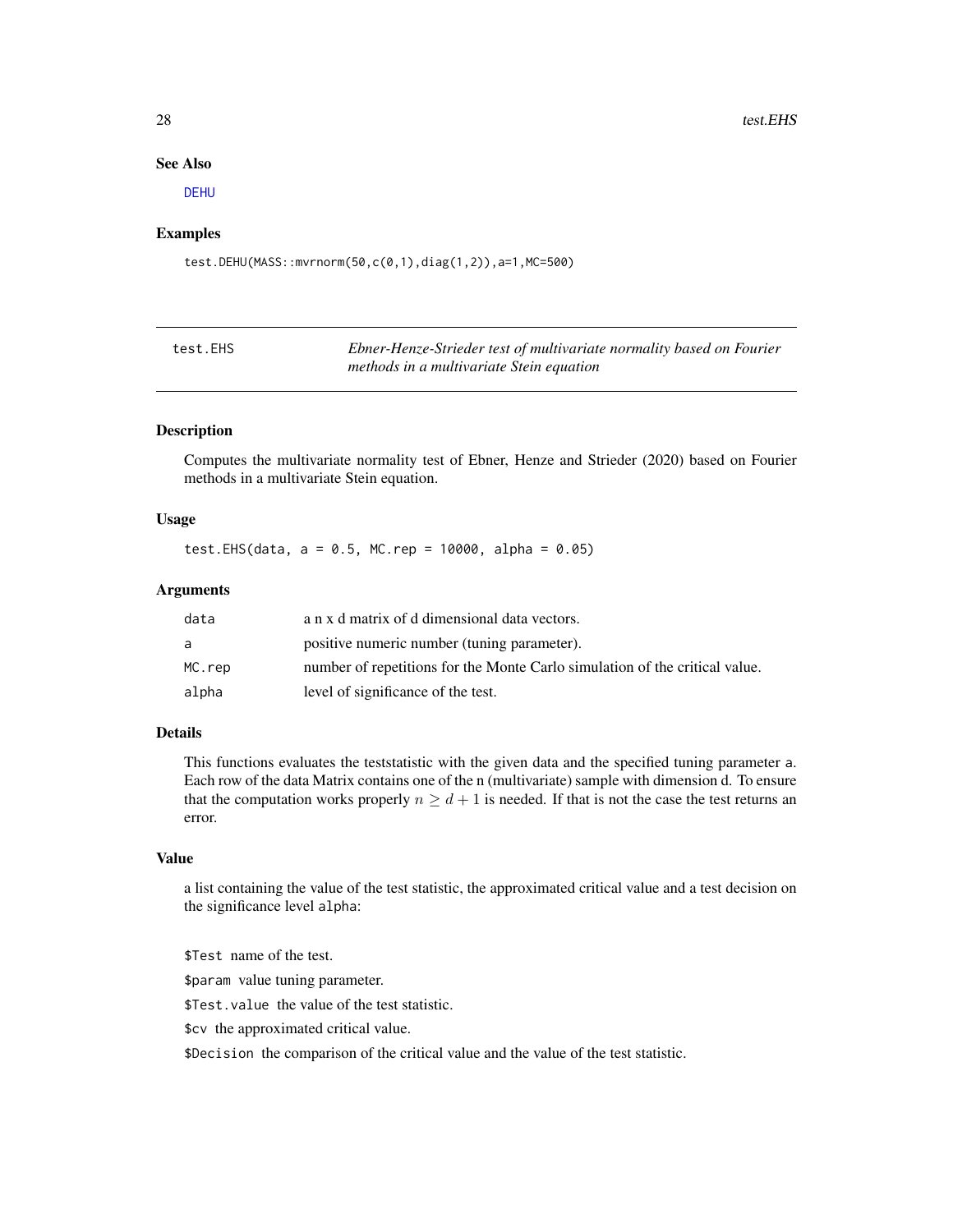#### <span id="page-28-0"></span>test.HJG 29

# References

Ebner, B., Henze, N., Strieder, D. (2020) "Testing normality in any dimension by Fourier methods in a multivariate Stein equation" [arXiv:2007.02596](https://arxiv.org/abs/2007.02596)

# See Also

# [EHS](#page-6-2)

# Examples

test.EHS(MASS::mvrnorm(50,c(0,1),diag(1,2)),a=1,MC=500)

test.HJG *Henze-Jimenes-Gamero test of multivariate normality*

#### Description

Computes the multivariate normality test of Henze and Jimenes-Gamero (2019) in dependence of a tuning parameter a.

# Usage

test.HJG(data,  $a = 1$ , MC.rep = 10000, alpha = 0.05)

#### Arguments

| data   | a n x d matrix of d dimensional data vectors.                               |
|--------|-----------------------------------------------------------------------------|
| a      | positive numeric number (tuning parameter).                                 |
| MC.rep | number of repetitions for the Monte Carlo simulation of the critical value. |
| alpha  | level of significance of the test.                                          |

# Details

This functions evaluates the teststatistic with the given data and the specified tuning parameter a. Each row of the data Matrix contains one of the n (multivariate) sample with dimension d. To ensure that the computation works properly  $n \geq d+1$  is needed. If that is not the case the test returns an error.

# Value

a list containing the value of the test statistic, the approximated critical value and a test decision on the significance level alpha:

\$Test name of the test.

\$param value tuning parameter.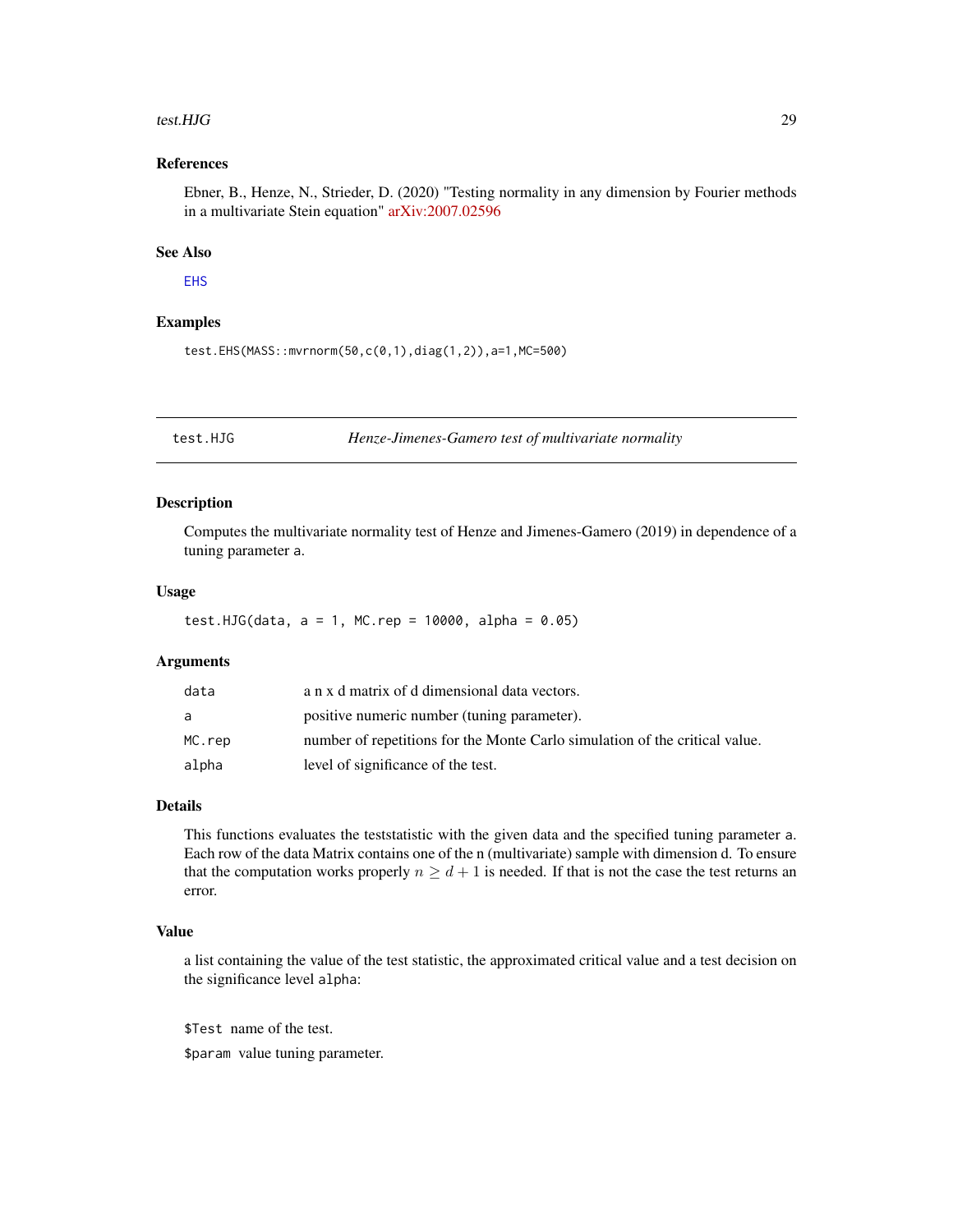<span id="page-29-0"></span>\$Test.value the value of the test statistic.

\$cv the approximated critical value.

\$Decision the comparison of the critical value and the value of the test statistic.#'

# References

Henze, N., Jimenez-Gamero, M.D. (2019) "A new class of tests for multinormality with i.i.d. and garch data based on the empirical moment generating function", TEST, 28, 499-521, [DOI](https://doi.org/10.1007/s11749-018-0589-z)

#### See Also

[HJG](#page-7-1)

#### Examples

test.HJG(MASS::mvrnorm(50,c(0,1),diag(1,2)),a=1.5,MC.rep=500)

|  | test.HJM |  |  |  |  |
|--|----------|--|--|--|--|
|--|----------|--|--|--|--|

Henze-Jimenes-Gamero-Meintanis test of multivariate normality

# Description

Computes the test statistic of the Henze-Jimenes-Gamero-Meintanis test.

# Usage

test.HJM(data,  $a = 1.5$ , MC.rep = 500, alpha = 0.05)

# Arguments

| data   | a n x d matrix of d dimensional data vectors.                               |
|--------|-----------------------------------------------------------------------------|
| a      | positive numeric number (tuning parameter).                                 |
| MC.rep | number of repetitions for the Monte Carlo simulation of the critical value. |
| alpha  | level of significance of the test.                                          |

# Details

This functions evaluates the teststatistic with the given data and the specified tuning parameter a. Each row of the data Matrix contains one of the n (multivariate) sample with dimension d. To ensure that the computation works properly  $n \geq d+1$  is needed. If that is not the case the test returns an error.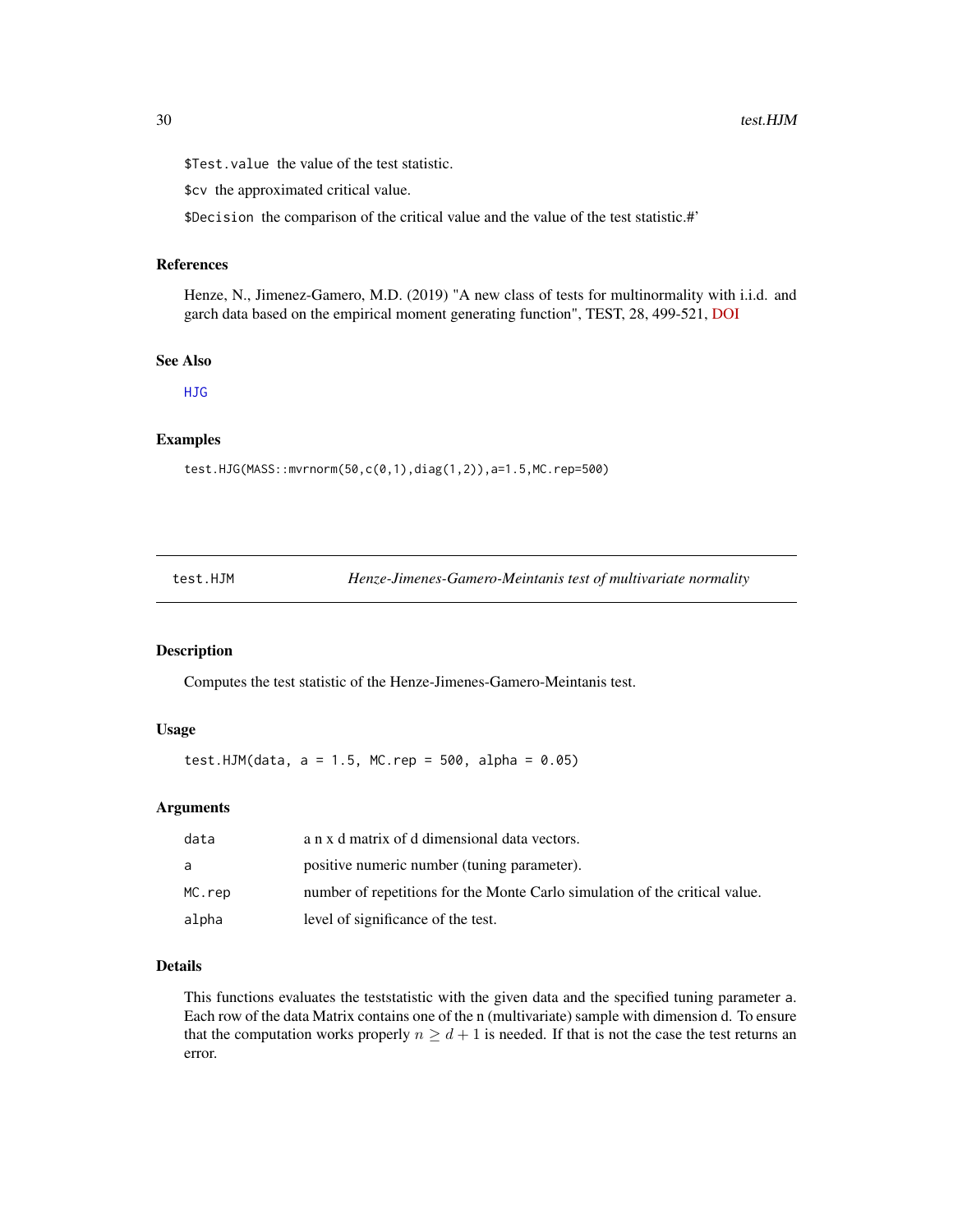#### <span id="page-30-0"></span>test. HV  $\sim$  31

# Value

a list containing the value of the test statistic, the approximated critical value and a test decision on the significance level alpha:

\$Test name of the test.

\$param value tuning parameter.

\$Test.value the value of the test statistic.

\$cv the approximated critical value.

\$Decision the comparison of the critical value and the value of the test statistic.

# References

Henze, N., Jimenes-Gamero, M.D., Meintanis, S.G. (2019), Characterizations of multinormality and corresponding tests of fit, including for GARCH models, Econometric Th., 35:510-546, [DOI.](https://doi.org/10.1017/S0266466618000154)

#### See Also

[HJM](#page-8-1)

# Examples

test.HJM(MASS::mvrnorm(10,c(0,1),diag(1,2)),a=2.5,MC=100)

test.HV *The Henze-Visagie test of multivariate normality*

# Description

Computes the multivariate normality test of Henze and Visagie (2019).

# Usage

test.HV(data,  $a = 5$ , MC.rep = 10000, alpha = 0.05)

#### Arguments

| data   | a n x d matrix of d dimensional data vectors.                               |
|--------|-----------------------------------------------------------------------------|
| a      | positive numeric number (tuning parameter).                                 |
| MC.rep | number of repetitions for the Monte Carlo simulation of the critical value. |
| alpha  | level of significance of the test.                                          |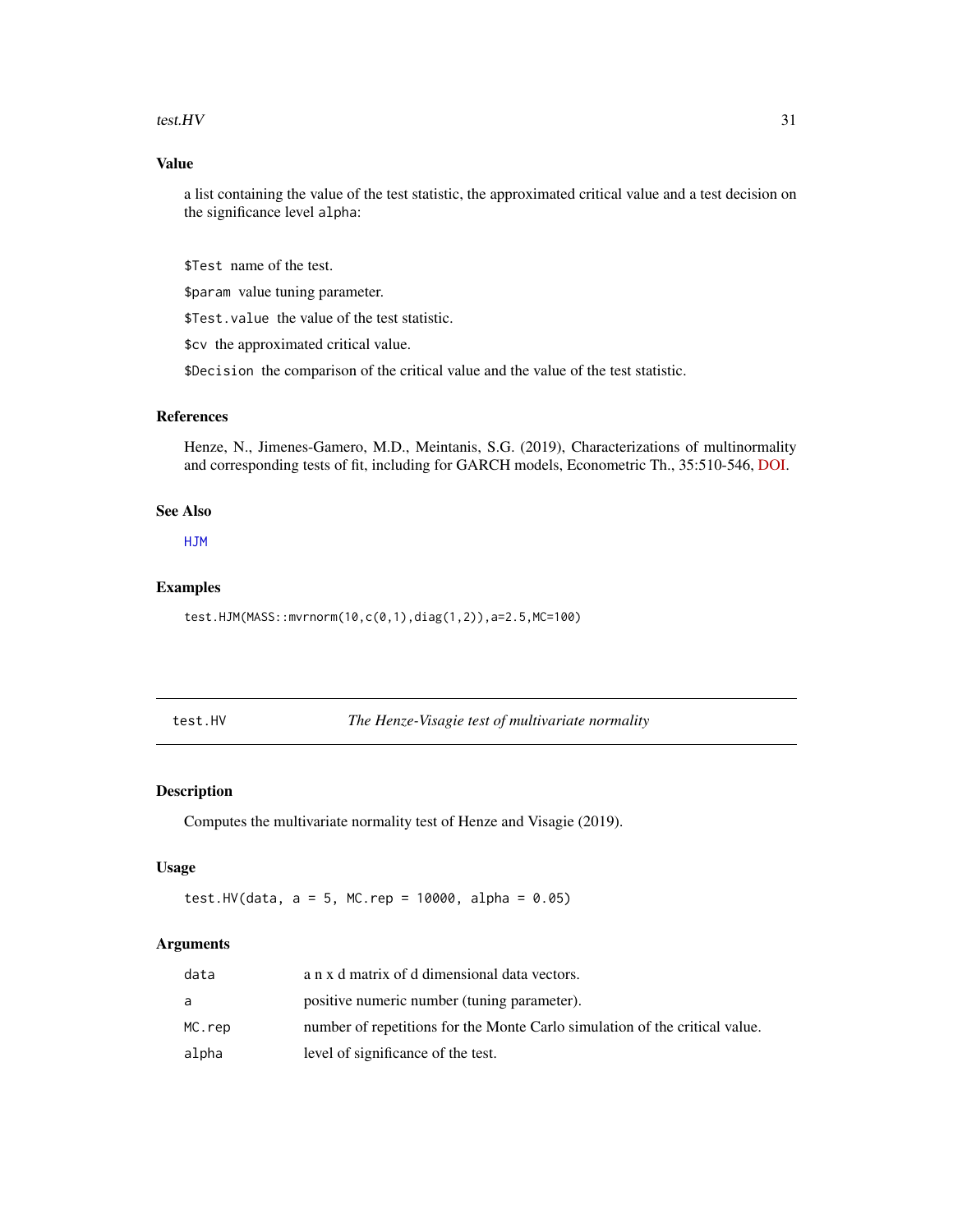# <span id="page-31-0"></span>Details

This functions evaluates the teststatistic with the given data and the specified tuning parameter a. Each row of the data Matrix contains one of the n (multivariate) sample with dimension d. To ensure that the computation works properly  $n \geq d+1$  is needed. If that is not the case the test returns an error.

Note that a=Inf returns the limiting test statistic with value 2[\\*MSkew](#page-17-1) + [MRSSkew](#page-16-1).

# Value

a list containing the value of the test statistic, the approximated critical value and a test decision on the significance level alpha:

\$Test name of the test.

\$param value tuning parameter.

\$Test.value the value of the test statistic.

\$cv the approximated critical value.

\$Decision the comparison of the critical value and the value of the test statistic.

# References

Henze, N., Visagie, J. (2019) "Testing for normality in any dimension based on a partial differential equation involving the moment generating function", to appear in Ann. Inst. Stat. Math., [DOI](https://doi.org/10.1007/s10463-019-00720-8)

# See Also

# [HV](#page-9-1)

# Examples

```
test.HV(MASS::mvrnorm(50,c(0,1),diag(1,2)),a=5,MC.rep=500)
test.HV(MASS::mvrnorm(50,c(0,1),diag(1,2)),a=Inf,MC.rep=500)
```
test.HZ *The Henze-Zirkler test*

#### Description

Performs the test of multivariate normality of Henze and Zirkler (1990).

#### Usage

test.HZ(data, MC.rep = 10000, alpha = 0.05)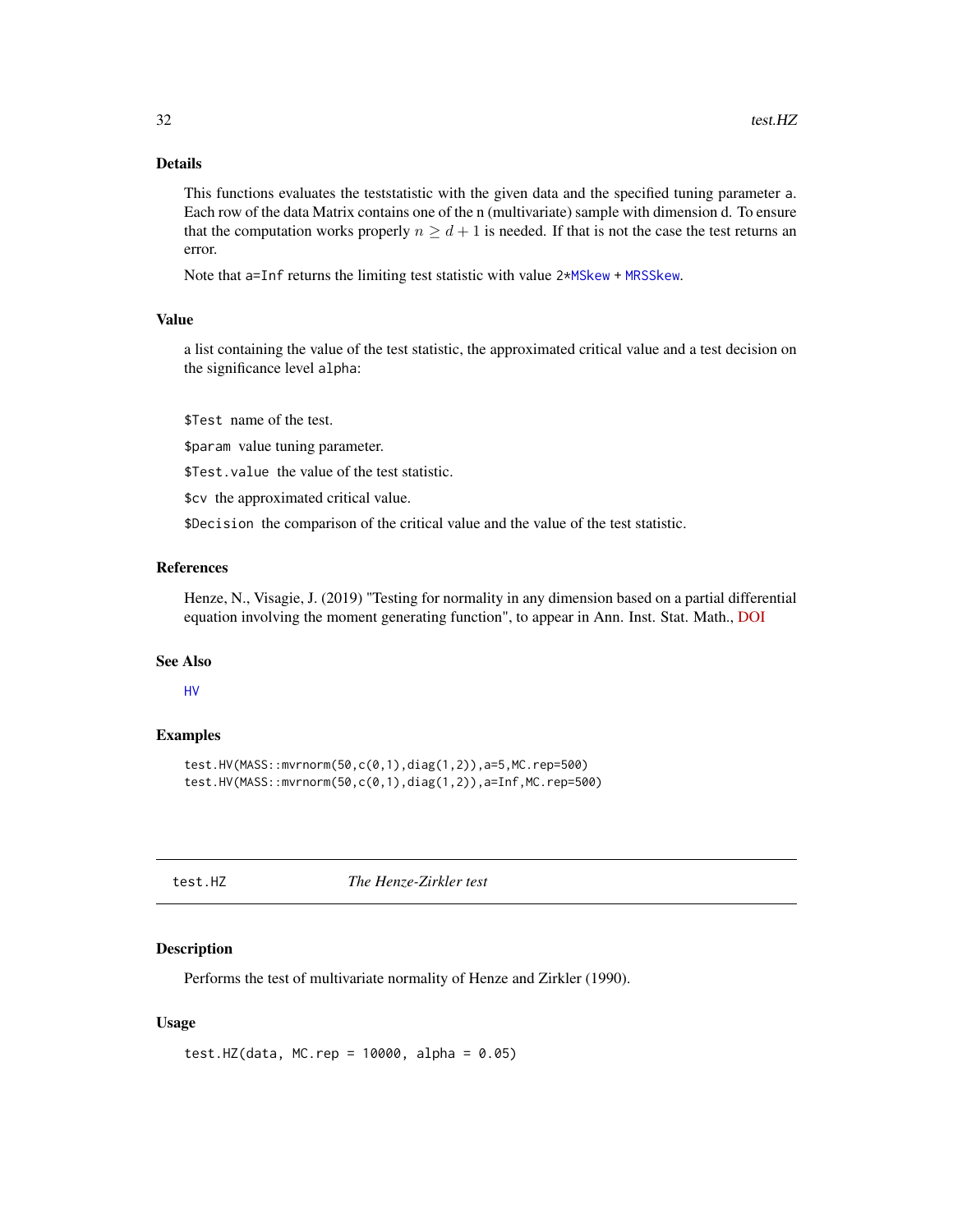#### <span id="page-32-0"></span>test.HZ 33

# Arguments

| data   | a n x d matrix of d dimensional data vectors.                              |
|--------|----------------------------------------------------------------------------|
| MC.rep | number of repetitions for the Monte Carlo simulation of the critical value |
| alpha  | level of significance of the test                                          |

# Details

A [BHEP](#page-2-1) test is performed with tuning parameter  $\beta$  chosen in dependence of the sample size n and the dimension d, namely

$$
\beta = \frac{((2d+1)n/4)^{(1/(d+4))}}{\sqrt{2}}.
$$

#### Value

a list containing the value of the test statistic, the approximated critical value and a test decision on the significance level alpha:

\$Test name of the test.

\$param value tuning parameter.

\$Test.value the value of the test statistic.

\$cv the approximated critical value.

\$Decision the comparison of the critical value and the value of the test statistic.#'

# References

Henze, N., Zirkler, B. (1990), A class of invariant consistent tests for multivariate normality, Commun.-Statist. - Th. Meth., 19:3595-3617, [DOI](https://doi.org/10.1080/03610929008830400)

# See Also

# [HZ](#page-10-1)

# Examples

test.HZ(MASS::mvrnorm(50,c(0,1),diag(1,2)),MC.rep=500)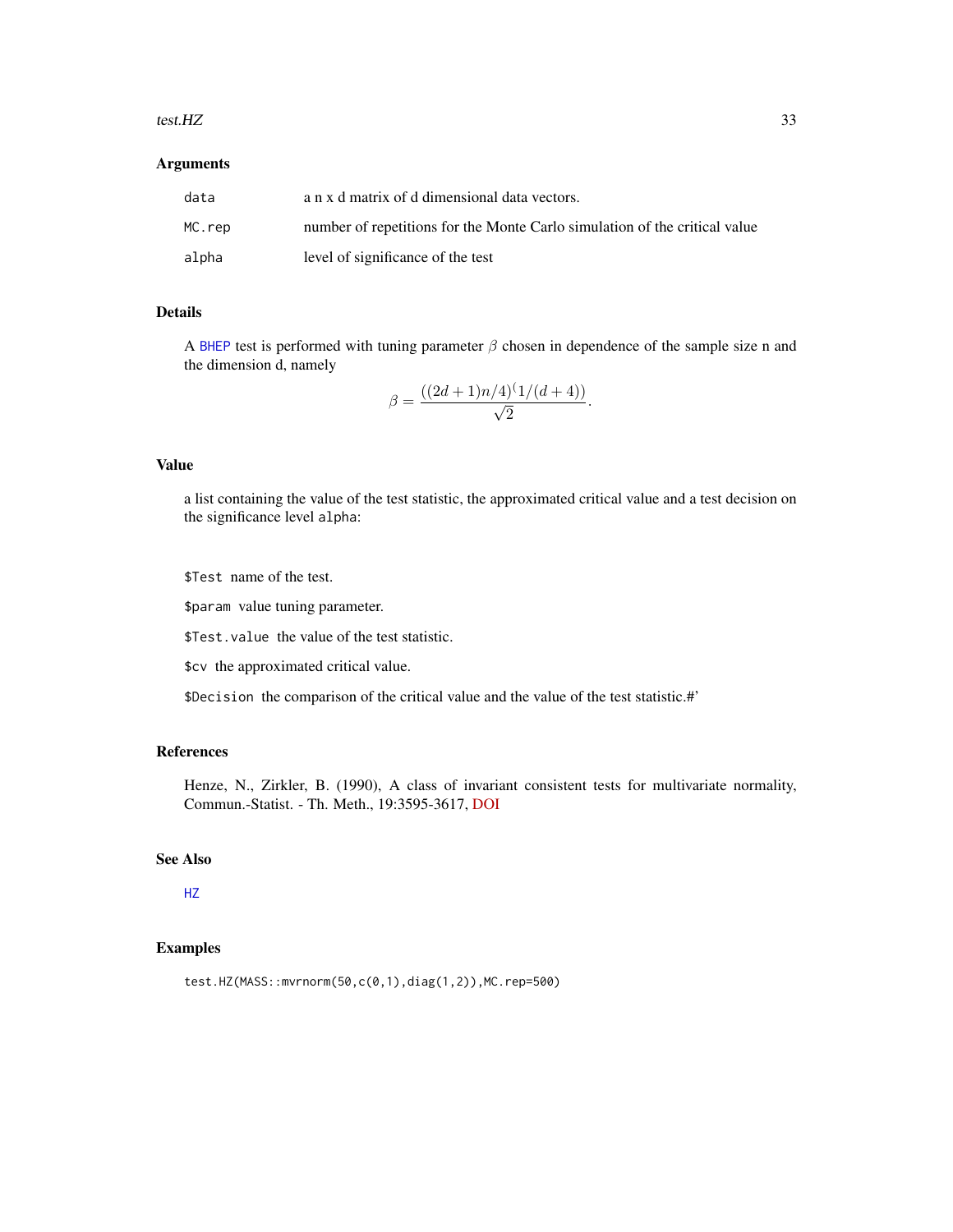<span id="page-33-0"></span>

Computes the multivariate normality test based on the invariant measure of multivariate sample kurtosis due to Koziol (1989).

#### Usage

test.KKurt(data, MC.rep = 10000, alpha = 0.05)

#### Arguments

| data   | a n x d matrix of d dimensional data vectors.                              |
|--------|----------------------------------------------------------------------------|
| MC.rep | number of repetitions for the Monte Carlo simulation of the critical value |
| alpha  | level of significance of the test                                          |

# Details

Multivariate sample kurtosis due to Koziol (1989) is defined by

$$
\widetilde{b}_{n,d}^{(2)} = \frac{1}{n^2} \sum_{j,k=1}^n (Y_{n,j}^\top Y_{n,k})^4,
$$

where  $Y_{n,j} = S_n^{-1/2} (X_j - \overline{X}_n)$ ,  $j = 1, \ldots, n$ , are the scaled residuals,  $\overline{X}_n$  is the sample mean and  $S_n$  is the sample covariance matrix of the random vectors  $X_1, \ldots, X_n$ . To ensure that the computation works properly  $n \geq d + 1$  is needed. If that is not the case the test returns an error. Note that for  $d = 1$ , we have a measure proportional to the squared sample kurtosis.

# Value

a list containing the value of the test statistic, the approximated critical value and a test decision on the significance level alpha:

\$Test name of the test.

\$Test.value the value of the test statistic.

\$cv the approximated critical value.

\$Decision the comparison of the critical value and the value of the test statistic.

# References

Koziol, J.A. (1989), A note on measures of multivariate kurtosis, Biom. J., 31:619-624.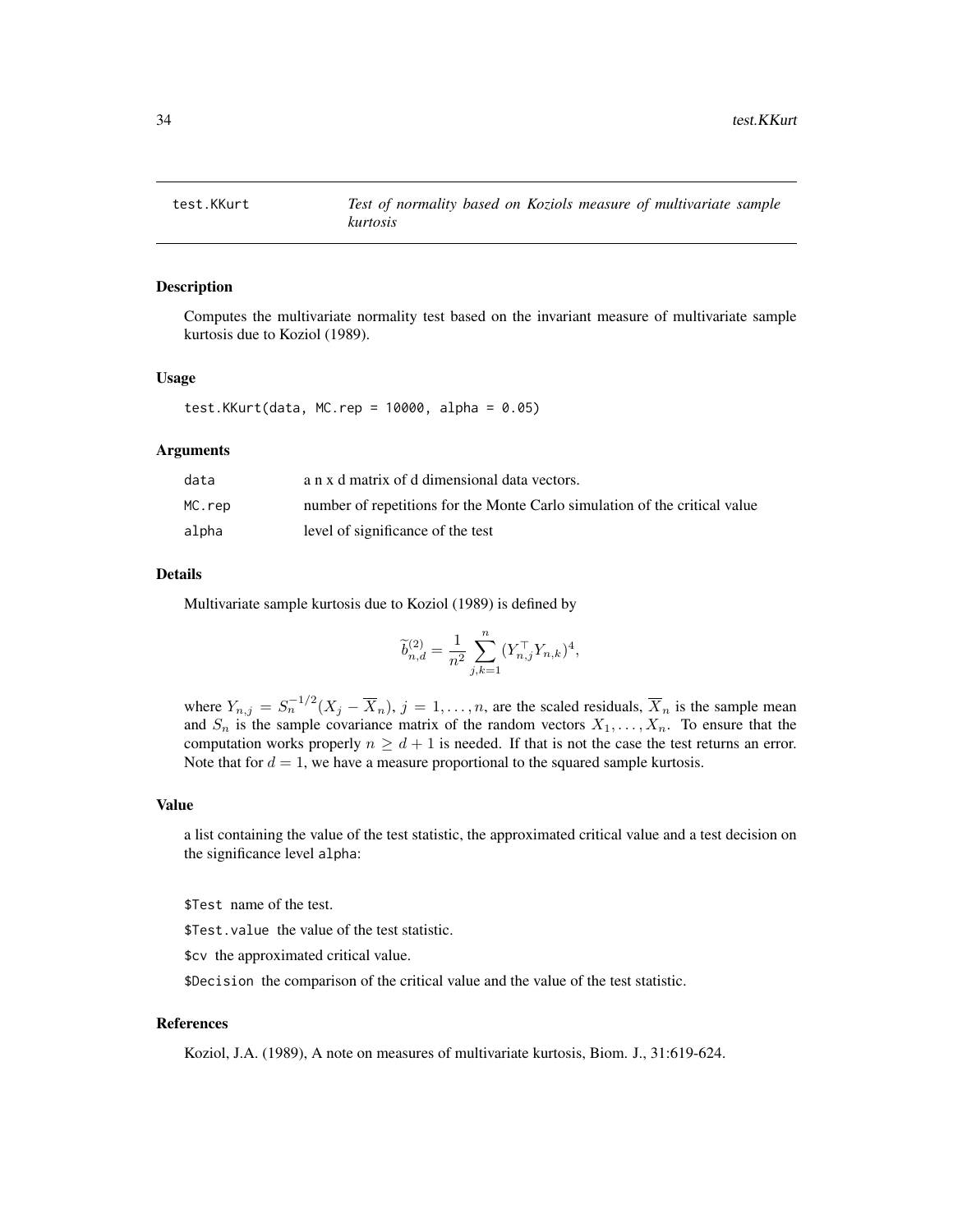# <span id="page-34-0"></span>test.MAKurt 35

#### See Also

[KKurt](#page-11-1)

# Examples

test.KKurt(MASS::mvrnorm(50,c(0,1),diag(1,2)),MC.rep=500)

| test.MAKurt | Test of normality based on multivariate kurtosis in the sense of |  |
|-------------|------------------------------------------------------------------|--|
|             | Malkovich and Afifi                                              |  |

# Description

Computes the multivariate normality test based on the invariant measure of multivariate sample kurtosis due to Malkovich and Afifi (1973).

# Usage

```
test.MAKurt(data, MC.rep = 10000, alpha = 0.05, num.points = 1000)
```
# Arguments

| data       | a n x d matrix of d dimensional data vectors.                                                             |
|------------|-----------------------------------------------------------------------------------------------------------|
| MC.rep     | number of repetitions for the Monte Carlo simulation of the critical value                                |
| alpha      | level of significance of the test                                                                         |
| num.points | number of points distributed uniformly over the sphere for approximation of the<br>maximum on the sphere. |

# Details

Multivariate sample skewness due to Malkovich and Afifi (1973) is defined by

$$
b_{n,d,M}^{(1)} = \max_{u \in \{x \in \mathbf{R}^d: ||x|| = 1\}} \frac{\left(\frac{1}{n} \sum_{j=1}^n (u^\top X_j - u^\top \overline{X}_n)^3\right)^2}{(u^\top S_n u)^3},
$$

where  $\overline{X}_n$  is the sample mean and  $S_n$  is the sample covariance matrix of the random vectors  $X_1, \ldots, X_n$ . To ensure that the computation works properly  $n \geq d+1$  is needed. If that is not the case the test returns an error.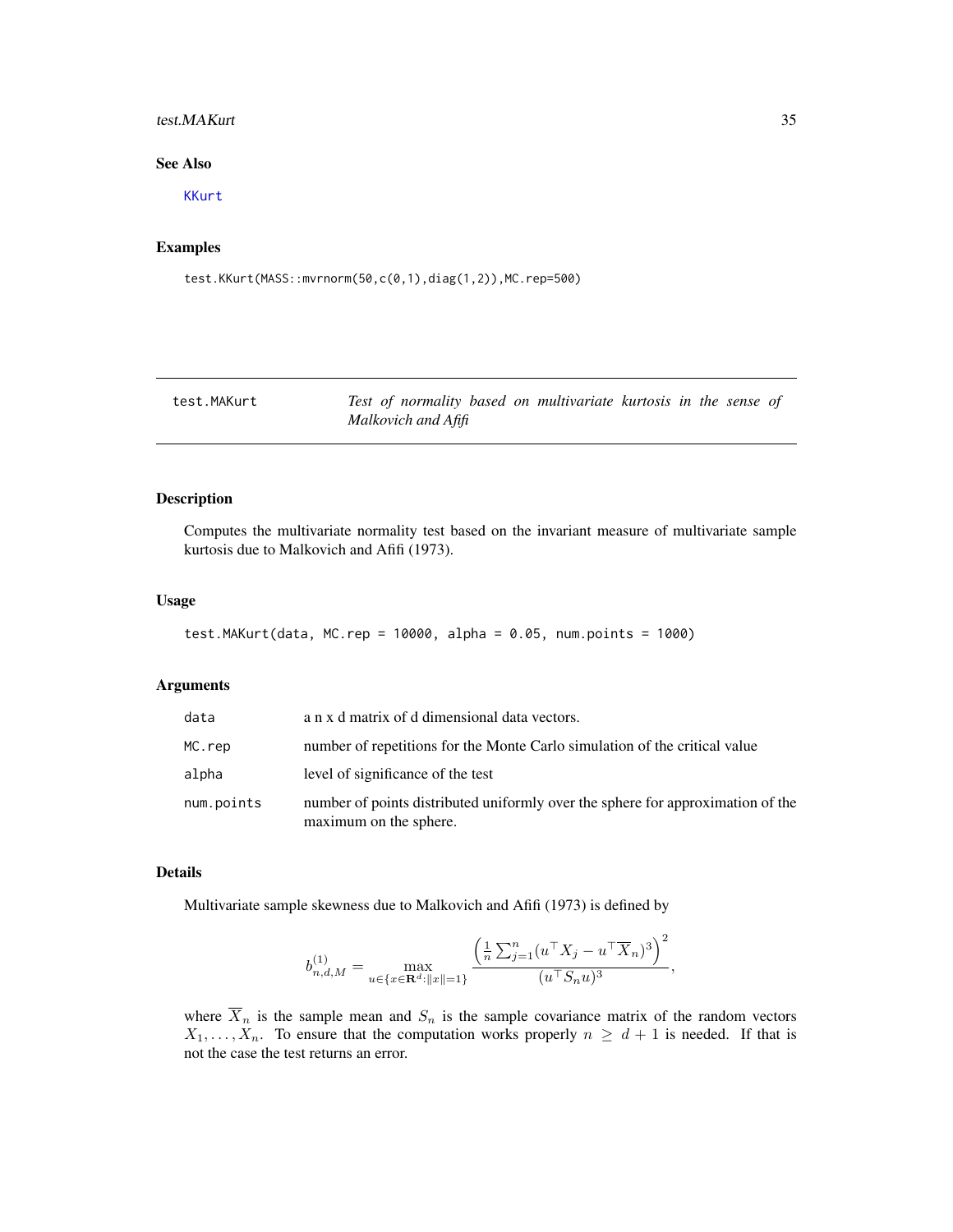<span id="page-35-0"></span>a list containing the value of the test statistic, the approximated critical value and a test decision on the significance level alpha:

\$Test name of the test.

\$param number of points used in approximation.

\$Test.value the value of the test statistic.

\$cv the approximated critical value.

\$Decision the comparison of the critical value and the value of the test statistic.

#### References

Malkovich, J.F., and Afifi, A.A. (1973), On tests for multivariate normality, J. Amer. Statist. Ass., 68:176-179.

Henze, N. (2002), Invariant tests for multivariate normality: a critical review, Statistical Papers, 43:467-506.

# See Also

**[MAKurt](#page-12-1)** 

# Examples

test.MAKurt(MASS::mvrnorm(10,c(0,1),diag(1,2)),MC.rep=100)

| test.MASkew | Test of normality based on multivariate skewness in the sense of |
|-------------|------------------------------------------------------------------|
|             | Malkovich and Afifi                                              |

# Description

Computes the test of multivariate normality based on skewness in the sense of Malkovich and Afifi (1973).

#### Usage

```
test.MASkew(data, MC.rep = 10000, alpha = 0.05, num.points = 1000)
```
#### Arguments

| data       | a n x d matrix of d dimensional data vectors.                                                             |
|------------|-----------------------------------------------------------------------------------------------------------|
| MC.rep     | number of repetitions for the Monte Carlo simulation of the critical value                                |
| alpha      | level of significance of the test                                                                         |
| num.points | number of points distributed uniformly over the sphere for approximation of the<br>maximum on the sphere. |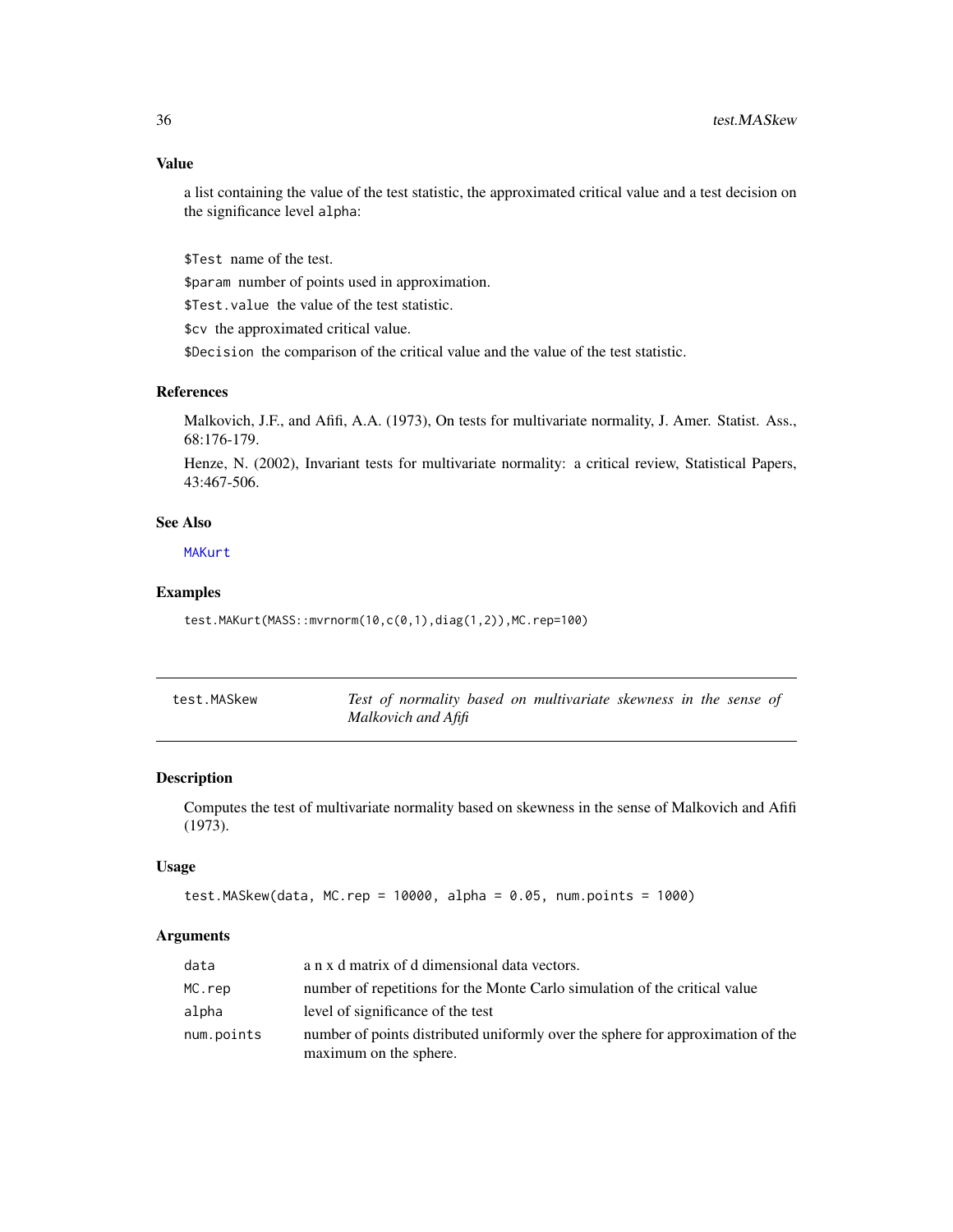# <span id="page-36-0"></span>test.MASkew 37

# Details

Multivariate sample skewness due to Malkovich and Afifi (1973) is defined by

$$
b_{n,d,M}^{(1)} = \max_{u \in \{x \in \mathbf{R}^d: ||x|| = 1\}} \frac{\left(\frac{1}{n} \sum_{j=1}^n (u^\top X_j - u^\top \overline{X}_n)^3\right)^2}{(u^\top S_n u)^3},
$$

where  $\overline{X}_n$  is the sample mean and  $S_n$  is the sample covariance matrix of the random vectors  $X_1, \ldots, X_n$ . To ensure that the computation works properly  $n \geq d+1$  is needed. If that is not the case the test returns an error.

#### Value

a list containing the value of the test statistic, the approximated critical value and a test decision on the significance level alpha:

\$Test name of the test.

\$param number of points used in approximation.

\$Test.value the value of the test statistic.

\$cv the approximated critical value.

\$Decision the comparison of the critical value and the value of the test statistic.

# References

Malkovich, J.F., and Afifi, A.A. (1973), On tests for multivariate normality, J. Amer. Statist. Ass., 68:176-179.

Henze, N. (2002), Invariant tests for multivariate normality: a critical review, Statistical Papers, 43:467-506.

# See Also

[MASkew](#page-13-1)

# Examples

```
test.MASkew(MASS::mvrnorm(10,c(0,1),diag(1,2)),MC.rep=100)
```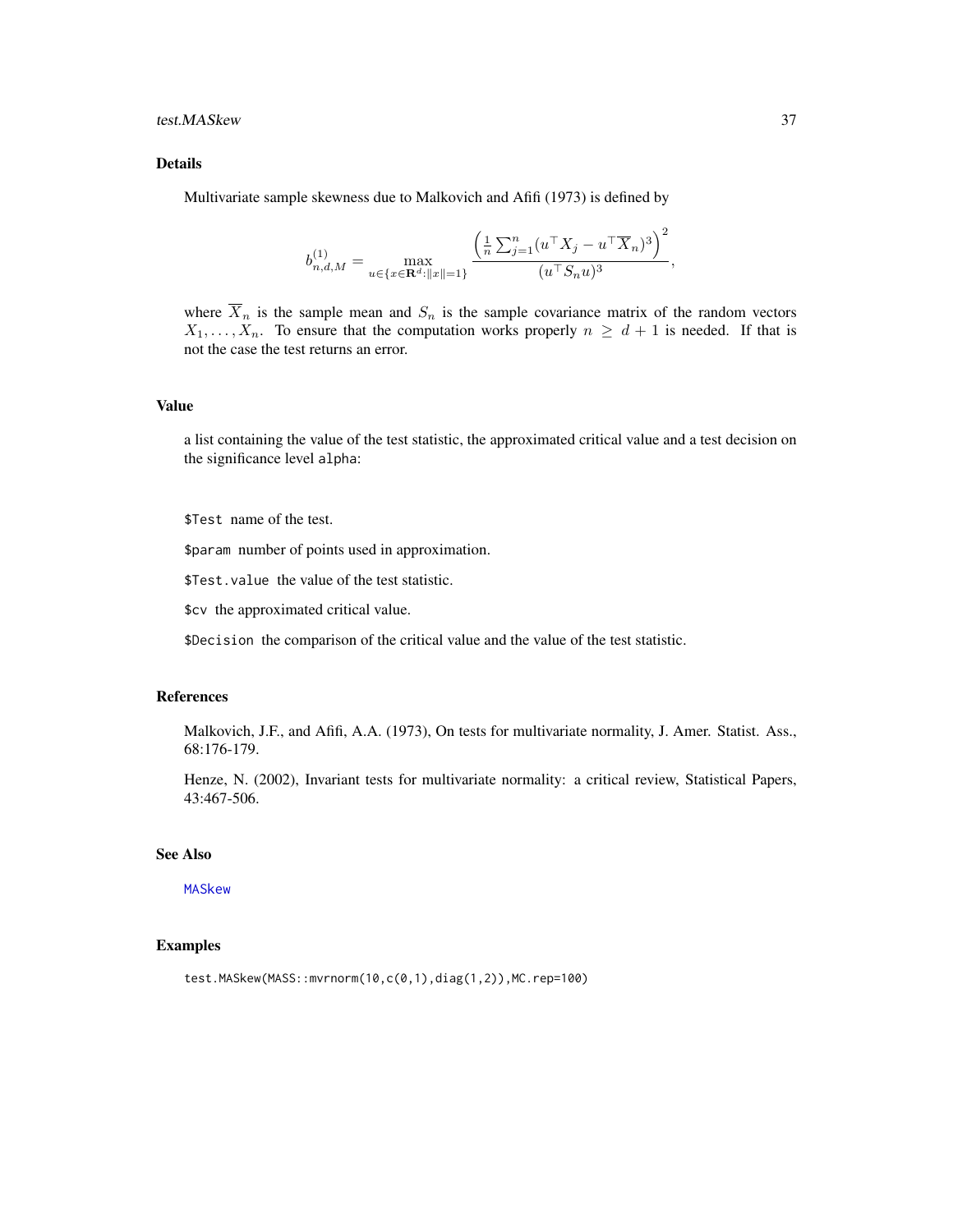<span id="page-37-0"></span>

Computes the multivariate normality test based on the classical invariant measure of multivariate sample kurtosis due to Mardia (1970).

# Usage

test.MKurt(data, MC.rep =  $10000$ , alpha =  $0.05$ )

# Arguments

| data   | a n x d matrix of d dimensional data vectors.                              |
|--------|----------------------------------------------------------------------------|
| MC.rep | number of repetitions for the Monte Carlo simulation of the critical value |
| alpha  | level of significance of the test                                          |

#### Details

Multivariate sample kurtosis due to Mardia (1970) is defined by

$$
b_{n,d}^{(2)} = \frac{1}{n} \sum_{j=1}^{n} ||Y_{n,j}||^4,
$$

where  $Y_{n,j} = S_n^{-1/2} (X_j - \overline{X}_n)$ ,  $\overline{X}_n$  is the sample mean and  $S_n$  is the sample covariance matrix of the random vectors  $X_1, \ldots, X_n$ . To ensure that the computation works properly  $n \geq d+1$  is needed. If that is not the case the test returns an error.

#### Value

a list containing the value of the test statistic, the approximated critical value and a test decision on the significance level alpha:

\$Test name of the test.

\$Test.value the value of the test statistic.

\$cv the approximated critical value.

\$Decision the comparison of the critical value and the value of the test statistic.

# References

Mardia, K.V. (1970), Measures of multivariate skewness and kurtosis with applications, Biometrika, 57:519-530.

Henze, N. (2002), Invariant tests for multivariate normality: a critical review, Statistical Papers, 43:467-506.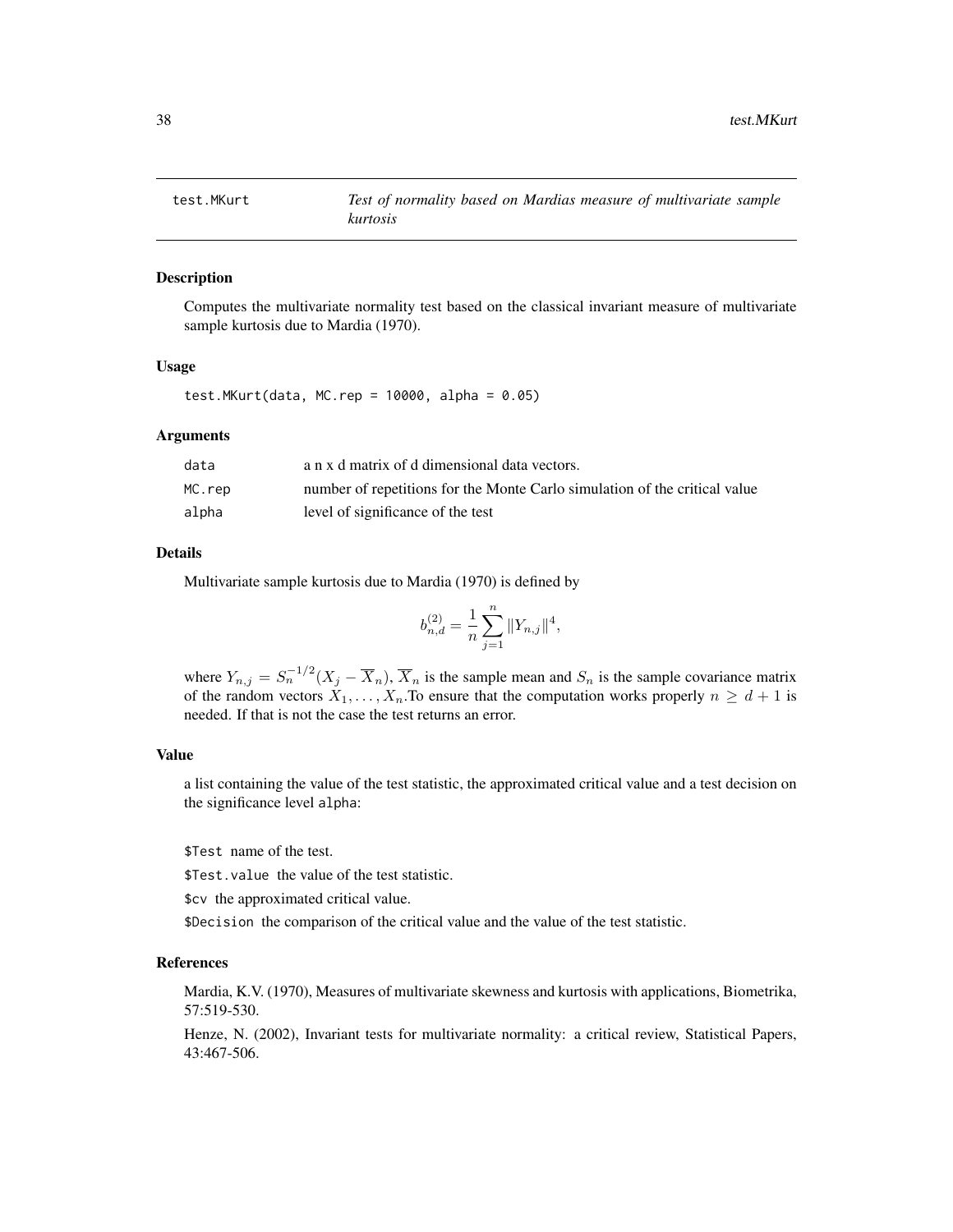#### <span id="page-38-0"></span>test. $MQ1$  39

# See Also

[MKurt](#page-14-1)

# Examples

test.MKurt(MASS::mvrnorm(50,c(0,1),diag(1,2)),MC.rep=500)

test.MQ1 *Manzotti-Quiroz test 1*

# Description

Performs the first test of multivariate normality of Manzotti and Quiroz (2001).

#### Usage

test.MQ1(data, MC.rep = 10000, alpha = 0.05)

# Arguments

| data   | a n x d matrix of d dimensional data vectors.                              |
|--------|----------------------------------------------------------------------------|
| MC.rep | number of repetitions for the Monte Carlo simulation of the critical value |
| alpha  | level of significance of the test                                          |

#### Value

a list containing the value of the test statistic, the approximated critical value and a test decision on the significance level alpha:

\$Test name of the test.

\$param value tuning parameter.

\$Test.value the value of the test statistic.

\$cv the approximated critical value.

\$Decision the comparison of the critical value and the value of the test statistic.#'

# References

Manzotti, A., Quiroz, A.J. (2001), Spherical harmonics in quadratic forms for testing multivariate normality, Test, 10:87-104, [DOI](https://doi.org/10.1007/BF02595825)

# See Also

[MQ1](#page-15-1)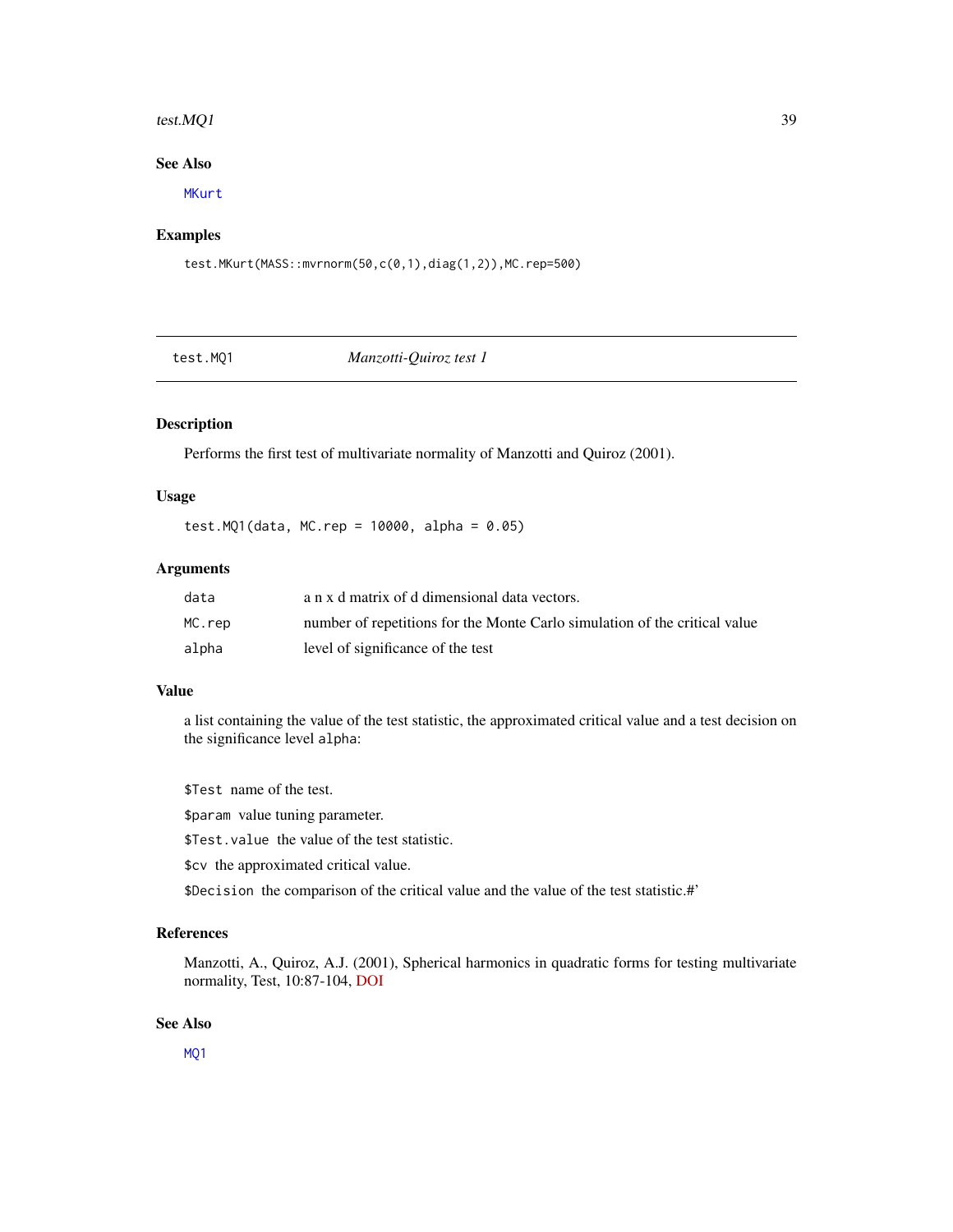#### Examples

test.MQ1(MASS::mvrnorm(50,c(0,1),diag(1,2)),MC.rep=100)

test.MQ2 *Manzotti-Quiroz test 2*

# Description

Performs the second test of multivariate normality of Manzotti and Quiroz (2001).

#### Usage

test.MQ2(data, MC.rep =  $10000$ , alpha =  $0.05$ )

# Arguments

| data   | a n x d matrix of d dimensional data vectors.                              |
|--------|----------------------------------------------------------------------------|
| MC.rep | number of repetitions for the Monte Carlo simulation of the critical value |
| alpha  | level of significance of the test                                          |

#### Value

a list containing the value of the test statistic, the approximated critical value and a test decision on the significance level alpha:

\$Test name of the test.

\$Test.value the value of the test statistic.

\$cv the approximated critical value.

\$Decision the comparison of the critical value and the value of the test statistic.#'

#### References

Manzotti, A., Quiroz, A.J. (2001), Spherical harmonics in quadratic forms for testing multivariate normality, Test, 10:87-104, [DOI](https://doi.org/10.1007/BF02595825)

# See Also

[MQ2](#page-15-2)

# Examples

test.MQ2(MASS::mvrnorm(50,c(0,1),diag(1,2)),MC.rep=500)

<span id="page-39-0"></span>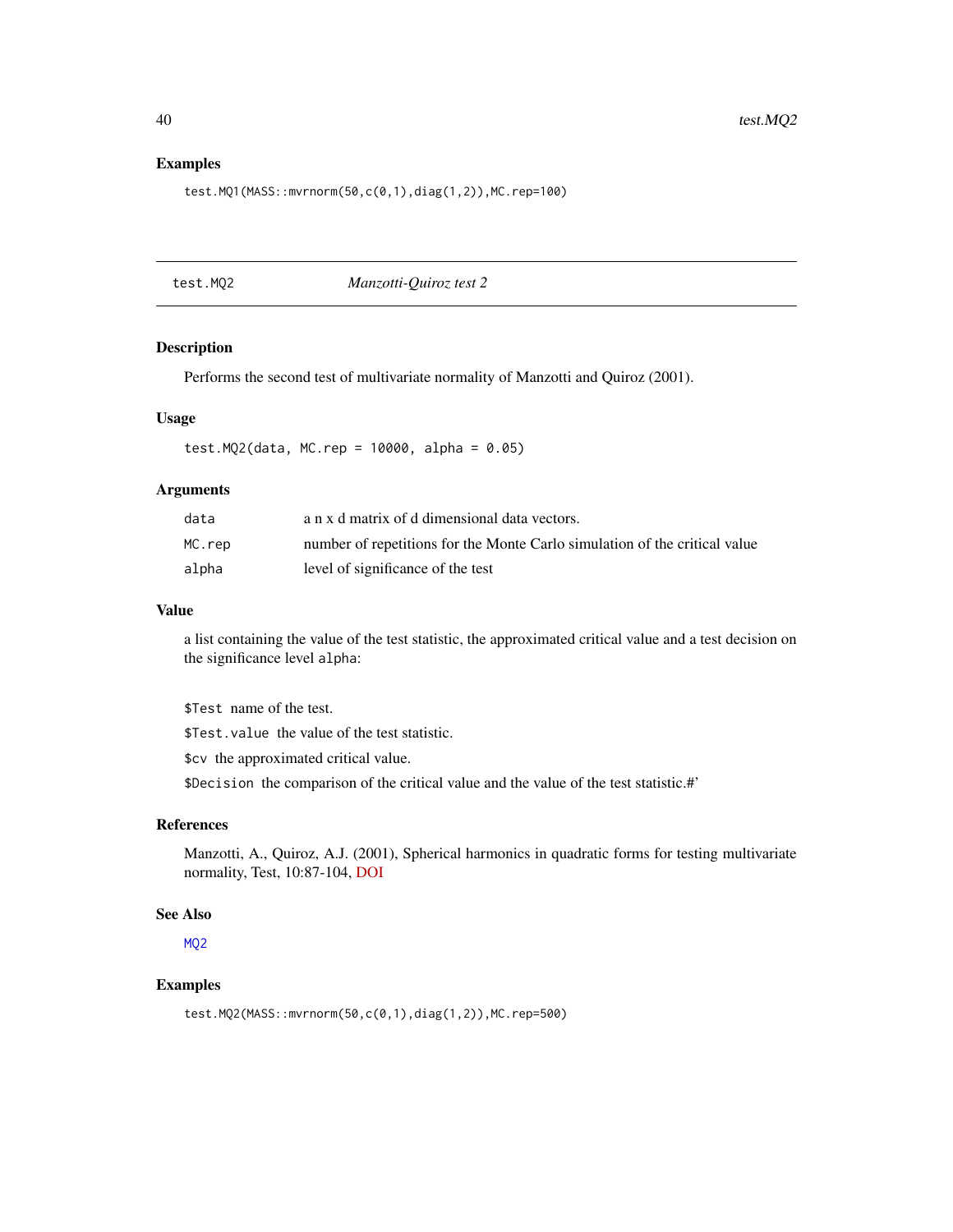<span id="page-40-0"></span>test.MRSSkew *Test of multivariate normality based on the measure of multivariate skewness of Mori, Rohatgi and Szekely*

#### Description

Computes the multivariate normality test based on the invariant measure of multivariate sample skewness due to Mori, Rohatgi and Szekely (1993).

#### Usage

test.MRSSkew(data, MC.rep =  $10000$ , alpha =  $0.05$ )

#### Arguments

| data   | a n x d matrix of d dimensional data vectors.                              |
|--------|----------------------------------------------------------------------------|
| MC.rep | number of repetitions for the Monte Carlo simulation of the critical value |
| alpha  | level of significance of the test                                          |

# Details

Multivariate sample skewness due to Mori, Rohatgi and Szekely (1993) is defined by

$$
\widetilde{b}_{n,d}^{(1)} = \frac{1}{n} \sum_{j=1}^{n} ||Y_{n,j}||^2 ||Y_{n,k}||^2 Y_{n,j}^\top Y_{n,k},
$$

where  $Y_{n,j} = S_n^{-1/2} (X_j - \overline{X}_n)$ ,  $\overline{X}_n$  is the sample mean and  $S_n$  is the sample covariance matrix of the random vectors  $X_1, \ldots, X_n$ . To ensure that the computation works properly  $n \geq d+1$  is needed. If that is not the case the test returns an error. Note that for  $d = 1$ , it is equivalent to skewness in the sense of Mardia.

# Value

a list containing the value of the test statistic, the approximated critical value and a test decision on the significance level alpha:

\$Test name of the test.

\$Test.value the value of the test statistic.

\$cv the approximated critical value.

\$Decision the comparison of the critical value and the value of the test statistic.

# References

Mori, T. F., Rohatgi, V. K., Szekely, G. J. (1993), On multivariate skewness and kurtosis, Theory of Probability and its Applications, 38:547-551.

Henze, N. (2002), Invariant tests for multivariate normality: a critical review, Statistical Papers, 43:467-506.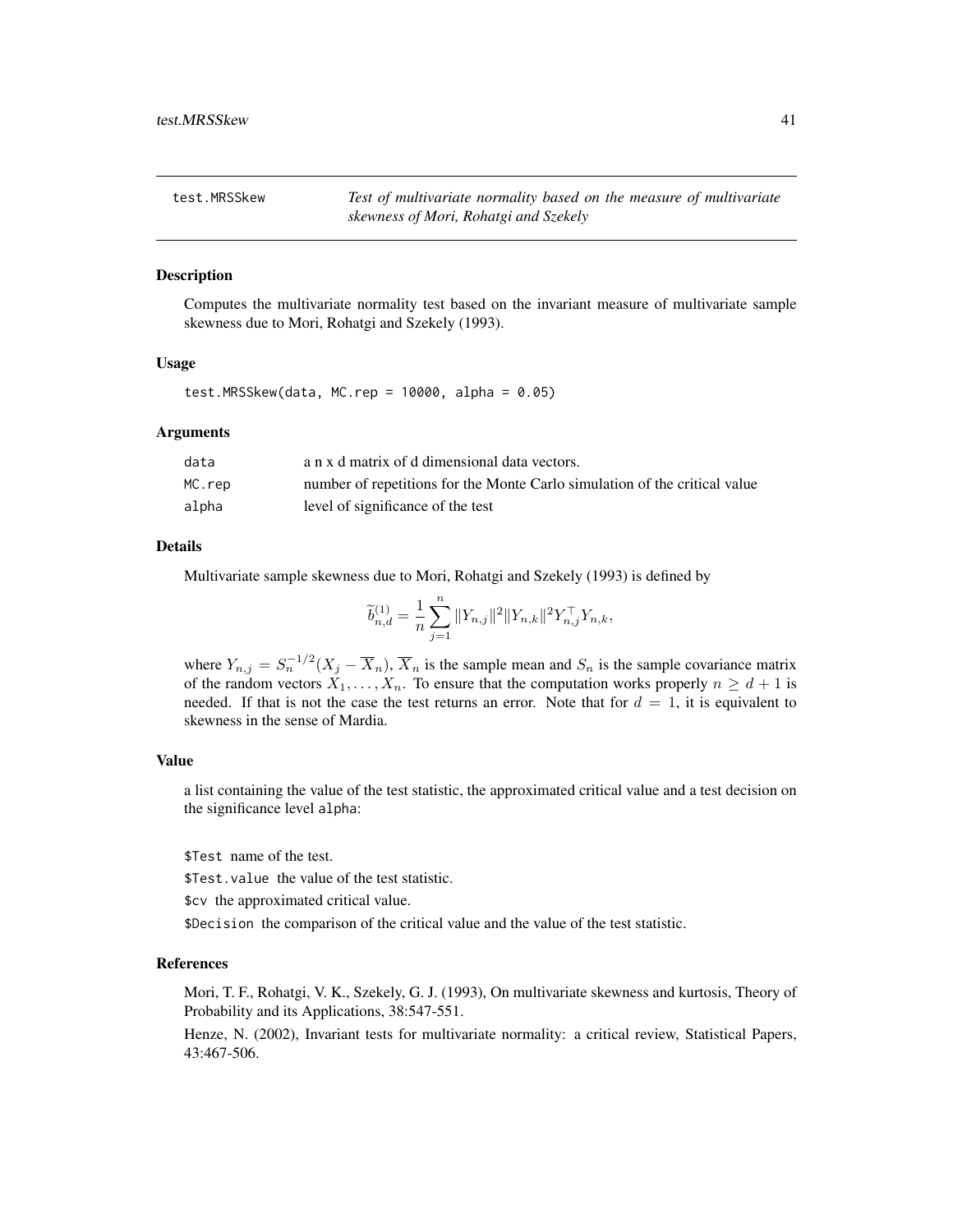#### <span id="page-41-0"></span>See Also

[MRSSkew](#page-16-1)

#### Examples

test.MRSSkew(MASS::mvrnorm(50,c(0,1),diag(1,2)),MC.rep=500)

| test.MSkew | Test of normality based on Mardias measure of multivariate sample |
|------------|-------------------------------------------------------------------|
|            | skewness                                                          |

#### Description

Computes the multivariate normality test based on the classical invariant measure of multivariate sample skewness due to Mardia (1970).

#### Usage

test.MSkew(data, MC.rep =  $10000$ , alpha =  $0.05$ )

# Arguments

| data   | a n x d matrix of d dimensional data vectors.                              |
|--------|----------------------------------------------------------------------------|
| MC.rep | number of repetitions for the Monte Carlo simulation of the critical value |
| alpha  | level of significance of the test                                          |

# Details

Multivariate sample skewness due to Mardia (1970) is defined by

$$
b_{n,d}^{(1)} = \frac{1}{n^2} \sum_{j,k=1}^n (Y_{n,j}^\top Y_{n,k})^3,
$$

where  $Y_{n,j} = S_n^{-1/2} (X_j - \overline{X}_n)$ ,  $\overline{X}_n$  is the sample mean and  $S_n$  is the sample covariance matrix of the random vectors  $X_1, \ldots, X_n$ . To ensure that the computation works properly  $n \geq d+1$  is needed. If that is not the case the test returns an error. Note that for  $d = 1$ , we have a measure proportional to the squared sample skewness.

#### Value

a list containing the value of the test statistic, the approximated critical value and a test decision on the significance level alpha:

\$Test name of the test.

\$Test.value the value of the test statistic.

\$cv the approximated critical value.

\$Decision the comparison of the critical value and the value of the test statistic.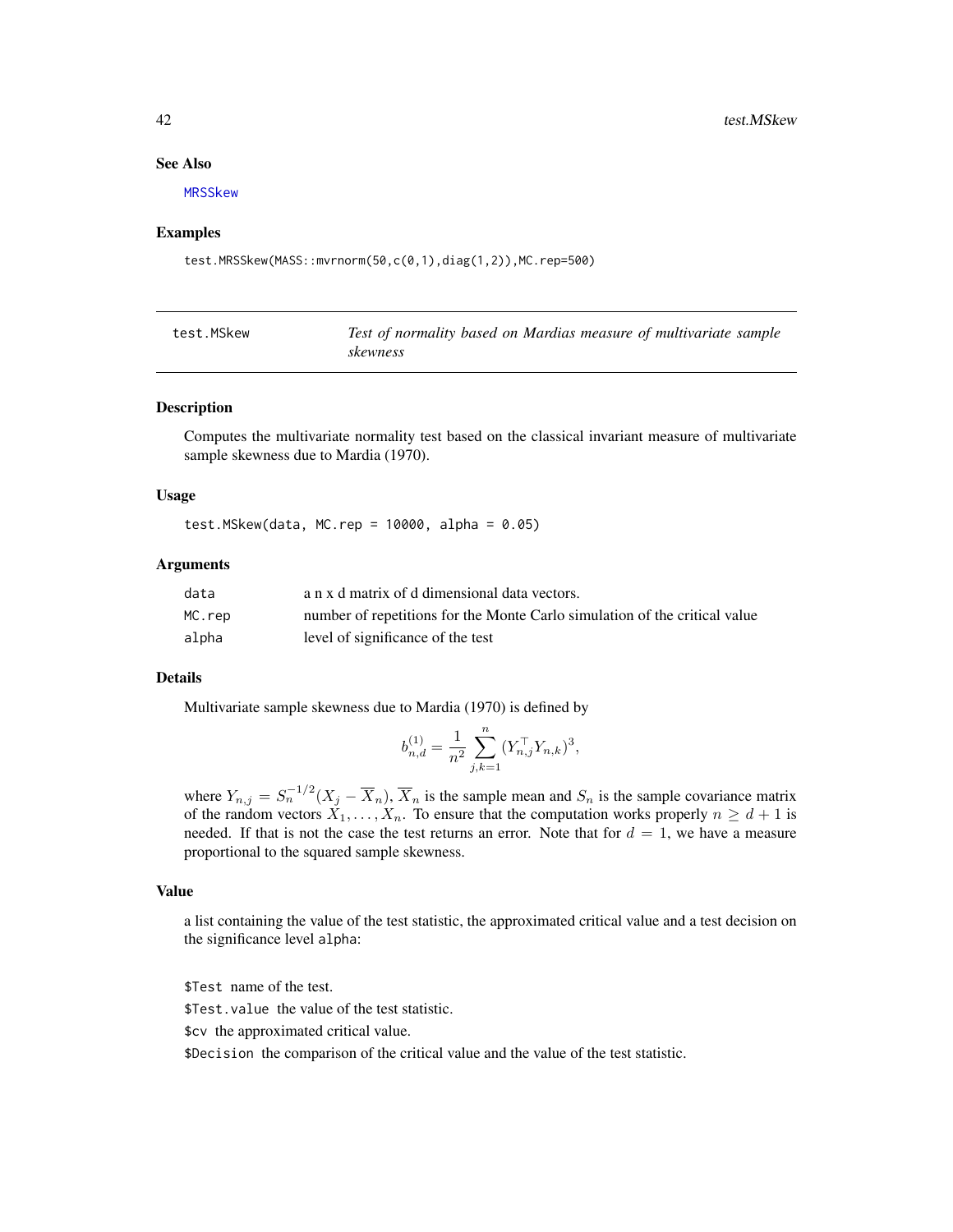#### <span id="page-42-0"></span>test.PU 43

# References

Mardia, K.V. (1970), Measures of multivariate skewness and kurtosis with applications, Biometrika, 57:519-530.

Henze, N. (2002), Invariant tests for multivariate normality: a critical review, Statistical Papers, 43:467-506.

#### See Also

[MSkew](#page-17-1)

# Examples

test.MSkew(MASS::mvrnorm(50,c(0,1),diag(1,2)),MC.rep=500)

test.PU *Pudelko test of multivariate normality*

# Description

Computes the (approximated) Pudelko test of multivariate normality.

#### Usage

test.PU(data, MC.rep = 10000, alpha =  $0.05$ , r = 2)

# Arguments

| data   | a n x d matrix of d dimensional data vectors.                               |
|--------|-----------------------------------------------------------------------------|
| MC.rep | number of repetitions for the Monte Carlo simulation of the critical value. |
| alpha  | level of significance of the test.                                          |
|        | a positive number (radius of Ball)                                          |

# Details

This functions evaluates the test statistic with the given data and the specified parameter r. Since since one has to calculate the supremum of a function inside a d-dimensional Ball of radius r. In this implementation the [optim](#page-0-0) function is used.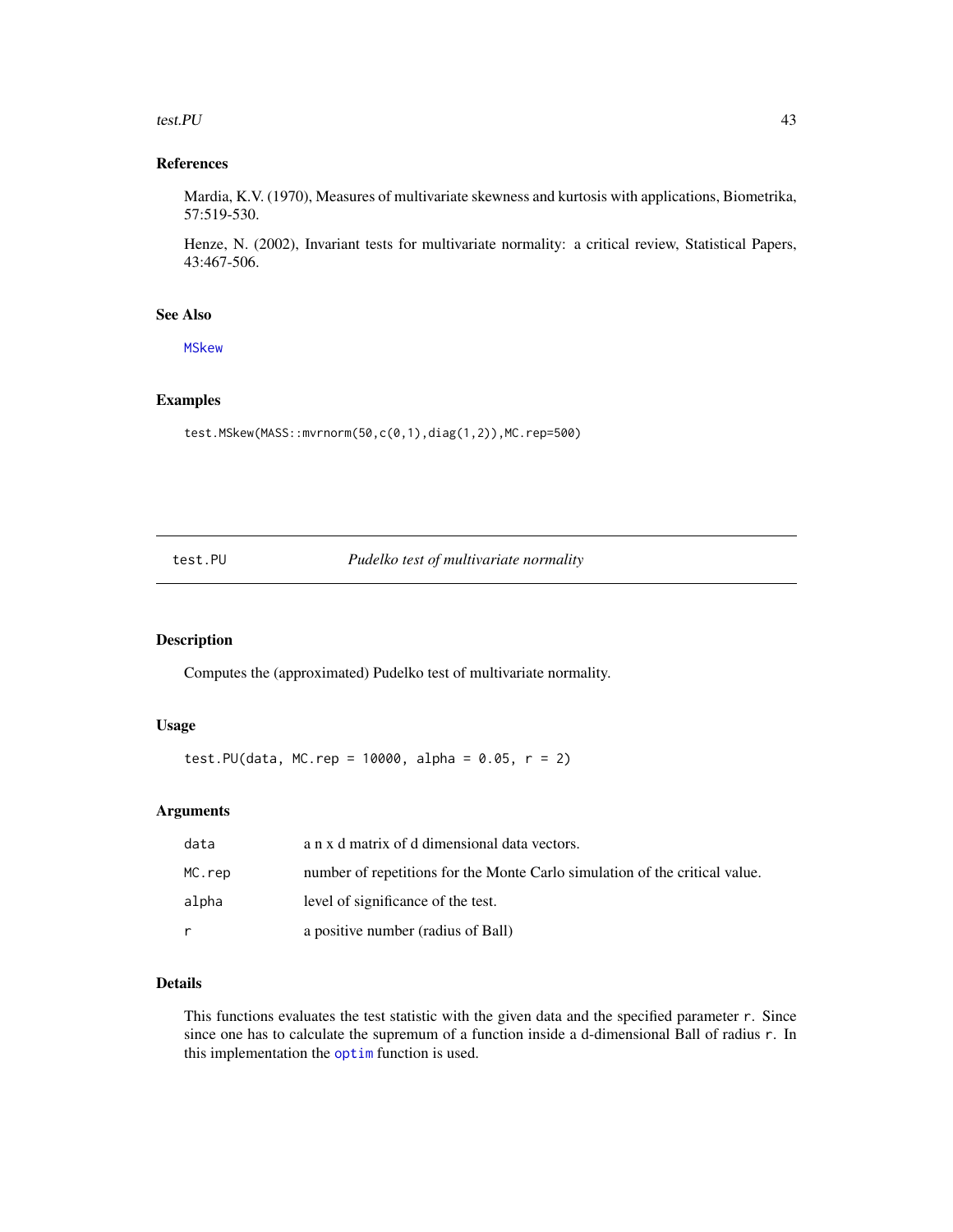# <span id="page-43-0"></span>Value

a list containing the value of the test statistic, the approximated critical value and a test decision on the significance level alpha:

\$Test name of the test.

\$param value tuning parameter.

\$Test.value the value of the test statistic.

\$cv the approximated critical value.

\$Decision the comparison of the critical value and the value of the test statistic.

# References

Pudelko, J. (2005), On a new affine invariant and consistent test for multivariate normality, Probab. Math. Statist., 25:43-54.

# See Also

[PU](#page-18-1)

#### Examples

test.PU(MASS::mvrnorm(20,c(0,1),diag(1,2)),r=2,MC=100)

test.SR *Szekely-Rizzo (energy) test*

#### Description

Performs the test of multivariate normality of Szekely and Rizzo (2005). Note that the scaled residuals use another scaling in the estimator of the covariance matrix!

# Usage

test.SR(data, MC.rep = 10000, alpha = 0.05, abb = 1e-08)

# Arguments

| data   | a n x d matrix of d dimensional data vectors.                              |
|--------|----------------------------------------------------------------------------|
| MC.rep | number of repetitions for the Monte Carlo simulation of the critical value |
| alpha  | level of significance of the test                                          |
| abb    | Stop criterium.                                                            |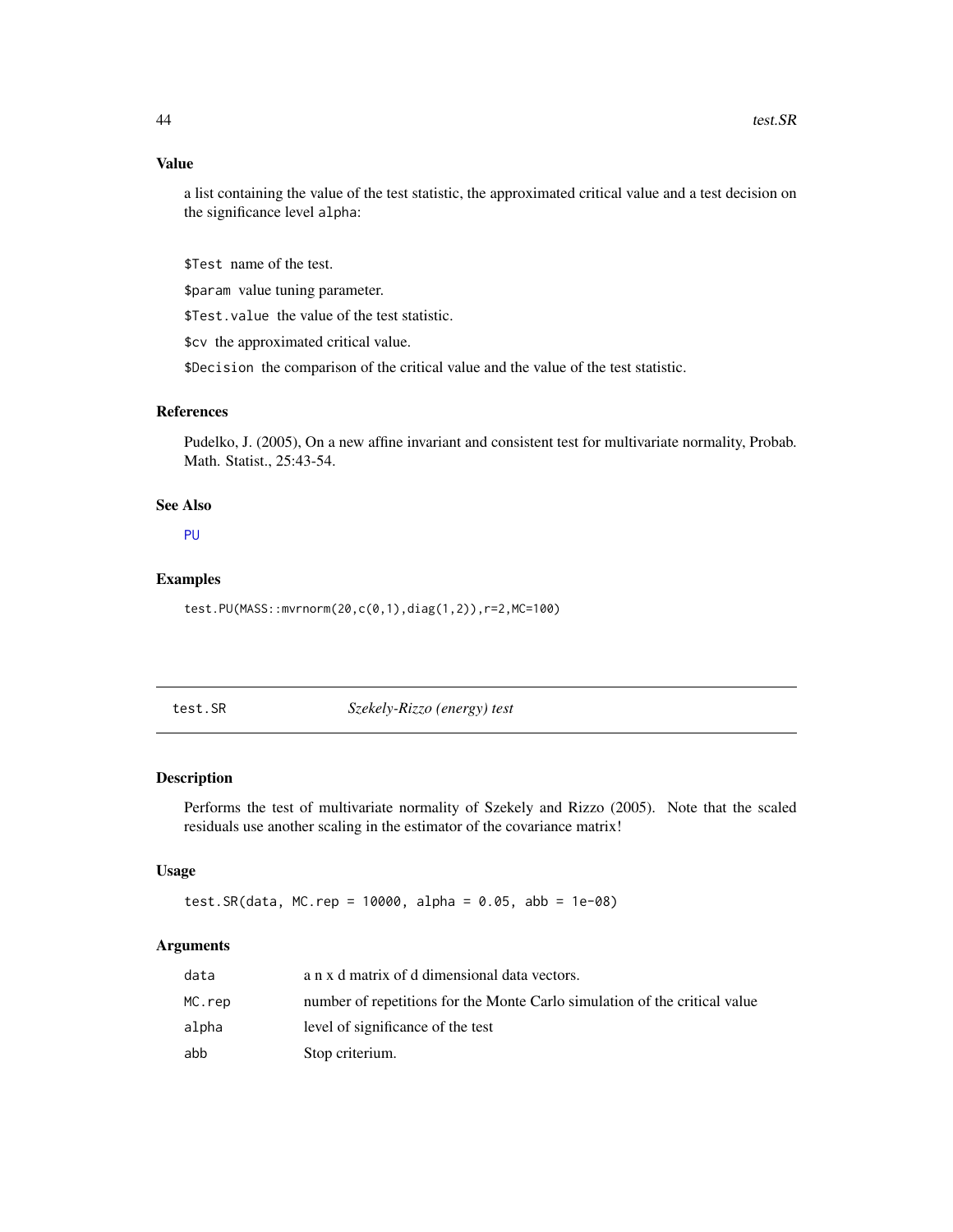#### <span id="page-44-0"></span>test.SR and the state of the state of the state of the state of the state of the state of the state of the state of the state of the state of the state of the state of the state of the state of the state of the state of th

# Value

a list containing the value of the test statistic, the approximated critical value and a test decision on the significance level alpha:

\$Test name of the test.

\$Test.value the value of the test statistic.

\$cv the approximated critical value.

\$Decision the comparison of the critical value and the value of the test statistic.#'

# References

Szekely, G., Rizzo, M. (2005), A new test for multivariate normality, J. Multiv. Anal., 93:58-80, [DOI](https://doi.org/10.1016/j.jmva.2003.12.002)

# See Also

[SR](#page-21-1)

# Examples

test.SR(MASS::mvrnorm(50,c(0,1),diag(1,2)),MC.rep=500)